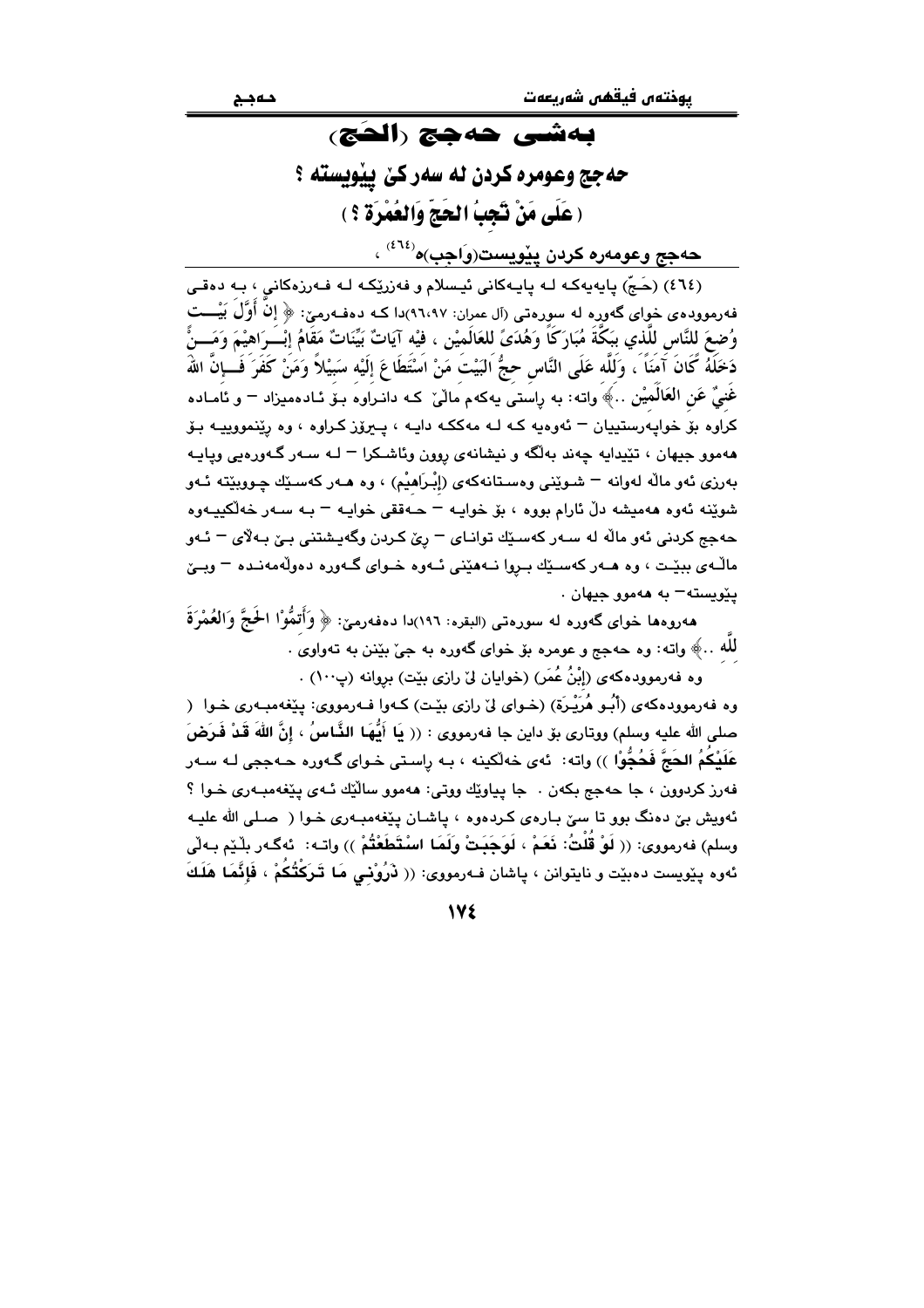.<br>مَنْ كَانَ قَبْلَكُمْ بِكَثْرَة سُؤَالهِمْ وَاخْتَلاَفهمْ ۚ عَلَى أَنْبِيَانَهِمْ ، فَإِذَا أَمَرْتُكُمْ بِأَمْرِ فَأْتُوْا مِنْـهُ مَا اسْتَطَعْتُمْ ، وَإِذَا نَهَيْتُكُمْ عَنْ شَيْءٍ فَدَعُوْهُ )) واته: وازم لیٰ بیٚنن بـهوهوه کـه بـوّم بـه جيّ هێشتوون ، چونکه ئهوهي بوه هۆي تيا چووني ئهوانهي پَٽش ئَٽوه ، زۆر پرسپار کردن و جياوازي کردنيـان بـوو لـه سـهر پێغهمبـهرانيان – چـونکه زۆر پرسـيار کـردن تونـدرهوي دروست دهکات ، وهك گاوورهکان تووشىي بىوون ، وه جيـاوازى كـردنيش شـل رِهوى و کهمتهرخهمی(إِهْمَال)کردن دروست دهکات که جوولهکهکان تووشی بوون – جا بۆیـه ئهگـهر فەرمانٽِكم يێ كردن ئەوە لٽِي جێ بەجێ بكەن چەند تواناتان ھەبوو ، وە ئەگەر قەدەغـەي شتنكم ليّ كردن ئەوە وازى ليّ بهيّنن [رواه مسلم (٢/١٣٢٧/٩٧٥) والنسائي (١١٠/٥) ].

وه فهرموودهكهى (الصُّبَيُّ بنُ مَعْبَد) كـهوا فـهرمووى : هـاـمّ بـوّ لاى (عُمَـر) (خـواى ليّ رازي بيّت) ووتم: (( يَـا أَميْـرَ المَـؤْمنيْنَ ، إنِّـي أَسْـلَمْتُ ، وَإِنِّـي وَجَدْتُ الحَـجَّ وَالعُمْـرَةَ مَكْتُوْبَيْنِ عَلَىَّ ، فَأَهْلَلْتُ بِهِمَا ، فَقَالَ: هُديْتَ لِسُنَّة نَبِيِّكَ )) واتـه: ئـهى فهرمانـدهى باوهرداران ، من موسولُمان بووم ، وه بينيم حهجج وعومرهم له سهر نوسـراوه – فــهرزه – جـا ئيحـرامم بـه هــەردوكيان بەسـت ، ئــەويش فــەرمووى: هيدايــەت دراوى بـۆ ســوننەتى ييّغهمبهرهكهت [رواه النسائي(١٤٦/٥) وأبو داود(٢/رقم/١٧٩٨) وإبن ماجة(٢/٨٩٩/٢) وهو حديث صحيح ، بروانه الإرواء(٩٨٣) ].

وه فهرموودهکهی (إِبْنُ عُمَرٍ) (خوایان لیٌ رازی بیّت) کهوا پیّغهمبـهری خـوا (صـلـی الله عليه وسلم) فەرمووى: (( الغَازِي فِي سَبِيْلِ اللهِ ، وَالحَاجُّ وَالمُعْتَمِرُ ، وَفْدُ الله ، دَعَاهُمْ فَأَجَابُوهُ ، وَسَأَلُوهُ فَأَعْطَاهُمْ )) واته: ۖ تَيْكَوْشهر له ينناوي خواي گـهوره ، وه ئـهوهي بـوّ حهجج وعومره دهروات ، وهفدي خوان ، بانگي كردن ئهوانيش وهلامي – بانگي خوا – يـان داوهتهوه ، وه داوایان لیٌ کرد تهویش ییٌی دان [رواه اِبن ماجة (٢/٢٩٦٢/١٦٦) وهو حدیث حسن ، بروانه السلسلة الصحيحة رقم(١٨٢٠) وصحيح إبن ماجة(٢٢٢٩)].

وه حهجج وعومرهکردن پاداشتێکی زۆر گەورەی لای خوا مەيە ، ( أَبُو مُرَيْرَة ) (خوای لىٌ رازى بيّت) فەرمووى: پيّغەمبەرى خوا ( صلى الله عليه وسلم) فەرمووى : (( العُمْرَةُ إِلَـى العُمْرَة كَفَارَةَ لمَا بَيْنَهُمَا ، وَالحَجُّ المَبْرُوْرُ لَيْسَ لَهُ جَزَاءٌ إِلاَّ الجَنَّة )) واتـه: عـومره بـوّ عومرهيهکي تر دهبێته هۆي دايۆشيني تاوانهکاني نێوانيان ، وه حـهججێك يـاك كـه تـاواني تَيْكَه لْ نهبيّت ياداشتي نييه جگه له بهههشت [رواه البخاري (١٧٧٢/٥٩٧/٢) ومسلم (١٢٤٩/٩٨٢/٢) وغىرھما].

هەروەها لە (أَبُو هُرَيْرَة) (خواي لِيْ رازي بِيْت) فەرمووى : بيستم يـێغەمبەرى خوا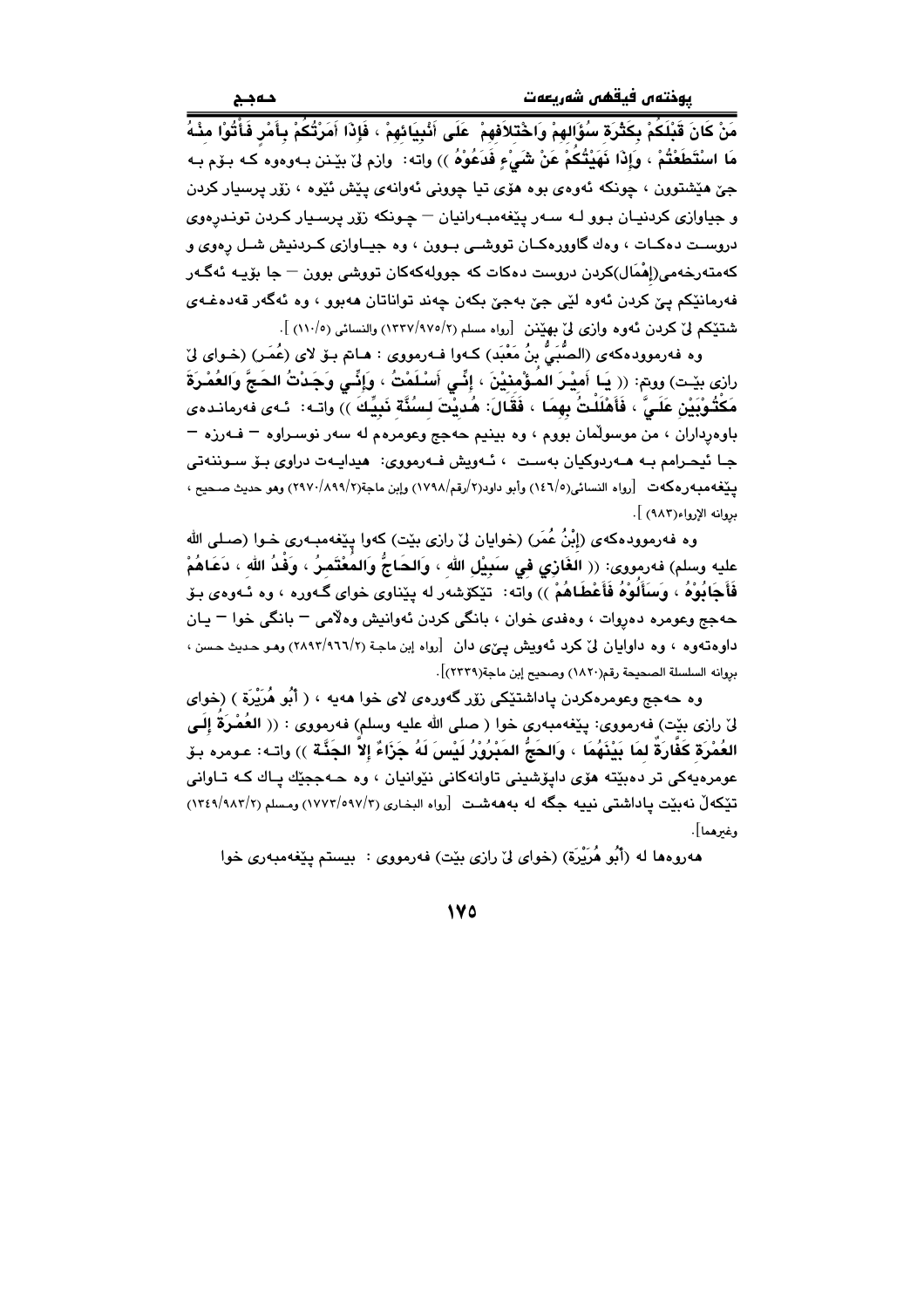.<br>( صلى الله عليه وسلم) فەرمووى: (( مَنْ حَجَّ للَّه عَزَّ وَجَلَّ فَلَمْ يَرْفَثْ وَلَمْ يَفْسُقْ ، رَجَعَ كَيَوْمٍ وَلَدَتْهُ أُمَّهُ )) واته: هەر كەسێك حەجج له بەر خواي گەورە بكات ، جا قسەي خرايي تێدا نهڵێت و کاري خرايي تێدا نهکات ، ئەوه دەگەرێتەوه – له تاوانەکانى ياك دەبێتەوە – وهك ئـهو رۆژەي كه تَيْيدا لـه دايك بووه [رواه البخاري (١٥٢١/٢٨٢/٣) ومسلم (١٣٥٠/٩٨٣/٢) وغيرهما].

له سەر ھەموو موسولْمانێِکی یێ گەیشتووی ، ژیری<sup>(٤٦٥)</sup>، ئازادی<sup>(٤٦٠)</sup>،

(٤٦٥) له بهر فهرمووده کهی (عَلی) (خوای لیّ رازی بیّت) ، بروانه (پ ١٠١) .

(٤٦٦) له سەر بەندە(كۆيلە) يێويست نييە ، چونكە ئەو سەرقالْه بـه خزمـەت كردنـى خاوهنهکهي ، وه ئهگهر منـدالٌ و کۆيلـه حـهجج بکـهن ، حهججهکـهيان دروسـته ، بـهلام فهرزهکهيان له سهر ناکهوێت ، ئهگهر يێگهيشتن و ئازاد بوون دهبێت حهججێکی تر بکـهن ، له بهر فهرموودهكهى (إِبْنُ عَبَّاس) (خوايان ليّ رازي بيّت) كـهوا يـيّغهمبـهري خـوا ( صـلى الله عليه وسلم) فهرمووى: (( أَيُّمَا صَبِيِّ حَجَّ ثُمَّ بَلَغَ فَعَلَيْه حَجَّةٌ أُخْرَى ، وَأَيُّمَا عَبْد حَجَّ ثُمَّ عُتقَ فَعَلَيْه حَجَّةً أَخْرَى )) واته: ههر منداليّك حـهججي كـرد ياشـان يــيّ گهيـشت ، ئـهوه حهججٽ<mark>کي تري لـه سـهره ، وه هـهر کۆيلهيـهکيش حـهججي کـرد ياشـان ئـازاد کـرا ئـهوه</mark> حهجچێکی تری له سهره  $\,$   $\,$ رواه البیهقی (۱۰٦/۰) وهو حدیث صحیح ، برِوانه الإرواء (۹۸٦)]. ىه توانا<sup>(٤٦٧)</sup>، يەكسەر<sup>(٤٦٨)</sup>، وە ئەگەر لە جارێك زياتر حەجج يان عومر*ەی* كرد ئەوە بە سوننەت بۆى دەنوسرێت<sup>(٤٦٩)</sup>،

(٤٦٧) له به رفه رموودهى خواى گهوره له سورهتى (آل عمران: ٩٦،٩٧)دا ، بروانه  $(515)$ .

پاشان توانا بهوه دهبيّت تهندروستي تهواو بيّت ، و پارهي رِوِّيشتن وهاتنهوهي ههبيّت بيْجگه له پيويستي خوّي ومالٌ ومندالّي ، وه دلّنيايش بيّت له ترسي ريّگا .

بۆ به **مەرج گرتنى تەندروستى ،** لـه بـەر فەرموودەكـەى (إِبْنُ عَبَّـاس) (خوايـان لىْ رازي بێت) کەوا ئافرەتێك لە(خَثْعَم) ووتى: ئەي پێغەمبەرى خوا ، باوکم حـﻪججى لـﻪ سـﻪر فهرز بووه ، وه خوّيشي پياوێکي پير و گهورهيه ، تواناي نيپـه خــوّي بـه سـهر ووشــترهوه بگرێت ، ئايه له جێي حهجج بکهم ؟ فهرمووي: (( فَحُجِّي عَنْهُ )) واته: لـه جيـاتي حـهجج بكه [رواه البخاري (٢٦/٤/١٨٥٥) ومسلم (٢/٩٧٢/٤/١٣٢٤) وغيرهما ].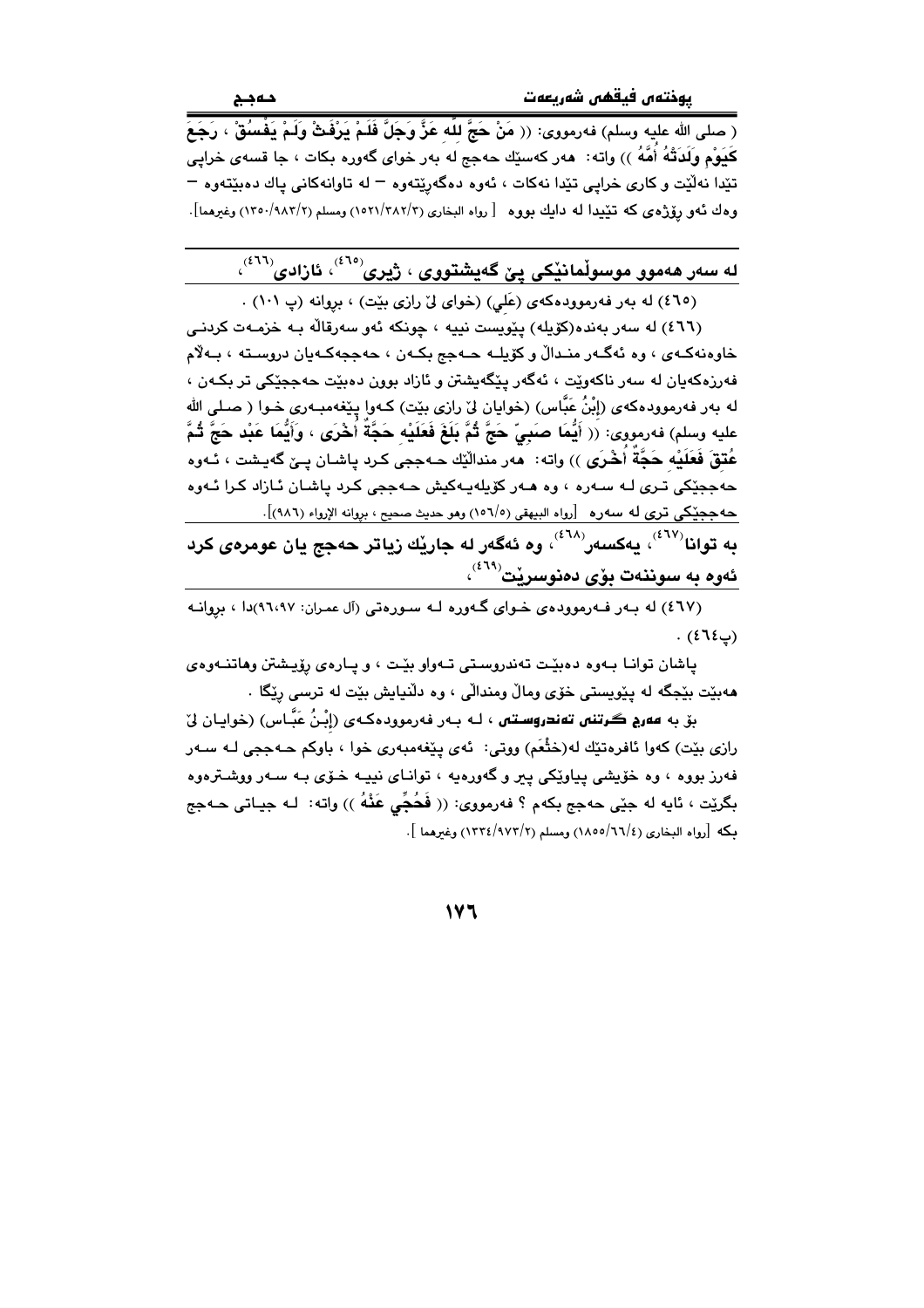.<br>وه بۆ به **مەرج گرتنى پارەو پوولا***ن* **رۆيشتن و ھاتنـەوەں** جگـه لـه پێويـستى خـۆى و مالٌ و کهس و کاری ، له بهر فهرموودهکهی (عَبْدُالله بْن عَمْرو) (خوایـان لیٌ رازی بیِّـت) کـهوا يثِغهمبهري خـوا ( صـلى الله عليـه وسـلم) فـهرمووي: (( كَفَـى بـالمَرْء إِتْمَاً أَنْ يُـضَيِّعَ مَنْ بَقُوْتُ )) واتـه: بهسـێتى تاوانبـاربى بـۆ كەسـێك ، كـهوا ژيـانى كەسـانێك بفـهوتێنێت كـه خواردن و به خُیْوکردنیان له سهر ئهوه [رواه أبوداود (۲/رقم/۱۹۹۲) وهو حدیث صحیح ، بروانـه الإرواء  $[AA]$ 

ئەمە بىق ييار بەلام بىق ئافرەت مەرجىكى تريشى ھەيە ، ئەريش ئەرەبە دەبيىت ميٽردهڪهن له ڪهلّدا بيٽت يان ڪهسٽڪن مهمرهم ، له بهر فهرموودهکهي (اِبْنُ عَبَّاس) (خوايـان ليّ رازي بيّـت) كـه فــهرمووي: بيـستم ييّغهمبــهري خــوا (صـلى الله عليــه وسـلم) فهرمووى: (( لاَ يَخْلُونَّ رَجُلٌ بِامْرَأَةٍ إلاَّ وَمَعَهَا ذُوْ مَحْرَم ، وَلاَ تُسَافرَ المَرْأَةُ إلاَّ مَعَ ذيْ مَحْرَم )) واتـه: بـا هـيچ پياوێـك تـهنها نهبێتـهوه لـه گـهِ ڵ ئافرهتێكـدا مهگـهر ئافرهتهكـه مەجرەمێكى لـە گەڵدا ىێت ، وە يا ئـافرەتيش سـەڧەر نـەكات مەگـەر لـە گـەڵ كەسـێكى مهجرهمندا ، جبا بياوٽيك هه لّسا ووتبي : ئيهي بيّغهمبيهري خبوا (صيلي الله عليـه وسيلم) خێزانهکهم دهرچووه بۆ حـهجج ، وه منـیش خـۆم نووسـیوه لـه غـهزای ئـهوه و ئـهوهدا ، ئەويش فەرمووى: (( إِنْطَلقْ فَحُجِّ مَعَ إِمْرَأَتْكَ )) واته: برق ، لـه گـهلّ خێزانەكەتـدا حــهجج بكه [رواه البخاري (٢٠٠٦/١٤٢/٦) ومسلم (٢/١٣٤١/٩٧٨) واللفظ له].

(٤٦٨) له بهر فهرموودهكهي (إبْنُ عَبَّاس) (خوايان ليِّ رازي بيِّت) لـه (فَـضْل)هوه يـان (فَضْل) له (إِبْنُ عَبَّاس)ەوە ، كەوا پێغەمبەرى خوا (صلى الله عليه وسلم) فـهرمووى: (( مَنْ أَرَادَ الحَجَّ فَلْيَتَعَجَّلْ ، فَإِنَّهُ قَدْ يَمْرِضُ المَرِيْضُ ، وَتَصْلُّ الضَّالَةُ ، وَتَعْرِضُ الحَاجَةُ ﴾) واته: هــهر كهسـێك ويستى حــهجج بكـات بـا خێـرا ببكـات ، چـونكه جـارى وايـه نـهخۆش دهکهوێت ، وه شتمی وون دهبێت ، وه پێویستیهك دێته پێشهوه بهرگری لیّ دهکات [رواه اِبن ماجة (٢٨٨٢/٩٦٢/٢) وهو حديث صحيح ، بروانه صحيح إبن ماجة (٢٣٣١)].

(٤٦٩) له بهر فهرموودهکهي(أَبُو هُرَيْرَة) ، بروانه (پ ٤٦٤) .

وه پێویسته جـۆری حـهجج کردنهکـه دیـاری بکـات ئایـا بـه تـهنها حـهجج دمكات(الإِفْرَاد) $^{(Y^*)^{\lambda}}$ ، يان حەجج وعومره پِيْكەوم دمكات(القِرَان) $^{(Y^*)^{\lambda}}$ ، يان لـه پِيْــشدا عـــومره دهكـــات پاشـــان حـــهجج(التَّمَتُّـــع)<sup>(٤٧٢)</sup>، وه ئهمهيـــشيان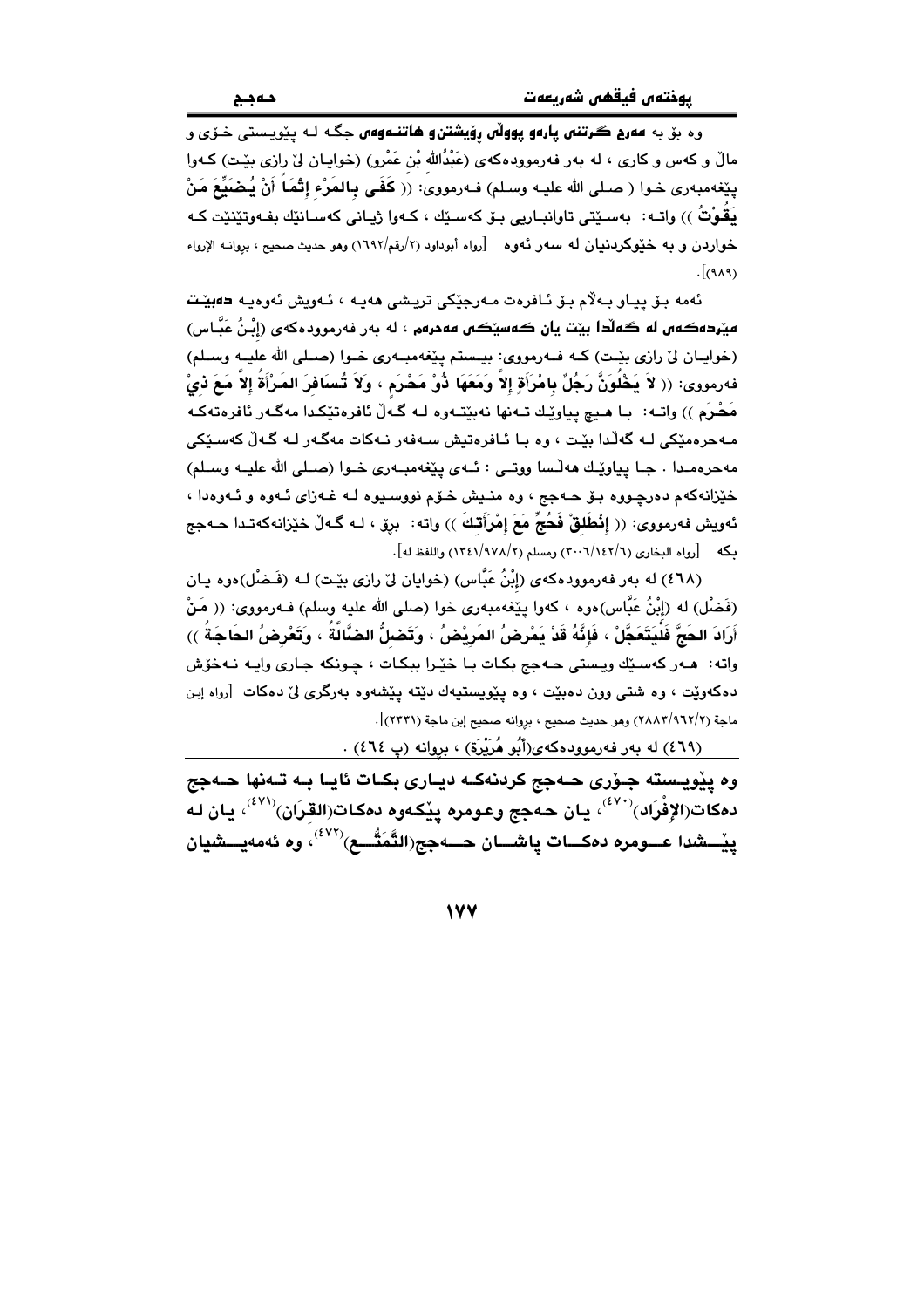يوختەں فيقفس شەريعەت

باشترینیانه<sup>(۷۲</sup><sup>)،</sup> وه خـهلْکی هـهر ولاٌتیْـك لـهو شـویْنهوه ئیحـرام دهبهسـتن كـه <mark>بۆيان ديارى كراوە<sup>(٤٧٤)</sup>،</mark>

(٤٧٠) ئەوەبە بە تەنھا نېبەتى جەجج بێنێت ، وە نابێت خۆي بكاتـەوە لـه ئېجرام مەگەر ياش رەجم كردنى شەيتانى گەورە(جَمْرَةَ العَقَبَـة) ، لـه بـەر فەرموودەكـەي (عَائـشَة) (خواي ليِّ رازي بيِّت) كهوا فهرمووي: (( خَرَجْنَا مَعَ رَسُوْلِ الله (صلى الله عليـه وسـلم) عَـامَ حَجَّة الوَدَاعِ ، فَمثَّا مَنْ أَهَلَّ بِعُمْرَةٍ ، وَمئَّا مَنْ أَهَلَّ بِحَجَّةٍ وَعُمْرَةٍ ، وَمئَّا مَنْ أَهَلَّ بِالحَجّ ، وَأَهَلَّ رَسُولُ الله (صلى الله عليـه وسـلم) بـالحَجِّ ، فَأَمَّا مَنْ أَهَلَّ بـالحَجِّ أَوْ جَمَعَ الحَجّ وَالعُمْرَةَ لَمْ يَحلُّوا حَتَّى كَانَ يَوْمُ النُّحْرِ ﴾) واتـه: لـه گـهلّ يـێفهمبـهري خـوادا ( صـلى الله عليه وسلم) دهرچوين ساٽي ڪهججي مـال ٽـاوابي ، جـا لٽمـان هـه-ٻوو ٽيچرامـي بـه عـومره بهست ، وه لێشمان ههبوو ئيحرامي به حهجج وعومره پێکهوه بهست ، وه لێشمان هـهبوو تەنھا ئیحرامی بە حەجج بەست ، وہ پێغەمبەری خوا (صلى الله علیه وسلم) خـۆی ئیحرامـی تهنها به حهجج بهست ، جا ئهوانهمان که ئیحرامی به حـهجج بهسـت بـوو پـان بـه حـهجج و عــومره يێكــهوه ، خۆيانيــان نــهكردهوه تــا رۆژى ســهربرين [رواه البخـارى(٣/رقـم/١٥٦٢)  $\lceil (1511/AY1/T) \rceil$ ، ومسلم

(٤٧١) ئەوەيە نييەتى حەجج وعومرە يێكەوە دەھێنێت ، ياشان دەچێتە (مَكە)وە و له سهر ئيحرامهکهي بهردهوام دهبێت تا له کارهکاني حهجج دهبێتهوه ، وه له سهرێتي پهك سوورخواردنەوە(طَوَاف)و يەك كۆشش(سَعى) بكـات بـۆ ھــەجج و عومرەكەيـشى ، لــە بــەر فهرموودهکهی (إِبْنُ عُمَر)(خوابان ليٌ رازي بَيْت) کهوا يَيْغهمبهري خوا ( صلى الله عليه وسلم) فِّرمووي: (( مَنْ أَحْرَمَ بِـالحَجِّ وَالعُمْرَة ، كَفَى لَهُمَا طَوَاف وَاحدٌ ، ولَمْ يَحلَّ حَتَّى يَقضـِيَ حَجَّهُ وَيَحلَّ مِنْهُمَا جَميْعَا ﴾) واته: ۖ ههر كهسێك ئيحرامي حهجج وعـومره يێكـهوه ببهستێت ئەوە لە سەرێتى يەك سىوورخواردنەوە ويـەك كۆشش بـۆ ھـەردوكيان بكـات ، وە ئيحرامهکهي ناکاتەرە تا حەججەکەيشى جىّ بـەجىّ دەکـات ، ياشـان ئيحرامـى ھـەردوکيان يێكەوە دەكاتەوە [رواە الترمذى (٩٤٨/٢٨٤/٣) وإبن ماجة (٢٩٧٥/٩٩٠/٢) وهوحديث صـحيح ، بروانـه صـحيح إبن ماجة(٢٤٠٩)].

(٤٧٢) ئەوەپە لە پەكێك لە مانگەكانى جەججدا ئېچرام بۆ عـومرە دەبەسـێت ، وە لـه يێشدا دهچێته(مَکه)وه و عومرهکهی ئهنجام دهدات ، پاشان خۆی لـه ئیحـرام دهکاتـهوه و مەمور شتێکي بۆ حەلالٌ دەبێت ، تا لە گەلٌ خەلٚکىدا لە رۆژى(التّروپە)دا ئىحـرام بـۆ حــەجج

17A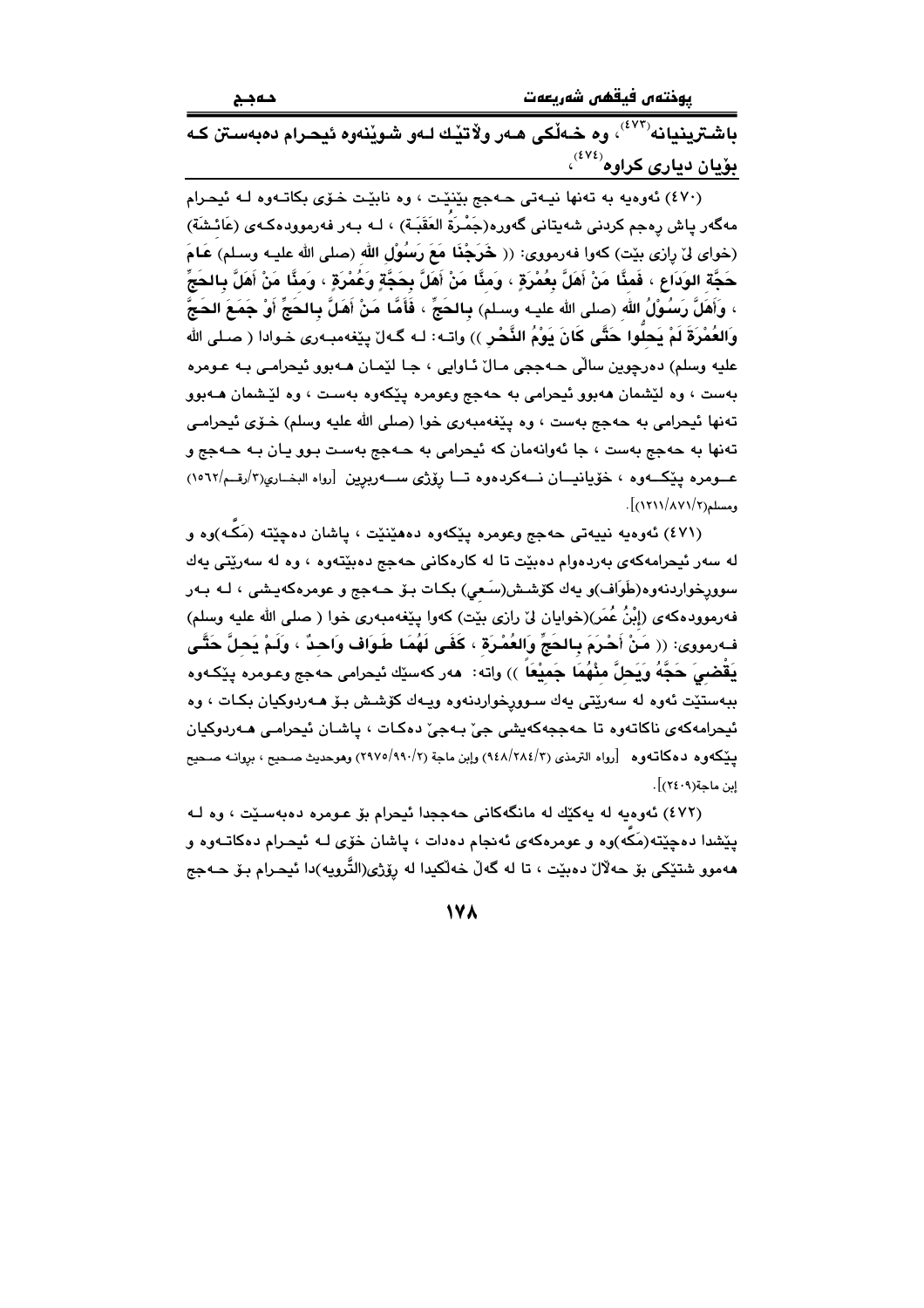ده به سٽتهوره ، وه ئه مه بان سه ريزيني لـه سـهر پٽوييست دهيٽت ، وهك لـه شـوٽني خويـدا باسى دەكەين .

(٤٧٣) له بەر فەرموودەكەي (جَابِرُ بنُ عَبْدالله) (خوايان ليّ رازي بێت) كەوا فـﻪرمووي: له گەلّ پێغەمبەرى خوادا ( صلى الله عليه وسلم) ئيحرامى حەجمان بەست ، جـا كاتێك كـه گەيشتينە (مَكَّە) فەرمانى يـێ كردين خۆمان لە ئيحرامى حەجج بكەينەوە و بيكەينە عـومرە ، جا ئەمـه لامـان گـەورە بـوو و دلّمـان يــێى تـەنگ بـوو ، جـا ئەمـه گەيـشتە يێغەمبـەرى خوا(صلي الله عليه وسلم) ، ئيتر نهمانزاني ئايا شتێکي له ئاسمانهوه ييّ گهيشت ، يـان لـه لايەن خەلكيەرە بور ، جا فەرمورى: (( يَا أَيُّهَا الذَّاسُ أَحلُّوْا ، فَلَوْلاَ الهَدىُ الَّذى مَعـىَ ، فَعَلْتُ كَمَا فعَلْتُم )) واته: ئـهي خهلْكينـه خۆتـان بكهنـهوه ، ئهگـهر ئـهم قوربانيانـهم يـيْ نهبوايه ، ئەوە منيش وەكو ئێوەم دەكرد .(جَابر) فەرمووى: جا خۆمان كردەوە تا لـــه گــەلّ ئافرەتىدا (جمَـاع)مـان كـرد ، وه ئـەوەمان كـرد كـه كەسـێكى حـەلالْ دەيكـات ، تـا رۆژى (التَّرْوِيَـه)هـات و (مَكَّـه)مـان خـسته بــشتمانو ئيجرامــ حـهججمان بهسـت |رواه البخـاري  $\frac{1}{2}$ (١٥٦٨/٤٢٢/٣) ومسلم (١٥٦٨/٤٢٢).

(٤٧٤) حەجج (مېقَات)ى كاتيى ھەپـە و (مېقَـات)ى شوينيـشى ھەپـە ، واتـە : دەبيـّت ئيحرام بهستنهکهي لهو کاته دياري کراوانـهدا بێت ، وه لـهو شـوێنه ديـاري کراوهنهيشهوه ببەسترێت .

له بارهي ئهو كاته دياري كراوانـهوه خـواي گـهوره لـه سـورهتي (البقرة: ١٨٩)دا دهفـهرميّ: ﴿ يَسْأَلُونَكَ عَنِ الأَهلَّةِ قَلْ هِيَ مَوَاقِيْتُ لِلنَّاسِ وَالْحَـــجِّ ﴾ واتــه: ئــهي بيّغهمبـهري خـوا ، خەلكى پرسپارت لىٰ دەكەن لە بارەي مانگى يەك شەوەكانەوە تۆپش بلْيْ: ئەوانە بىۆ ديـارى کردنی کاتن بۆ <sup>—</sup> رێك خستنی كاروباری <sup>—</sup> خەلكى وحەججە . وه هەروەها له سورەتى (البقرة: ١٩٧) دا دەفــەرمىّ: ﴿ الْحَجُّ أَشْـــهُرٌ مَعْلُومَـــاتٌ ﴾ واتــه: حەجج لە چەن مانگێکى ديارى كـراوا دايـە ، (إِبْنُ عُمَـرٍ) (خوايـان لِيْ رازى بێـت) دەڧـەرمێ:

مانگەكانى حەجج كردن (شَوَّال) و(دُوالقَعدَة) و دە(١٠) رۆژپش لە (دُوالحجَّة)يە ٠ وه (إبْنُ عَبَّاس)يش (خوايان ليٌ رازي بيّت) دهفهرميّ: له سوننهتي يـێغهمبهر دا وايه ئيحرام بق حەجج نەبەستريّت تەنھا لــه مانگــهكانى حەججـدا نــەبيّت [وهمـا أثـران صـحيحا الإسناد رواهمـا البخاري (٣١٩/٣) تعليقا، بروانه (مختصر البخاري ٣١١ / ل: ٣٧٢)].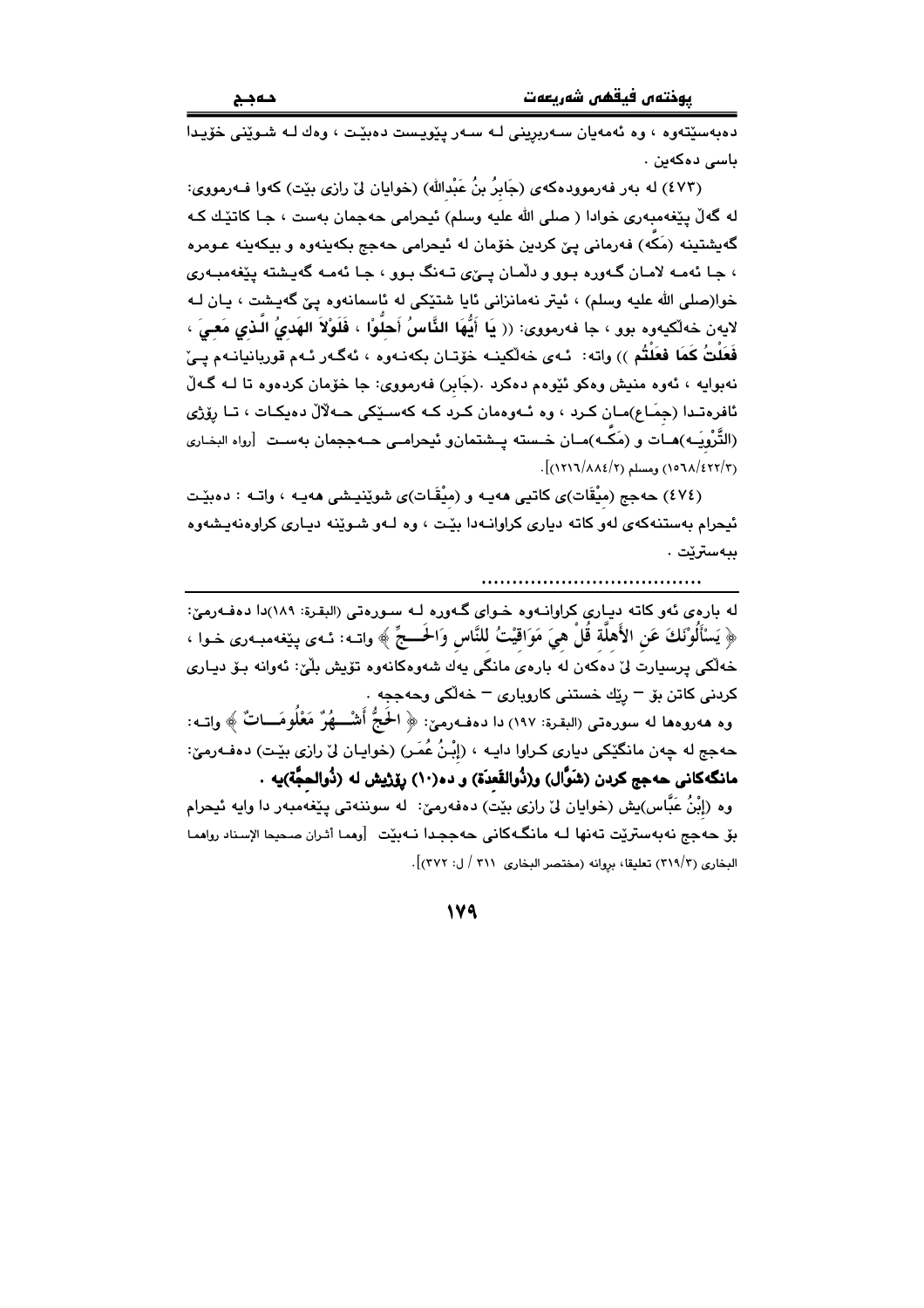وه لـه بـارهي شـوێنه دبـاري كـراوه كانبـشهوه (إِنْـنُ عَبَّـاس) (خوابـان ليّ رازي بِيّـت) دەفەرمىؒ: پێغەمبەرى خوا ( صلى الله عليه وسلم) (ذُوْ الۡحَلَيۡفَة)ى ديـارى كـردوه بـۆ خـﻪلْكى (مَديْنَة) ، وه (الجَحفَة)ي دياري كرد بۆ خەلْكى (شَـام) ، وه (قَـرْنُ المَذَـازل)يـش بـۆ خــه لْكى (نَحِدٍ) ، وهِ (بِلَمْلَم)بِش بِقِ خَهِلْكِي (بِمَن) وه فهرمووي: (( فَهُنَّ لَهُنَّ وَلِمَنْ أَتَبِي عَلَيْهِنَّ مِنْ غَيْرِ أَهْلهنَّ ممَّنْ أَرَادَ الحَجَّ وَالعُمْرَةَ ، فَمَنْ كَانَ دُونَهُنَّ فَمنْ أَهْله ، وكَذَا فَكَذَلكَ ، حَتَّـى أَهْلُ مَكَةَ يُهِلُوْنَ مِنْهَا ﴾) واته: ئەمانە بۆ ئەوان و ئەوەبشى بە سەر ئەواندا دێت لە خەلْكى شوێنهکانی تر ، لهوانهی ویستی حهجج وعومرهیان ههیه ، وه ئهوهیشی لهو شـوێنانه نزیـك تـره لـه (مَكَـه)وه ئـهوه لـه مـالّي خۆيـهوه – ئيحـرام دهبهسـتێت – هـهتا خـهڵكي (مَكَـه) له(مَكَّه)وه [رواه البخاري (٢/٢٨٤/٢) ومسلم (٢/٨٣٨/٨٣) وهذا لفظه وغيرهما].

و (عَائشَةَ) (خواي ليْ رازي بيّت) فەرمووي: (( أَنَّ النَّبِـيُّ ( صلى الله عليه وسـلم) وَقَّتَ لأَهلِ العرَاقِ ذَاتُ عـرْق )) واته: يێغهميهري خوا ( صلى الله عليه وسلم) (ذَاتُ العرْق)ى بـوٚ خه لّکی (عرَاق) دیاری کردوه [رواه ابو داود (٢/رقم/١٧٤٠) هکذا مختـصرا والنـسائی (١٢٥/٥) مطـولا وهـو حديث صحيح ، بروانه الإرواء (٩٩٨)].

(**ذُو الحَلَيْفَة**) دێيەكە (٤٥٠) كـم لـه مەككــەوە دورە ، وە ئەمــەيان دوور تـرين شـوێنى ئيحرام بەستنە .

وه(الجَحفَة) دێپهکه (١٨٧) کم له (مَکّه)وه دوره ، ئێستا روٚخـاوه بۆپـه خـهڵکی ئهمږۆ له (رَابِغ)ەوە ئیحرام دەبەستن كە (٢٠٤) كم كه له (مَكَّه)وه دورە .

وه(**قَرْنُ المَنَازل**) وه پێیشی دهوترێت (قَرْنُ الثَّعَالب) (٩٤) کم له(مَکَّه)وه دوره . وه(**يَلَمْلَم**) (٥٤) کم له(مَکه)وه دوره .

وه(**ذَاتُ العرْق**) شويْنيْكه له نيْوان ( نَجِد) و(تُهَامَة) دايه كه(٩٤) كم لــه(مَكّـه)وه دوره .

جا مهر کهسێك ويستي حهجج کردني مهبوو نابێت لهو شوێنانه تێپهڕ بکات تا ئيحرام دهبهستێت ، وه باشیش نییه(مَکُرُوْه) له پێش ئهو شـوێنانه ئیحـرام بهسـتن ، وه هـهر چـی فهرمووده ههيه لهو بارهوه که هاني ئهوه دهدات کهوا لـه پـێش ئـهو شـوێنانه ئیحـرام ببهستريّت هيچي (صَحيْح)نييه بروانه [سلسلة الأحاديث الضعيفة (٢١٢/٢١٠)].

وه ئيمامي (مَالك) كاتيّك پياويّك پرسياري ليّ كرد كـهوا ئيحرام پـيّش (**دُّوالحُلَيْفَـة**ّ) ببهسێت یێی فهرموو: وا مهکـه ، چـونکه مـن لێت دهترسـم کـهوا تووشـی (فتْنَـة) ببیـت ،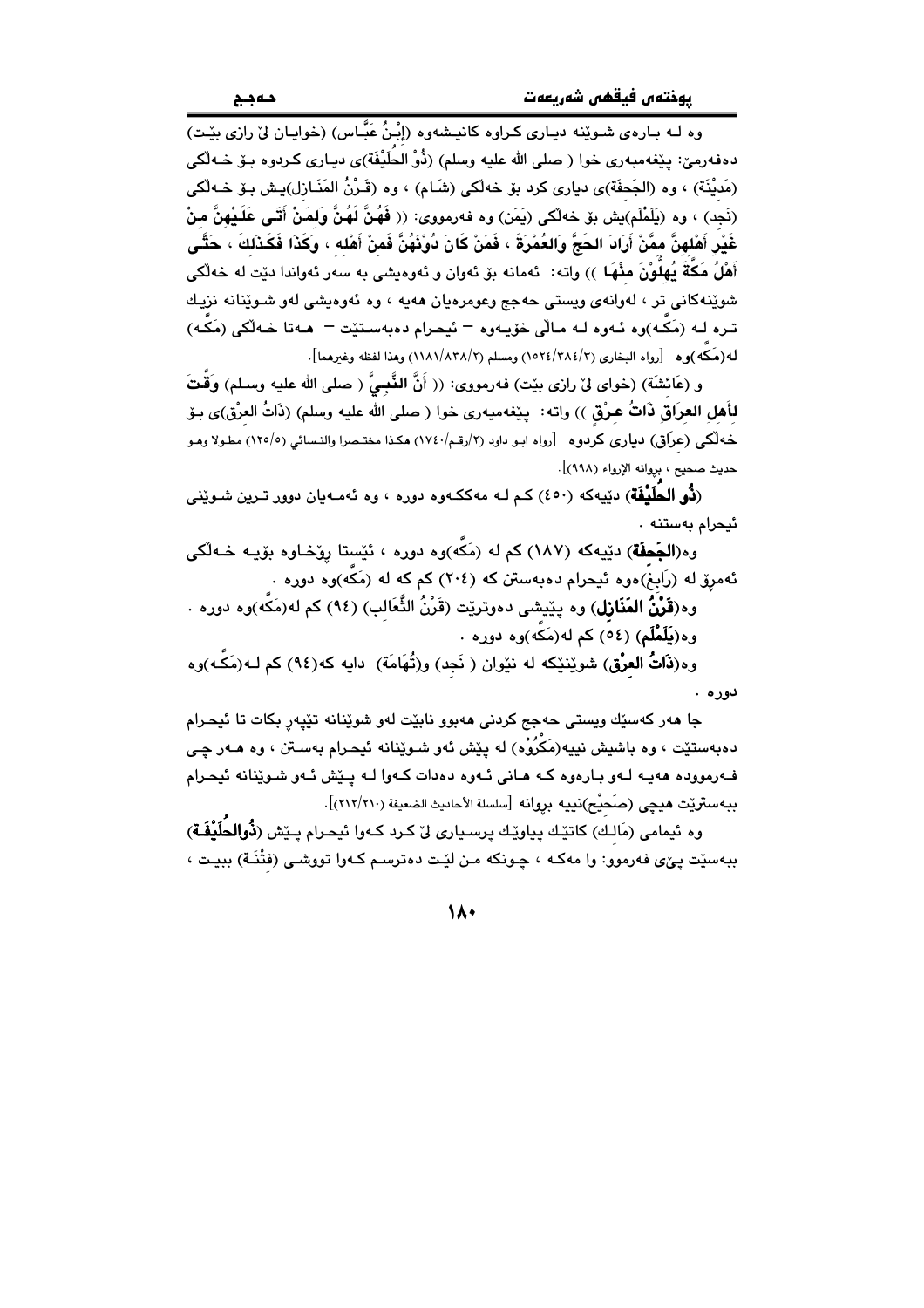.<br>ئەويش ووتى: ئەمە چى (فَتْنَـه)پـەكى تێداپـە ، گىشتى چـەند مىلێكـە مـن زيـادى دەكـەم ؟ فەرمووى: جا چى (فتْنَـه)يـهك لـهوه گـهوره تـره كـه وا بزانيـت تـۆ يـێش يـێغهمبـهوى خـوا کِهوتویت له چاکهیهکدا که ئهو نهیکردبیّت ؟ من بیستم خوای گـهوره دهفـهرمیّ: ﴿ فَلْيَحْلَار الَّذيْنَ يُخَالفُوْنَ عَنْ أَمْرِه أَنْ تُصيْبَهُمْ فَتْنَةٌ أَوْ يُصيْبَهُمْ عَذَابٌ أَلَيْمٍ ﴾ (النور: ٦٣) ).

وه ئەوانەي كە لەوە نزيكترن ئەوە لە شويْنى خۆيانەوە ، ئيحرام دەبەستن وە خەلْكى (مَكَّه) لە (مَكَّه)وه ئىحرام دەبەستن <sup>(٤٧٥)</sup>. ئەوەي حەرام دەبيت نە سەر كهسبك ئيحرام بيهستيت

(مَالِحْرُمُ عَلَى الْمَعْرِمِ )

لـه بـهر کردنـی کـراس وکـهوا وجوببـه و لـه سـهر کردنـی میْـزهر و لـه یـیْ كردني دەريێ و شەرواڵ وخوف و گۆرەوي – مەگەر كەسێك يشتە ماڵ (إزَار) و فهعل و پیْلاُوی فهبیْت – فهمه بوْ پیاو<sup>(٤٧٦)</sup>،<br>(٤٧٥) لــه بــهر فهرموودهکــهی پیْــشووی (إِبْــزُ عَبَّــاس) (خوایــاز لیٌ رازی بیِّــت) ،

بروانه (پ٤٧٤).

(٤٧٦) له بهر فهرموودهكهي (إِبْنُ عُمَرٍ) (خوايان ليِّ رازي بيِّت) كـهوا يياويِّك ووتـي: ئـهي پٽغەمبەرى خوا ( صلى الله عليه وسلم) كەسێك ئېحرامى بەستېێت چى جلٯ بەرگێك لە بـەر بكات ؟ ييْغەمبـەرى خـوايش (صـلى الله عليـه وسـلم) فـەرمورى: (( لَـا يَلْـبَسُ القُمُـصَ وَلاَ َ العَمَائمَ وَلاَ السَّرَاوِيْلاَت وَلاَ البَـرَانسَ وَلاَ الحْفَافَ ، إلاَّ أَحَدٌ لاَ يَجِدُ نَعْلَـيْن فَلْيَلْـبَسْ خُفَّيْن وَلْيَقْطَعْهُمَا أَسْفَلَ منَ الكَعْبَيْنِ ، وَلاَ تَلْبِسُوْا منَ الثِّيَابِ شَيْئًا مَسَّهُ زَعْفَرَانٌ أَوْ وَرْسُ )) واته: هيچ جۆرە كراسێك له بەر نەكات وە هيچ جۆرە مێزەرێكيش له سەر نـﻪكات وه هيچ جۆره دەريئ وشەروالٽِکيش له يئ نەکات وه هيچ جۆرە کەوا وجوببيەکيش لـه بـەر .<br>نهکات وه هیچ جۆره خوف وگۆرەوەپەکیش له یئ نهکات ، مەگـەر کەسـێك نـﻪعلى دەسـت .<br>نهکهويت ئهوه با خوف له ييّ بکات و لـه ژيّـر هــهردوو قايـهرهقهيـهوه بيبريّتـهوه ، وه هـيچ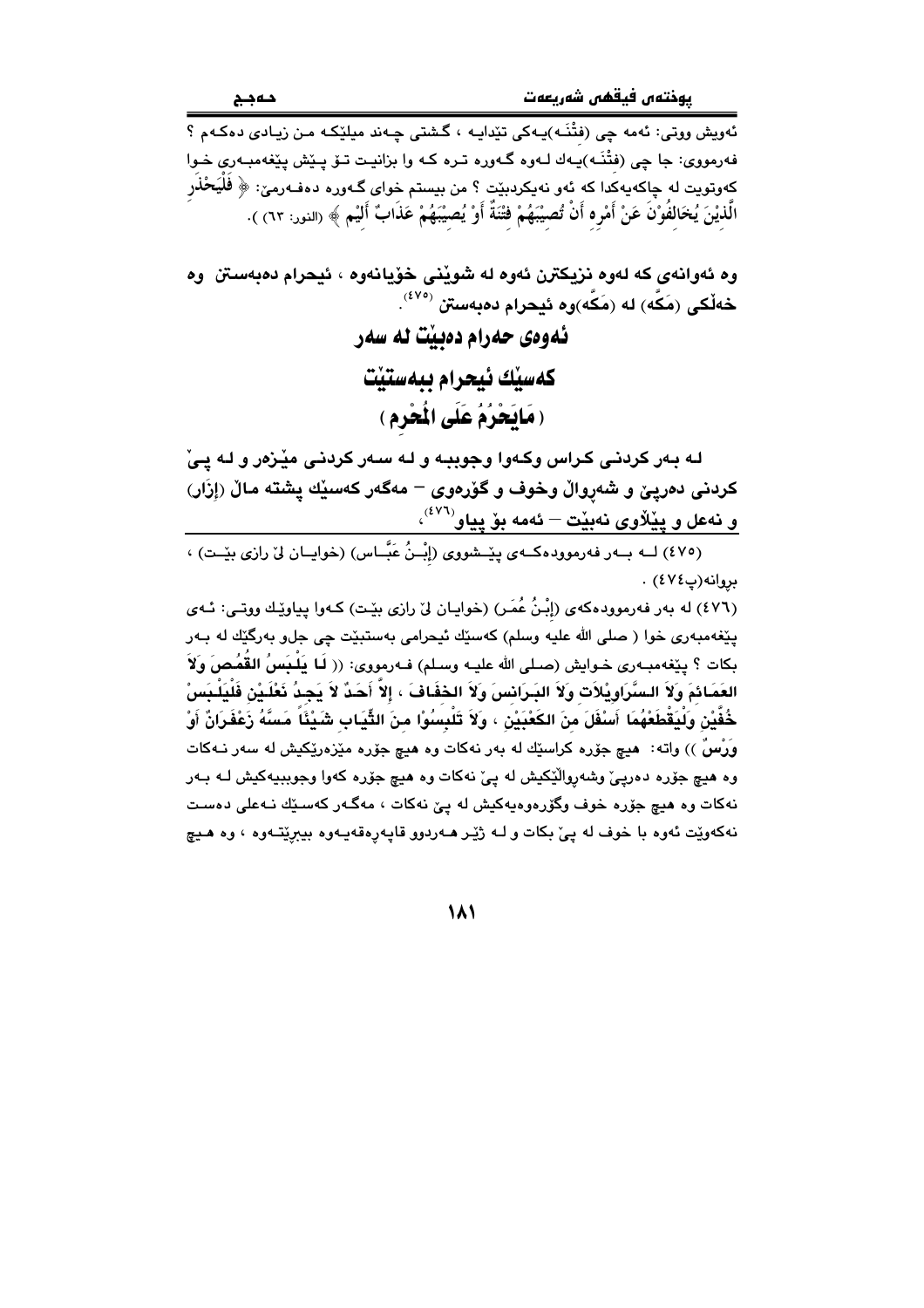يوختەں فيقھى شەريعەت

حل و پهرگٽکيش ليه پيهر مهڪهن زوعف،ران و (وَرَس)ي لي درائٽت [رواه البخاري ١٠١/٤٠/١٤٠٢)  $\frac{1}{2}$ ومسلم (١٢/١٢٧/٨٣٤).

وه فەرموودەكــەي (إِبْـنُ عَبَّــاس) (خوابــان ليِّ رازى بێـت) كــەوا فــەرمووى: بيــستم يێغەمبەرى خوا ( صلى الله عليه وسلم) ووتارى دەدا له عەرەفاتدا و دەپفەرموو: (( مَنْ لَمْ يَجِد النَّعْلَيْنِ فَلْيَلْبَسِ الخُفَّيْنِ ، وَمَنْ لَمْ يَجِدْ إِرَارَاً فَلْيَلْبَسِ ْسَرَاوِيْلَ للْمُحْرِمِ ﴾) واتــه: هەر كەسێك نەعلى نەبور بـا خـوف لـه يـێ بكـات ، وه هەركەسـێكيش دەست مـال(إِزَار)ى نهبوو با شەروالٌ له ييٌ بكات بۆ كەسىيِّك ئىحرامىي بەسـتبيِّت [رواه البخارى (١٨٤١/٥٧/٤) ومسلم (٢/ ١١٧٨/٨٣٥) وغيرهما].

> (**إزَار**) : دهستماليّكه له جياتي شهروال له ناووكهوه تا ئهژنو دادهيوشنت . (اَ**لوَرَس**): گیابهکی زەردە ، بۆنێکی خۆشی **م**ەپە ، بۆیاخی پێ دەکرێت .

وه بۆ ئافرەتيش دروست نييه هەر دوو دەست و روومەتى دايۆشێت<sup>(٤٧٧)</sup>، وە هەروەھا بۆيان دروست نييه بۆنى خۆش لە خۆيان بدەن يان جل وبەرگێك لە بەر بكەن بۆنى خۆشى يێوە كرا بێت<sup>(٤٧٨)</sup> . وه بوّ پياو وئافرەت لابردنى تووكى لاشه دروست نيپه ، ئيتر به تاشينى بيّت

يان ھەلّكەندنى ، مەگەر زۆر يێويست بێت (<sup>٤٧٩)</sup> ،

(٤٧٧) له بهر فهرموودهکهي (إِبْنُ عُمَرٍ) (خوايان ليّ رازي بيّت) کهوا پيّغهمبـهري خـوا (صلى الله عليه وسلم) فەرمورى: (( .. وَلاَ تَنْتَقَبِ المَرْأَةُ المُحْرِمَةُ ، وَلاَ تَلْـبَس القُفَازَيْن )) واته: نابێت ئافرەتێك ئیحرامی بەسـتبێت روومـەتی دايۆشـێت و پەچـە(نقَـاب)بكـات و دهست كَيْشْمِشْ بِكاته هەر دوو دەستى [رواه البخارى (٢/٥٢/٥٢) وغيره] .

بهلام ئهگەر يياو داي به لايدا دەتوانێت روومەتى دايۆشێت ، لـه بـهر فەرموودەكـەي (فَاطمَـةٌ بِنْـتُ المُنْـذر) (خـواي ليْ رازي بيّـت) كـهوا فـهرمووي: ئيّمـه روومـهتمان دادهـيو٘شـي وبئيحراميشمان بهستوبوو ، وه له گەلْ (إِسْمَاءُ بِنْتُ أَبُو بَكْر الـصِّدِّيْق)بِـشدا بـووين [رواه مالـك (٢٢٤/٢٢٤) والحاكم (٤٥٤/١) وهو أثر صحيح ، بروانه الإرواء (١٠٢٣)].

> (٤٧٨) له بهر فهرموودهکهي پَٽِشووي (إِبْنُ عُمَر) ، بروانه(پ ٤٧٦) . وه فهرموودهکهی (إِبْنُ عَبَّاس)يش (خوايان ليٌ رازي بنيت) ، بروانه(پ ۲۸۰) .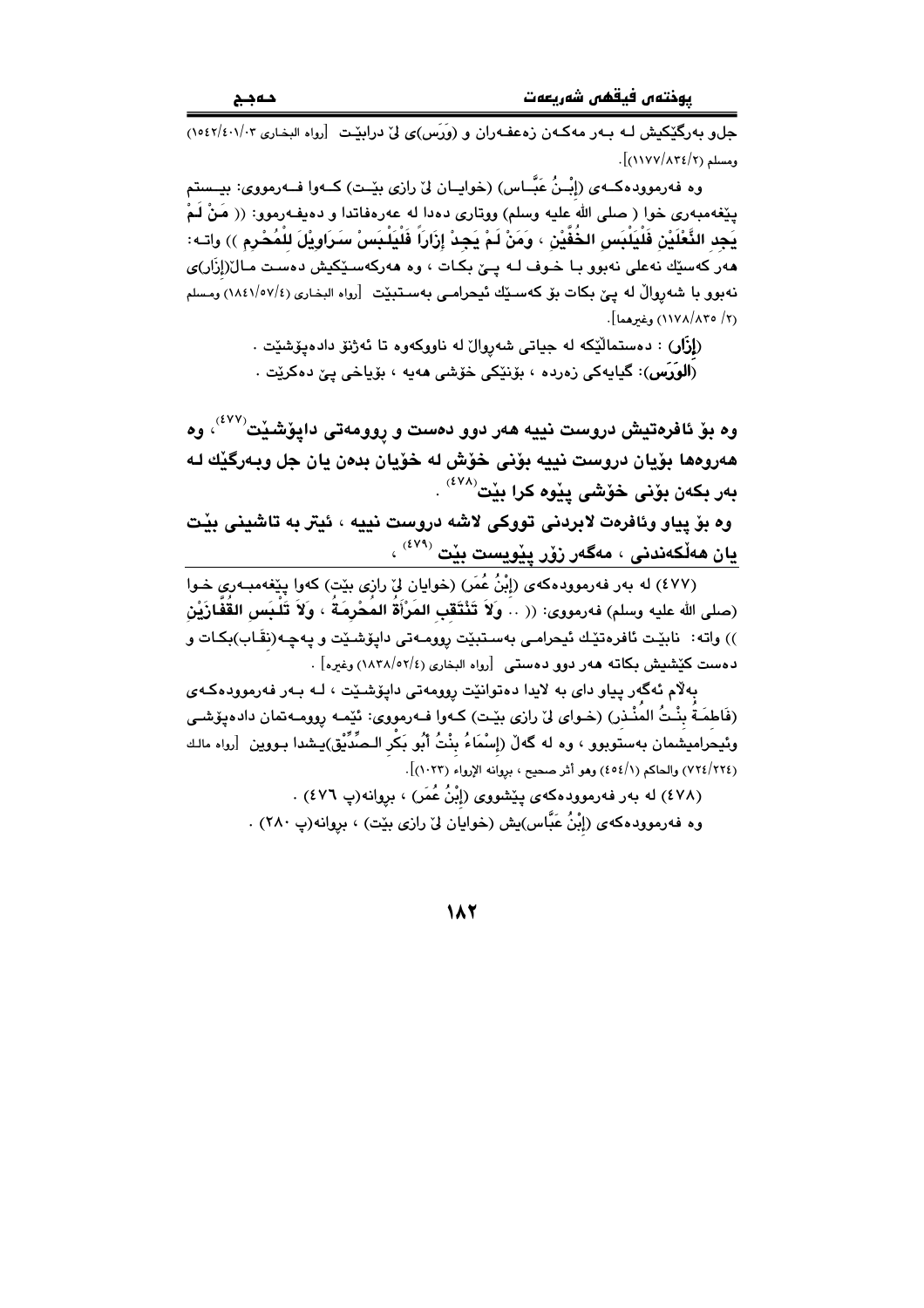(٤٧٩) له يهر فهرموودهي خواي گهوره له سوروتي (البقرة: ١٩٦) دا كه دهفهرميّ: ﴿ وَلَاتَحْلِقُوْا رُؤُوْسَكُمْ حَتَّى يَبْلُغُ الْهَـــدْيُ مَحَلَّـــهُ ﴾ واتــه: وه سەرپــشتان مەتاشـن تــا قوربانيەكانتان دەگاتە شوێنى خۆى <sup>—</sup> سەر دەبررێت <sup>—</sup> .

وه دروسته بۆ كەسىيك ئازارى ھەبيت لاي بدات ، بەلام (فَقُبَه)ى دەكەوپيتە سەر ، وەك خواي گەورە ھەر لەو ئايەتەي يـێشووي (البقرة: ١٩٦)دا دەفەرمَيّ: ﴿ فَمَنْ كَانَ منْكُمْ مَريْضَاً ۖ أَوْ به أَذَىً منْ رَأَسه فَفدْيَةٌ منْ صيَام أَوْ صَدَقَة أَوْ نُسُك ﴾ واته: جا ئهگهر يهكيَّك لـه ئيّدوه نهخُوش بوو يـان ئازاريِّك لـه سـهريدًا بـوو ، ئـهوه (فَدْيَـه) بـدات لـه رۆزوو گـرتن بيّـت يـان بەخشىن يان سەرېرين .

وه له بهر فهرمووِدهکهی (کَعْبُ بنُ عَجْرَة) (خـوای لیْ رازی بیْـت) کـهوا لـه (حُدَیْبیَـه)دا يێش ئەوەي بچێتە (مَكة)وە ، يێغەمبەرى خوا (صلى الله عليه وسلم) تێيـەر بـوو بـه لايـدا ، ئهميش له ئيحرامـدا بـوو ، خــهريك بـوو ئــاگرى دهدايــه ژێـِر قــازان ، وه ســپيّ(ئهسـپيّ) بــه روومه تبدا دههاته خوارهوه ، جا ئەويش فەرمووى : (( أَيُؤْذِيْكَ هَوَاهُكَ هَذَه ؟ )) واته: ئايا ئـهو سـبێيانهي سـهرت ئـازارت دهدهن ؟ ووتـي: بـهلْيّ ، فـهرمووي : (( فَباحُلقْ رَأْسَكَ ، وَأَطْعِم فَرْقَاً بَيْنَ ستَّةٍ مَسَاكِيْنَ \_ وَالفَرْقُ ثَلاَثَةُ آصنُع \_ أَوْ صـُمْ ثَلاَثَـةَ أَيَّـام ، أو انْسلُكْ نَسبيْكَةَ )) واته: ده سەرت بتاشـه و (فَـرْق)يْـك خـواردن دابـهش بكـه بـه سـهر شـهش كـهم دهستدا ، بان سبِّ رؤِژْ رؤژوو بگره ، بان ئاژەلْيِّك سـهر بـبره [رواه البخاري (١٢/٤/١٢/٤) ومسلم (١٢٠١/٨٦١/٢) واللفظ له وغيرهما].

(فَوْق) : سێ (صَاع)ه ، وه ههر(صَاع)ێِکیش (٢١٧٥) غرامه.

ونێنۆك كردن<sup>(دى)</sup>، وجيماع كردن<sup>(دى)</sup>، و كوشتنى نێچي*رى* دەشتى ھەروەھا ئاماژه بۆ كردن و يارمەتى دان بۆ كوشتنى<sup>(٤٨٢)</sup>، وه خواردن له نێڃرێك له بـهر ئهو راو کرا بيْت يان به ئاماژه کردنی و يارمهتىدانى ئهو راو کرا بيّت<sup>(٤٨٣)</sup>،

.<br>(٤٨٠) (إِبْنُ المُنْذر) دەفەرمىّ: زانايان يەكرا(مُجْمـع)ن لـه سـهر حـهرام بـوونى نينـۆك گرتن بۆ كەسىيك لە ئېحرام دابيّت ، [بروانه (الإجماع) لإبن المنذر (٥٧)].

(٤٨١) له بهر فــهرموودهى خــواى گــهوره لــه ســورهتى (البقرة: ١٩٧)دا كـه دهفــهوميّ: ﴿ الْحَجُّ أَشْهُرٌ مَعْلُوْمَاتٌ ، فَمَنْ فَرَضَ فَيْهِنَّ الْحَجَّ فَلاَ رَفَثَ وَلاَفَــسُوْقَ وَلاَجـــدَالَ فـــي الحُجَّ﴾ واته: حهجج کردن چهند مانگێکی زانراو و دیـاری کـراوه ، جـا هـهر کهسـێك بریـاری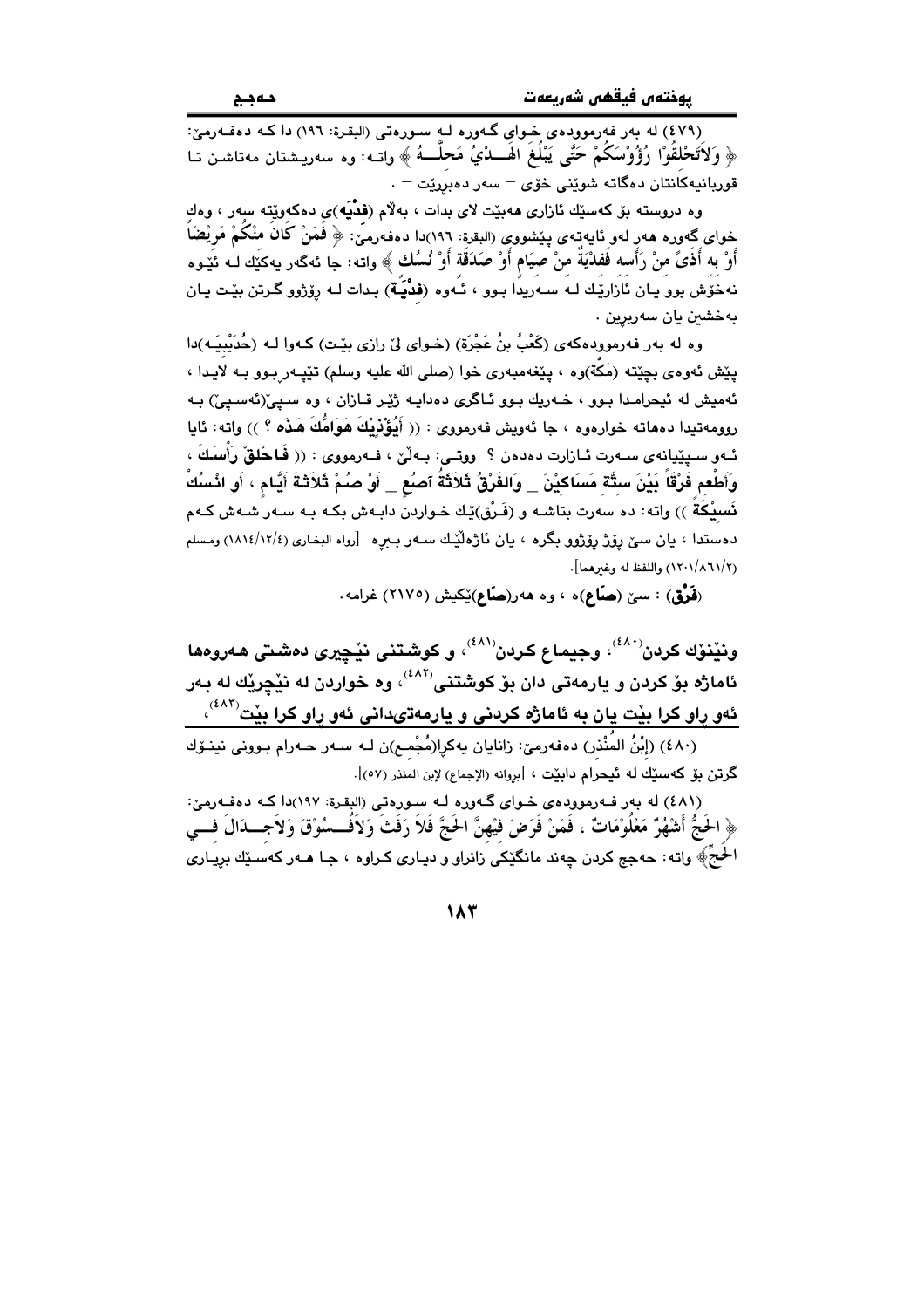حهجج کردنی دا – و ئیچرامی بهست – ئهوه نابیّت جیماع و دهست بازی بکات ، وه نابیّت کردار و گوفتاري خراب بکات ، وه نابێت بهريهرهکاني و دهمهقاڵهيش بکات له حهججدا .

(٤٨٢) له بهر فـهرموودهى خـواى گـهوره كـه لـه سـورهتى (المائـدة: ٩٦)دا دهفـهرميّ: ﴿ وُحُرٍّمَ عَلَيْكُمْ صَيْلُهُ الْبَرِّ مَا دُمْتُمْ حُرُمَاً ﴾ واته: وه حهرام كـراوه لـه سـهرتان رِاو كردنـى نٽچري دهشتي تا پهردهوام له ئيچرام کردندا .

وه له بهر فهرموودهکهی بیّغهمبهری خوا (Q) کاتیّك که پرسپاریان لیّ کـرد لـه بـاری ئهو جاشکه <sup>ـــ</sup> کێویه <sup>ـــ</sup>وه که (أَبُو قَتَادَة) راوی کردبوو که خوّی له ئیحرامدا نهبوو ، بــهڵام ئەوان لە ئىحرامدا بـوون: جـا فــەرمووى: (( أَمـثْكُمْ أَحَدٌ أَمَـرَهُ أَنْ يَحْمـلَ عَلَيْهَا ، أَوْ أَشْبَارَ إِلَيْهَا ؟ )) واته: ئايا كەستان فەرمانتان يېّ كرد كەوا راوي بكات ، يان ئاماژەتان بـۆي كـرد ؟ ووتيـان: نـه ء، فـهرمووي: (( فَكَلُوْا )) واتـه: ده بيـخـوّن [رواه البخـاري (١٨٢٤/٢٨/٥) ومسلم (١١٩٦/٨٥٣/٢) وغيرهما].

(٤٨٣) له يهر فهرموودهكهي (أَبُو قَتَابَة) بِيَشْوِقِ ، بروانه (پ ٤٨٢) .

.<br>وه فه رمووده كـهى (الــصَّعْبُ بــنُ جَثَّامَــةَ اللَّيْتْــىّ) (خــواى لىٰ رازى بيّــت) كــهوا گــوىٰ درێژێکی کێوی پێشکهش کرد به پێغهمبهری خوا ( (P) کاتێِك له (الأَبْوَاء)دا بـوو <sup>—</sup> يـان لـه (وَبِدَّان) = جا بِيَغهمبهري خوا (Q) لٽي وهرنهگرت ، جا کاتٽِك بيني دهم وڃاوي تٽِك جوو ، فهرمووي: (( إِنَّا لَمْ نَرُدَّهُ إِلَىا أَنَّا حُرُم )) واتـه: ئێمـه نهمانگێرايـهوه بـوّت تـهنها لـه بـهر ئەوەي نەبى كەوا من لە ئيحرام دام [رواه البخارى (٢١/٢٥/٢١) ومسلم (٢/١٩٢/١/١)].

(الإبواء) و (ودّان): دوو جِێِگان له نێوان (مَکّه) و (مَديْنَه) دايه ٠

وکـردار و گوفتـّـاری خـراپ و بهربـهرهکانی ودهمهقالـّـه کـردن<sup>(٤٨٤)</sup> ، وه ژن مارهبرين نـه بـوّ خـوّي و نـه بـوّ كهسـي تـريش ، وه نهداوايـشي بكـات<sup>(٤٨٥)</sup>، وه ئەگەر كەسىيك لە ئيحرامدا بوو ونيچيريكى كوشت ئەوە دەبيت لـه تۆلْـەي ئـەو کـارەی دا ئـاژەڵێکی وەکـو څـۆی سـەر بېرێت ، کـەوا دوو پيـاوی دادپـەروەر  $\mathbf{u}^{(\ell \wedge \mathbf{b})}$ بړیاری له سهر بدمن

(٤٨٤) له بهر فهرموودهى خواى گهوره ، بروانه (پ ٤٨١) .

(٤٨٥) له بهر فهرموودهكهى (عُثْمَانُ بنُ عَفَّان) (خواى ليّ رازى بيّت) كـهوا پِيّغهمبـهرى خـوا ( (P) فـﻪرمووى: (( لاَ يَـنْكعُ المُصْرِمُ وَلاَ يُـنْكَعُ وَلاَ يَخْطُبُ )) واتـﻪ: كەسـێك لـﻪ ئيحرامدا بێت ، نابێت ژن ماره ببرێت نـه بـۆ خـۆی ، وه نــه بـۆ کهسـی تــريش ، وه نابێـت داوابشي مكات [رواه مسلم (١٠٣٠/ ١٤٠٩)].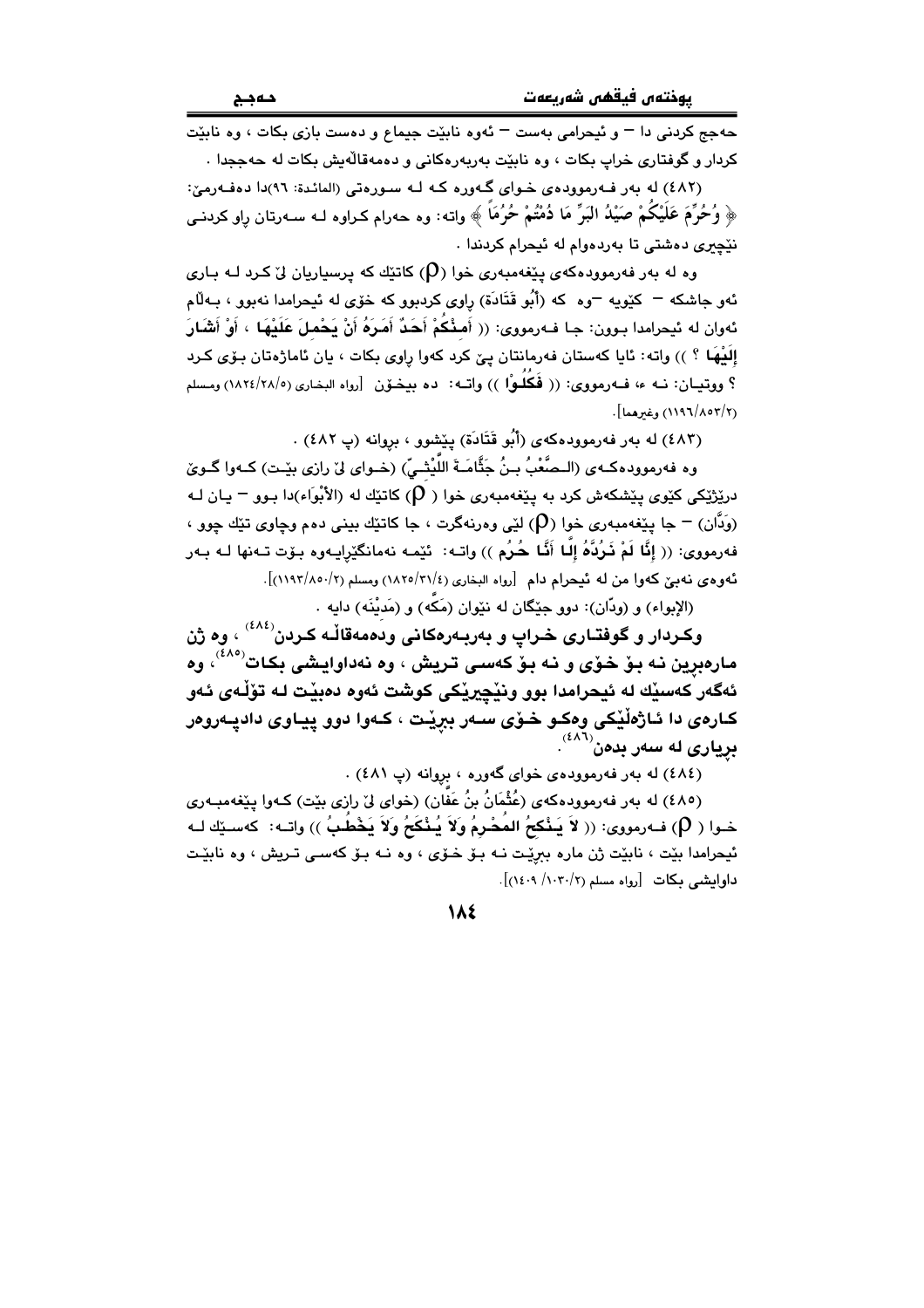وه فەرموودەكەي (إِبْنُ عَبَّاس) (خوابان لِيْ رازِي بِيْت) كە دەفەرمىّ: (( أَنَّ النَّنْبِيُّ (P) قَـزَوْجَ مَيْمُوْنَـةَ وَهُـوَ مُحْرِمٌ )) واتــه: يێغهمبــهري خــوا ( (P) لــه ئيحرامـدا بــوو ومــارهى (مَيْمُونَة)يشي برى [رواه البخارى (١/٥/٥١/٤) ومسلم (١٠٢٢/١٠٣٢)] .

ئهم فهرموودهيه دژی فهرموودهکهی (مَيْمُوْنَةُ بِنْتُ حَارِث)ه (خوای لیّ رازی بێت) کـهوا فهرمووي: (( أَنَّ رَسُوْلَ الله ( (P) تَزَوَّجَهَا وَهُوَ حَلَالٌ )) وَاته: ينْغهمبهري خـوا ( (P) لـه ئیحرامدا نەبوو كاتنیك مارەي برى [رواه مسلم (١٠٢٢/٢). . (١٤١١/١٠٢٢/٢)

جا بێ گومان فەرموودەكەى (مَيْمُوْنَة) پێش فەرموودەكەى (إِبْنُ عَبَّاس) دەخرێت ، (خوايان ليٌ رازي بيّت) ، چونكه (مَيْمُوْنَة) خوّي خاوهن بهسهرهاتهكهيه ، وه فهرموودهكهي ئیمامی (عُثْمَان)یش که باسمان کرد ئەوە بە ھێز دەکات .

(٤٨٦) له بهر فهرموودهكهى خواى گهوره لـه سـورهتى (المائـدة: ٩٥)دا دهفـهرميّ: ﴿ وَمَنْ قَتَلَهُ منْكُمْ مُتَعَمِّدَاً فَجَزَاءٌ مثْلُ مَا قَتَلَ منَ النَّعَمِ ، يَحْكُمُ به ذَوَا عَدْل منكُمْ ، هَدْيَاً بَالَغَ الكُعْبَة ، أَوْ كَفَّارَةٌ طَعَامُ مَسَاكَيْنَ ، أَوْ عَذَلُ ذَلكَّ صيَامَاً ، لَيَذُوْقَ وَبَالً أَمْره ، عَفَــا اللَّهُ عَمَّا سَلَّفَ ، وَمَنْ عَادَ فَيَنْتَقمُ اللّهُ منْـــهُ ، وَاللهُ عَزِيْـــَزٌ ذُو انْتِقَـــام ﴾ واتــه؛ َ وه هــهر كەسێكتان ئەگەر بە قەستەوە نێڃيرێك بكوژێت ، ئەوە دەبێت ئـاژەڵى لـُه وێنـەى خـۆى لـە جياتيدا بدات ، كه دوو كهسي داديهروهر برياري له سهر بدهن ، قوربانيهك بگاتـه (مَكـه) – لهويدا سهري بېرريت – يان په ئهندازهي ئهو نێڇيره په خواردن به ههژار وکهم دهستان بدات بان به ئهندازهي ئهوه بـه رۆژوو بێت تـا سـزاي ئـهو كـارهي بـچێژێت ، خـواي گـهوره لەوەي يێشوو خۆش بوو ، وە ھەر كەسێك دوو بارەي بكاتەوە ، ئەوە خواي گـەورە تۆڵـەي ليّ دهسێنێتهوه ، وه خوابش به دهسهلات و تۆلّه سێنه .

وه ئەگـەر كەسـێك لـە حەججـدا جيمـاعى كـرد پـێش رەجـم كردنـى شـەيتانى گـهوره(جَمْرَةُ العَقَبَـة) ، ئـهوه حهججهكـهى بـهتالْ دهبيّـت ، وه سـالْي داهـاتوو دەبيّت بگەريّتەوە بىۆ ھەجج و قوربانى(هَدْي)يـەكيش بكـات ، بـەلاّم ئەگـەر ياش رەجمى شەيتانى گەورە و يێش سوورخوارەدنەوە(طَوَافُ)ى(الإفَاضَة) جمساعي كسرد ، ئسەوە بسەتالْ ناينتسەوە ، بسەلام دەينست ووشسترنك بكاتسە قوربانى(هدى)<sup>(٤٨٧)</sup> .

.<br>(٤٨٧) له بهر فهرموودهکهی (عَمْرُو بنُ شُعَيْبِ) له باوکیـهوه: کـهوا پـیاوێـك هاتــه لای (عَبْدُالله بن عَمْرُو) ویرسیاری لیٚ کرد له بارهی کهسێکهوه که له ئیحرامدا بێت و(جمَاع)ی لـه گەلٌ خێزانەكەيدا كرد بێت ، جا ئاماژەي بۆ(عَبْدُالله بـن عُمَـر) كـرد ، فـەرمووى: بـرِۆ بـۆ لاى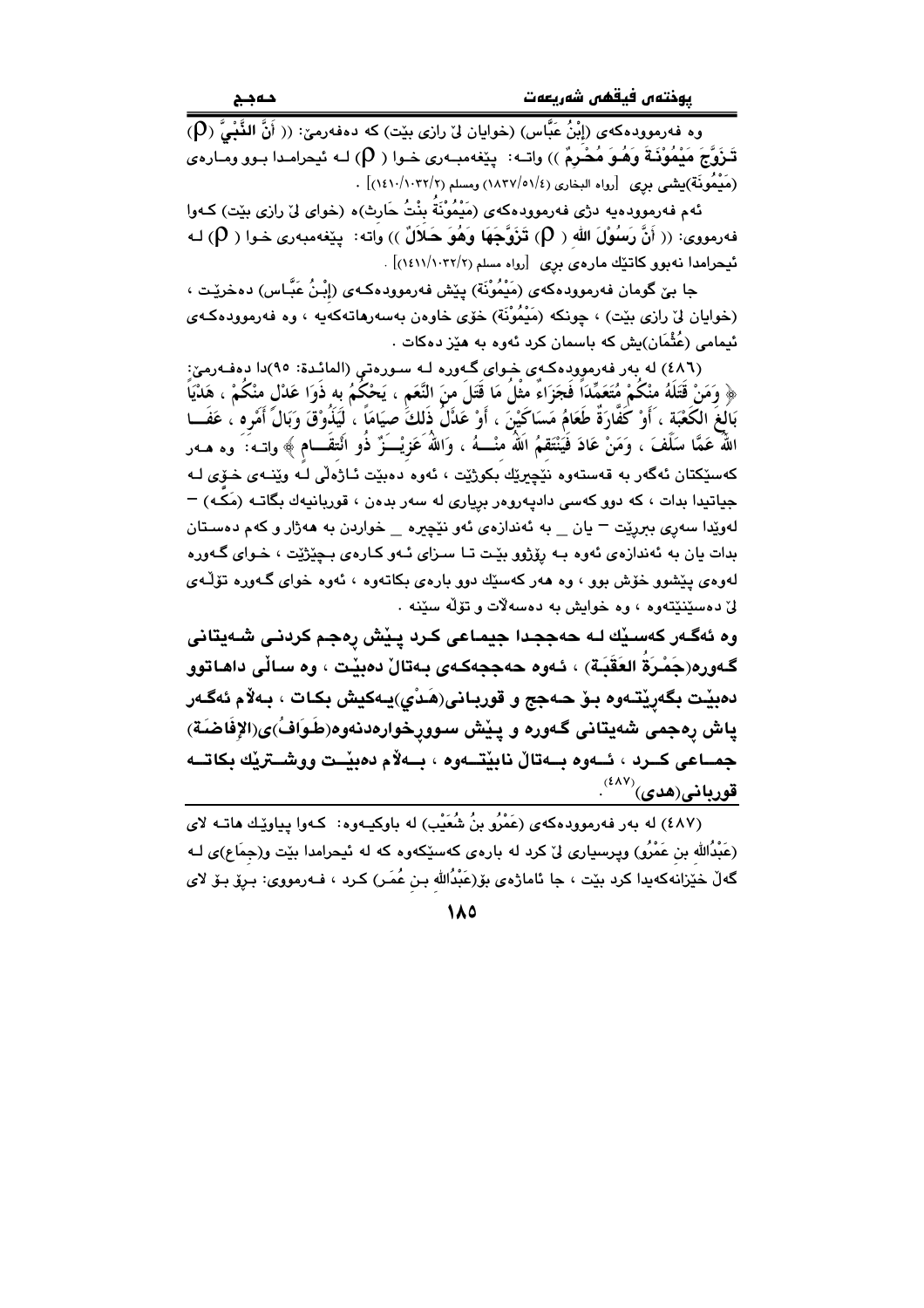.<br>ئەوە پرسيارى لى بكه ، (شُعَيْب) ووتى: جا پياوكە ئەوى نەناسىي ، بۆيـە منـيش لـە گەليـدا رۆپىشتم ، جـا پرسـڀارى لـﻪ(إِبْنُ عُمَـرٍ) كـرد (خوايـان ليّ رازى بێـت) ، ئـﻪويش فـﻪرمووى: حهججهکهت بهتالٌ بوهتهوه ، پياوکه ووتي: جا چي بکـهم ؟ فـهرمووي: لـه گـهلٌ خهلٌکيـدا دهربچۆ ، ئەوەي ئەوان كرديان بيكە ، جا ئەگەر پێيدا گەيشتى سالّى داھـاتوو حـەجج بكـە وقوریان(هَدْی)ی سەر بىرە ، جا گەراپەوە بۆ لای (عَبْدُالله بن عَمْرُو) ، ومنیش لە گەلّیدا بووم ، وهلاّمهگهي ئهوي بۆ باس كرد ، جا يـێي فـهرموو: بـرۆ بـۆ لاي (إِبْـنُ عَبَّـاس) پرسـياري لِيّ بِكه ، (شُعَيْبِ) ووتي: منيش له گەلّيدا رۆيشتم بۆ لاى (إِبْنُ عَبَّاس) ، جا پرسـيارى لِنّ كـرد ، ئەويش ئەوەي پێ فەرموو كە(عَبْدُالله بن عُمَر) پێى فەرموو: جا گەراپەوە بۆ لاى (عَبْدُالله بن عَمْرُو) (خوايان ليّ رازي بێت) و منيش له گهاٽيدا بووم ، وهلامهکهي (إبْنُ عَبَّاس)يشي بۆ باس کرد ، ڀاشان ووتي : ئەي تۆ چې دەڵێى ؟ ئەوپش فەرمووى: منيش ئەوە دەڵێم کـﻪ ئـﻪوان ووتيان [رواه البيهقي (١٦٧/٥) وهو حديث صحيح ، بروانه الإرواء (٢٣٤/٤)].

وه له (إِبْنُ عَبَّاس)ەوە دەپگێرنەوە كەوا پرسپاريان ليّ كرد: له بارەي پياوێكـەوە كـه له ئیحرامدا بووه و جیماعی له گهڵ خێزانهکهی خۆیدا کردووه ، کاتێك له(منَی)دا بوو پـێش ئەوەي (طَوَافُ الإفَاضَة) بكات ، جا (إِبْنُ عَبَّاس) (خوايـان ليْ رازي بێت) فـەرمانى يـيْ كـرد كهوا ووشتريك سهر ببريّت [رواه البيهقي (١٧١/٥) وهو حديث صحيح ، بروانه الإرواء(١٠٤٤)] .

وه ئەگەر كەسێك ووشتر يان شەكى دەست نەكەوت ، ئەوە لە سـەرێتى سـێ رۆژ رۆژوو لـە حهججدا بگرێت وحهوتيش ئهگەر گەرايەوه ماڵی خۆی ، له بەر فەرموودەكەی خوای گـەورە لــــــــــــه ســـــــــــــــورەتـى (البقــــــــــــرة: ١٩٦)دا كـــــــــــــهوا دەفــــــــــــــهرميّ: ﴿ فَمَنْ تَمَتَّعَ بِالعُمْرَة إِلَى الْحَجِّ فَمَا اسْتَيْسَرَ منَ اهْدي ، فَمَنْ لَمْ يَجِدْ فَصِيَامُ ثَلاَثَة أَيَّام فِي الْحَجِّ وَسَبْعَة إذَا رَجَعْتُمْ..﴾ واتــه: جـا ئـهگـهر كهسـێك بــه كۆتــايي پــيّ هــاتني عومرهكهيـدا (**تَمَتُّم**)بکاتُ تا کاتی حەجج ، ئەوە چەندێك پێی مەڵدەسورێت قوربانيەك بکات ، جا ئەگەر يەكێك دەستى نەكەوت ، ئەوە با سێ رۆژ رۆژوو لە حەججدا بگرێت وحـەوت رۆژپش ئەگـەر گەرانەوە مالەوە ،...

وه دەتوانێت سـێ رۆژەكــەي دواي جــەژن(أَيَّــامُ التَّـشْرِيْق)پـش بگرێـت ، لــه بــەر فهرموودهکهی (إِبْنُ عُمَر و عَائِشَةَ)(خوایـان لیْ رِازی بیْـت) کـهوا فهرموویانــه: (( لَـمْ یُـرَخَّصْ في أَيَّام التَّشْرِيْقِ أَنْ يُصمْنَ إِلاّ لمَنْ لَمْ يَجِد الهَدْيَ )) واته: رِوخسهت نهدراوه له رِوّرْانى

 $\lambda$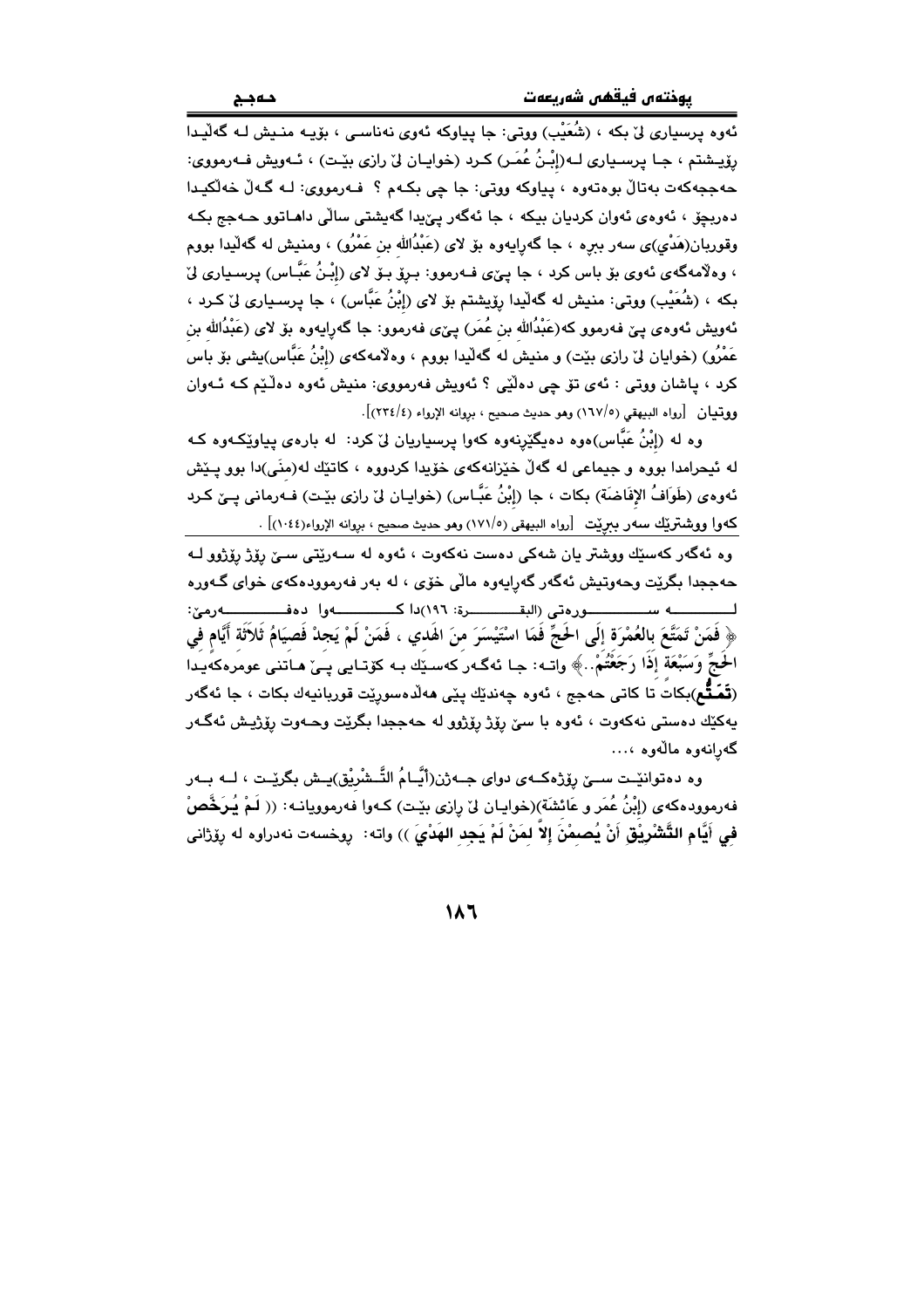.<br>(تَـشْرِيْق)دا رۆژوو بگىرێـت ، مەگــەر بــۆ كەســێك قوريــانى دەســت نەكــەوێت [رواه البخـارى  $\frac{1}{2}$ (1992/727/2)

تێبيني:

.<br>پیاو و ئافرەت لە مەسەلەی جیماعدا یەکسانن ، کە واتە ئـافرەتیش ئـەو (حُکْم)انـەی پێشووی به سهر پێویست(وَاجب) دهبێت ، مهگهر پیاوهکهی زۆری لیٌ کردبێت ، ئـهوه لـهو .<br>حالّهتهدا قورباني له سهر نييه و حهججهکهيشي تهواوه

(سَعَيْدُ بنُ جُبَيْـر) فـهرمووي: بياوِيْـك هاتـه لاي (إِبْـنُ عَبَّـاس) (خوابـان ليْ رازي بيْـت) ووتي: (جمَاع)م کرد له گهڵ خێزانهکهمدا پێش ئـهوهي زيـارهت بکـهم ، ئـهويش فـهرمووي: ئەگەر يارمەتىتى نەدابێت ئەوە تـﻪنها تـۆ ووشـترێكى جـوانى چـاكت لـﻪ سـﻪرە [رواە البيهقى  $\cdot$ [(۱٦٨/٥)

ئەوانەي لە ھەردوو حەرەمدا (مَكَّە ) و(مَديْنَة )<sup>(٤٨٨)</sup> حەرام كراوە (مَحْظُورَاتٌ الحَرَمَسْ)

حەرامــــه نێـــچِير(پاو)كردنــــي ئـــاژەڵ وباڵنـــدەی حــــەرەم و پاونـــانى و يارمهتىدان له سەر راو كردنى ، وه بړينى روەك ودركى مەگەر زۆر پێويست بيّت ، وه هـهڵگرتني چـهك بـوّ جـهنگ كـردن ، وه هـهڵگرتني شـتي دوّزراوه بـوّ كەسانٽِك خەلْكى ئەوێ نەبن ،

(٤٨٨) (عَبَّادُ بنُ تَميْمِ) له ماميهوه دهگێرِێتهوه کهوا پێغهمبهري خوا ( صلى الله عليـه وسلم) فهرمووى ((إِنَّ إِبْرَاهِيْمَ حَرَّمَ مَكَّةَ وَ دَعَا لَهَا ، وَإِثِّي حَرَّمتُ المَدِيْنَةَ كَمَا حَرَّمَ إِبْرَاهِيْمِ مَكَّةَ ﴾) واته: ﴿إِبْرَاهِيْمِ) (مَكَّهِ)ي حەرام كرد و دوعـاي بـۆ كـرد ، منـيش (مَديْنَـه)م حەرام كرد ، ھەروەكو(إِبْرَاهيْم) (مَكە)ى حـەرام كـرد [رواه البخارى ومـسلم وغيرهمـا بـروانـه (إرشـاد الساري) لمحمد إبراهيم شقرة] .

کهوا بوو حهرام کردنی(مَدیْنَه) له لایهن خوای یهروهردگارهوه روخسهتی یـێ دراوه ، وه درووست نبيه به هيچ شوٽِنٽِکي تر بوتريٰ حـهرهم جگـه لـهم دوو شـوٽِنـه . چـونکه هـيـچ بەلگەيەكى شەرعى لە سەر نىيە ، وە حەرام كردنيش شەرعە و بە بىّ دەق(نَـصّ)ى قورئـان و سوننهت درووست نييه .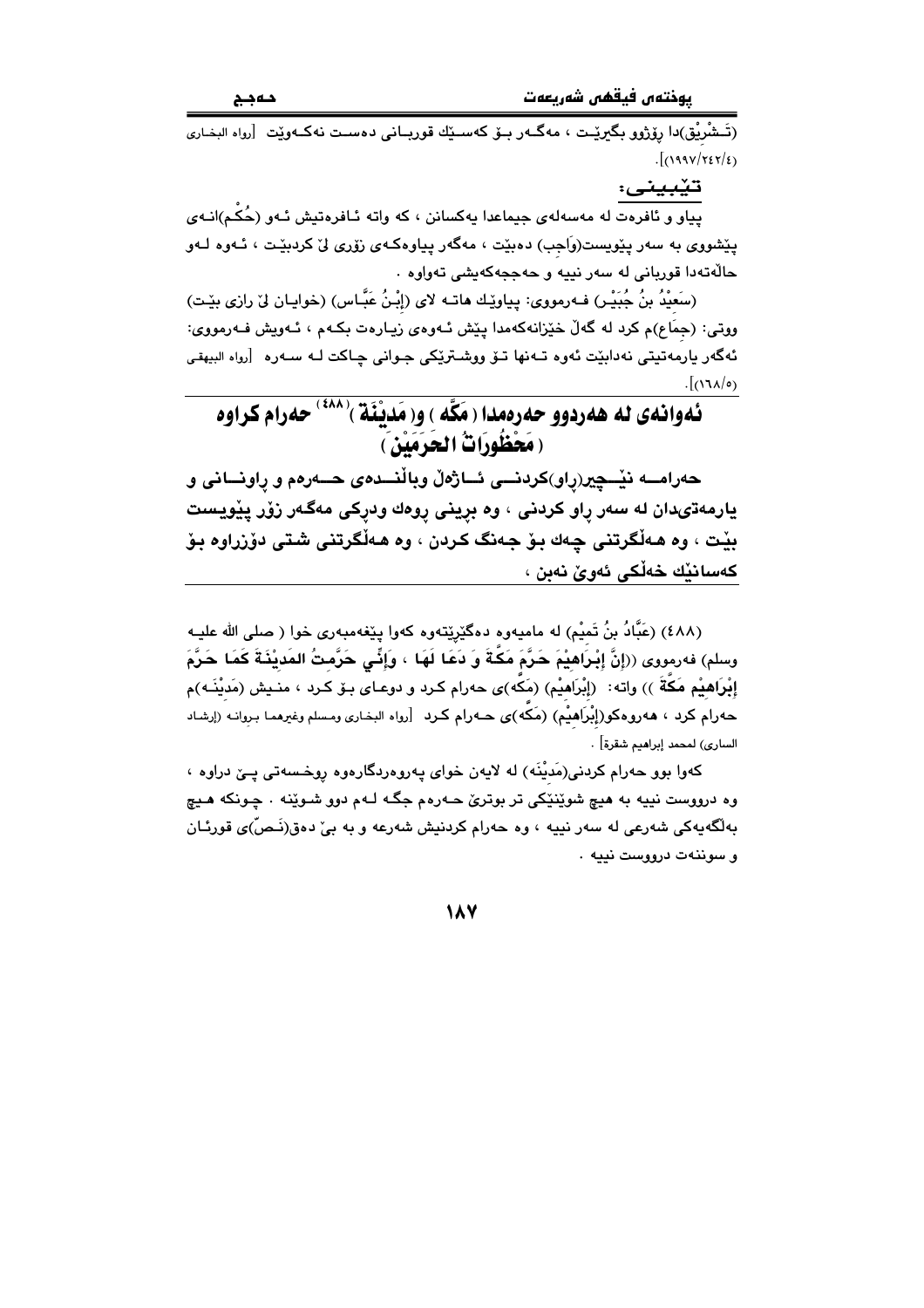| پوختەں فيقھى شەريعەت |  |  |
|----------------------|--|--|
|----------------------|--|--|

## بەلام بۆ خەلكى حەرەم دروستە بەو مەرجەي يێناسەي بكات<sup>(٤٨٩)</sup>.

(٤٨٩) له بهر فهرموودهکهي (إِبْنُ عَبَّاس) (خوايان ليٌ رازي بِيْت) کهوا بِيَعْه مِبِهري خوا ( صلى الله عليه وسلم) لـه رۆِژِي (فَـتْحُ مَکَّـه)دا فـه٫رمووي: (( إِنَّ هَـذَا البَلَـدَ حَرَّمَـهُ اللهُ يَوْمَ خَلَقَ السَّمَوَات وَالأَرْضَ ، فَهُوَ حَرَامٌ بِحُرْمَة الله إِلَـى يَـوْم القيَامَة ، وَإِنَّـهُ لَـمْ يَحلَّ القِتَالُ لِأَحَدٍ قَبْلِي ، وَلَمْ يَحِلَّ لِي إِلاَّ سَاعَةً مِنْ نَهَارٍ ، فَهُوَ حَرَامٌ بِحُرْمَةِ الله إِلَى يَوْمِ القِيَامَة ۚ ، لاَ يُعْضَدُ شَوْكُهُ ۚ ، وَلَا يُذَفَّرُ صَيْدُهُ ، وَلاَ يَلْتَقَطُ لُقْطَتُهُ إِلاَّ مَنْ عَرَّفَهَا ۚ ، وَلاَ يُخْتَلَـى خَلاَهَـا ، فَقَالَ العَبَّـاسُ: يَـا رَسُـوْلَ الله ، إلاَّ الإِدْخـرَ ، فَإِذَّهُ لقَيْـئهمْ وَيُبُوْتهمْ ، فَقَالَ: إِلاَّ الإِنْحْنَى)) وإنه: [به رأستي ئهم ولاّته خواي گهوره حهرامي كردوه لهو رؤزهوه كه ئاسمانهکان و زەوى بەديھێناوه ، جا ئەو حەرام بووە بەو حەرام كردنـهى خـواى گـەورە تـا رۆژې قيامەت ، وه جەنگ كردنيشى تێدا حەلالْ نەكراوە بۆ ھىچ كەسێك پـێش مـن ، وە بـۆ منيش حهلالٌ نهبووه تهنها سـاتێك نـهبێت لـه رۆژێِكدا ، جـا ئـهو حـهرام بـووه بـهو حـهرام کردنهی خوای گهوره تا رۆژی قیامهت ، درکمی ههلٌناکێشرێت ، وه نیـچیری راو نانرێت ، وه دۆزراوەي ھەلّناگريّت مەگـەر لــه لايـەن كەسـێكەوە يێناسـەي بكـات ، وە گيـا و روەكيـشى نابرريّت ، جا (عَبَّاس) ووتي: پُهِيَ بِيَعْهِمِيهِرِي خوا حِگهِ لهِ(إِنْجَر) ، جونِكه بُهوهِ بِوَ(قَـيْن) و مالهکانيان به کار دههێنن ، پێغهمبهري خـوايش ( صـلي الله عليـه وسـلم) فـهرمووي: جگـه لـه(إنْحْمِ) [رواه البخاري (١٨٣٤/٤٦/٤) ومسلم (١٢٥٢/٩٨٦/٢) والنسائي (٢٠٣/٥)]. (إذْحْمِ): رِوهكَيْكـي بۆن خۆشە ، (قَيْن): ئاسنگەرى و ئالتوون چێتى .

وه فهرموودهکهي (جَابِرِ) (خـوای ليّ رازي بێت) کـهوا فـهرمووي: بيـستم يێغهمبـهري خوا (صلى الله عليه وسلم) فەرمووى: (( لاَ يَحلُّ للَّحَدكُمْ أَنْ يَحْملْ بِمَكَّة السِّلاَح )) واتـه: حه لآلٌ نبيه بق هيچ كهسێكتان كهوا جهك له(مَكَّه)دا ههلْبِگريّت [رواه مسلم (٢/٩٨٩/٢-١٣٥١)].

وه فهرموودهکهي (عَلي) (خواي ليّ رازي بێت) کهوا پێغهمبـهري خـوا (صـلي الله عليـه وسلم) لـه بـارەي (مَديْنَـه)وه فـهرمووي: (( لاَ يُخْتَلَـى خَلاَهَـا ، وَلاَ يُنَفَّـرُ صَـيْدُهَا ، وَلاَ تُلَتَقَطُ لَقْطَتُهَا إِلاَّ لمَنْ أَشَادَ بِهَا (أَنْشَدَهَا) ، وَلاَ يَصْلُحُ لرَجُل أَنْ يَحْملَ فيْهَا السِّلاَحُ لقَتَـال ، وَلاَ يَـصلُلُحُ أَنْ يَقْطَـعَ مِنْهَـا شَـجَرَةً إِلاّ أَنْ يَعْلَـفَ رَجُلٌ بَعيْـرَهُ )) واتــه: ۚ گيـا و رووهکـي ههڵناکێشرێت ، وه نێـڃيري راو نانرێـت ، وه دۆزراوهيـشي هــهڵناگيرێت ، مهگـهر كەسێك بانگى بۆ بكات و پێناسەي بكـات ، وه دروسـت نييــه بـۆ ھـيچ پياوێك چـەكى تێدا هەلْبِگريْت بۆ جەنگ ، وه دروست نيپە هيچ داريْكى لىْ بېرريْت ، مەگەر يياويْك بـۆ خـۆراك –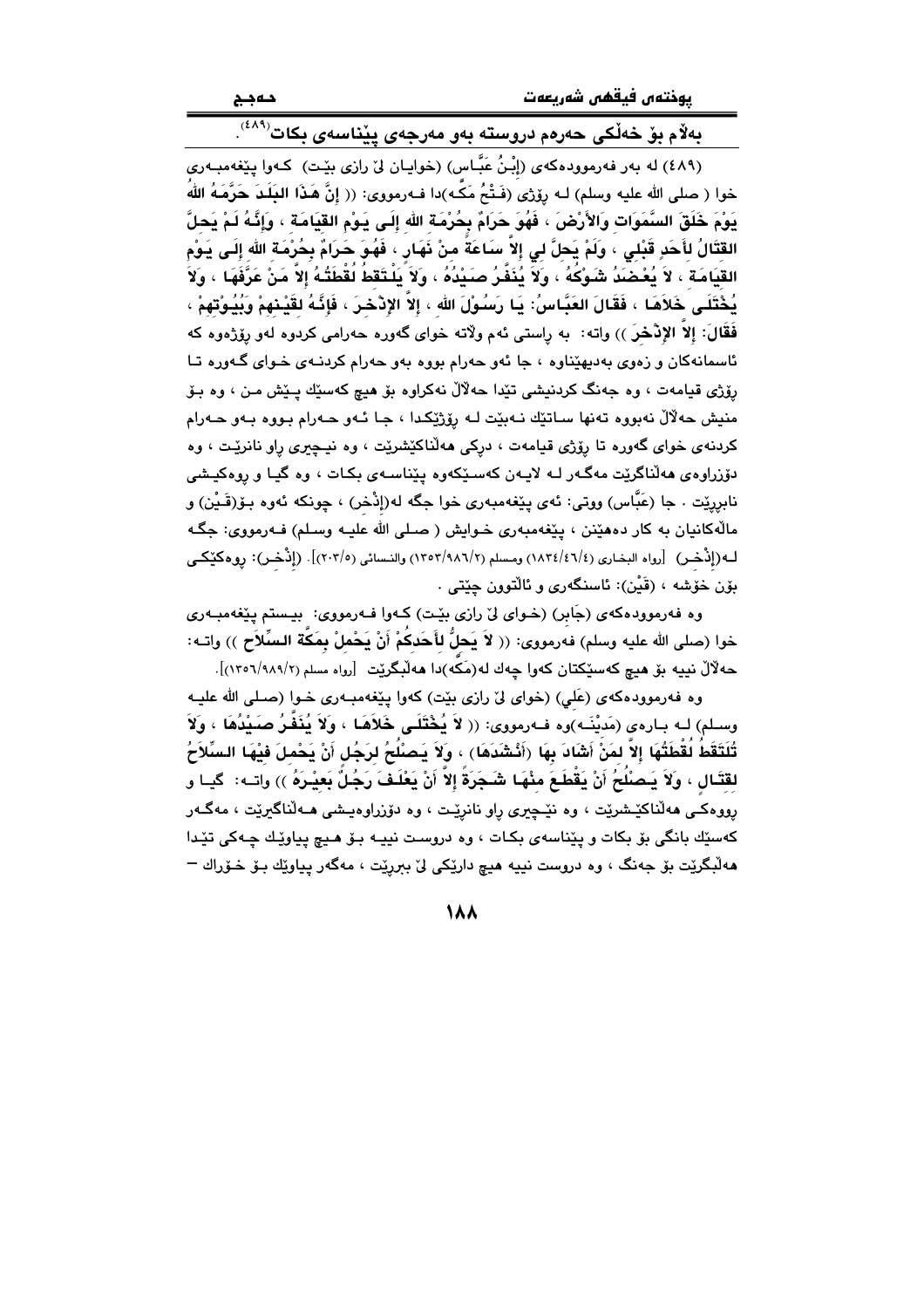۔<br>نالف <sup>—</sup> ی ووشترہک*ای* بیبریّت [رواہ أبو داود(۲/رقم/۲۰۲٥) وهوحدیث صحیح ، بروانـه صـحیح أبـی داود(۱۷۹۰)].

وه فهرموودهکهی (أُنَس) (خوای ليّ رازی بێت) کهوا بێغهمبهری خوا ( صلی الله علیـه وسلم) فەرمورى:(( المَديْنَةُ حَرَمٌ منْ كَذَا إِلَى كَذَا ، لاَ يُقْطَعُ شَجَرُهَا ، وَلاَ يُحْدَثُ فيْهَا حَدَثٌ ، مَنْ أَحَدَثَ فَيْهَا حَدَثَاً فَعَلَيْه لَعْذَةُ الله وَالمَلاَئكَة وَالذَّاس أَجْمَعيْنَ )) واتـه: (مَديْنَـه) حەرەمـه لـەوێوە بـۆ ئـەوێ ، دارى نابررێـت ، وه هـيـچ داهێنـراو (بدْعَـه)ێِكـي تێـدا ناکريْت ، وه هەر کەسێکيش داهێنراوێکي تێدا بکات ئەوه نەفرەت(لَعْنَـة)ي خـواي گـەورە و فریشتهکان وههموو خهالکی له سهر بیّت [رواه البخاری (١/٨١/٤١/١) ومسلم (٢/١٤٤/٢). [.

تێبينى:

.<br>( ۱ ) ئــهو شــتانهى كــه لــه فهرموودهكــهدا حــهرام كــراوه بــۆ هــهموو كهســێِكه ئــيتر خەلْكى(مَكَـه) و(مَديْنَـه) بێت ، يـان بـۆ ھـهجج وعـومره ھاتبێت بـۆ ئـهوێ ، يـان بـۆ ھـهر مەيەستتكى تر ..

چۆنىتى حەجج كردنى يىغەمبەرى خوا ( مىلى الله عليه وسلم ) ؟ (كَيْفْيَةُ حَجُّ الْفَّبِيِّ (صلى الله عليه وسلم) ؟)

له فەرموودەكەي (جَابر)دا (خواي لِّيْ رازِي بِيْت) بِه دريْرْي بِاسى حەجج **کردنی پیْغهمبهری خوا** ( صلی الله علیه وسلم) **دهکات<sup>(٤٩٠)</sup> .** 

(۲) ههر کهسٽك پهکێ لهو جهرامانه بکات ئهوه تاوان بيار پيووه ويٽويسنه ليه سيهري پهشیمان بېيْتەوه و داواي ليّ پورېن بکات له خواي گەورە ، تەنھا پۆ نێچىرەکە نەپێت ئـەوە جگه له(تَوْبَة وإِسْتغْفَار)هكه يێويسته لـه سـهري خـوێن بـدات ، وهكـو لـه(پ ٤٨٦) باسمـان کر ر.

(۳) ئەو گيان لە پەرانەي زيانيان ھەبە ، كوشتنيان دروستە لـە ھـەموق جەرەمـدا ، لـە بهر فهرموودهكهي (عَائشَة) (خواي ليّ رازي بيّت) كهوا فهرمووي: (( خَمْسٌ فَوَاسِقٌ يُقْتَلْنَ في الحَرَم : الفَأْرَةُ ، وَالعَقْرَبُ ، وَالحُدَيَّا ، وَالغُرَابُ ، وَالكَلْبُ العَقُوْرِ )) واتـه: ايێنچ (فَاسق) هەيە دروستە لە( حەلالٌ و) حەرەمدا بكوژرێن: مشك و دوو يشك(كولاژدم) و كۆلارە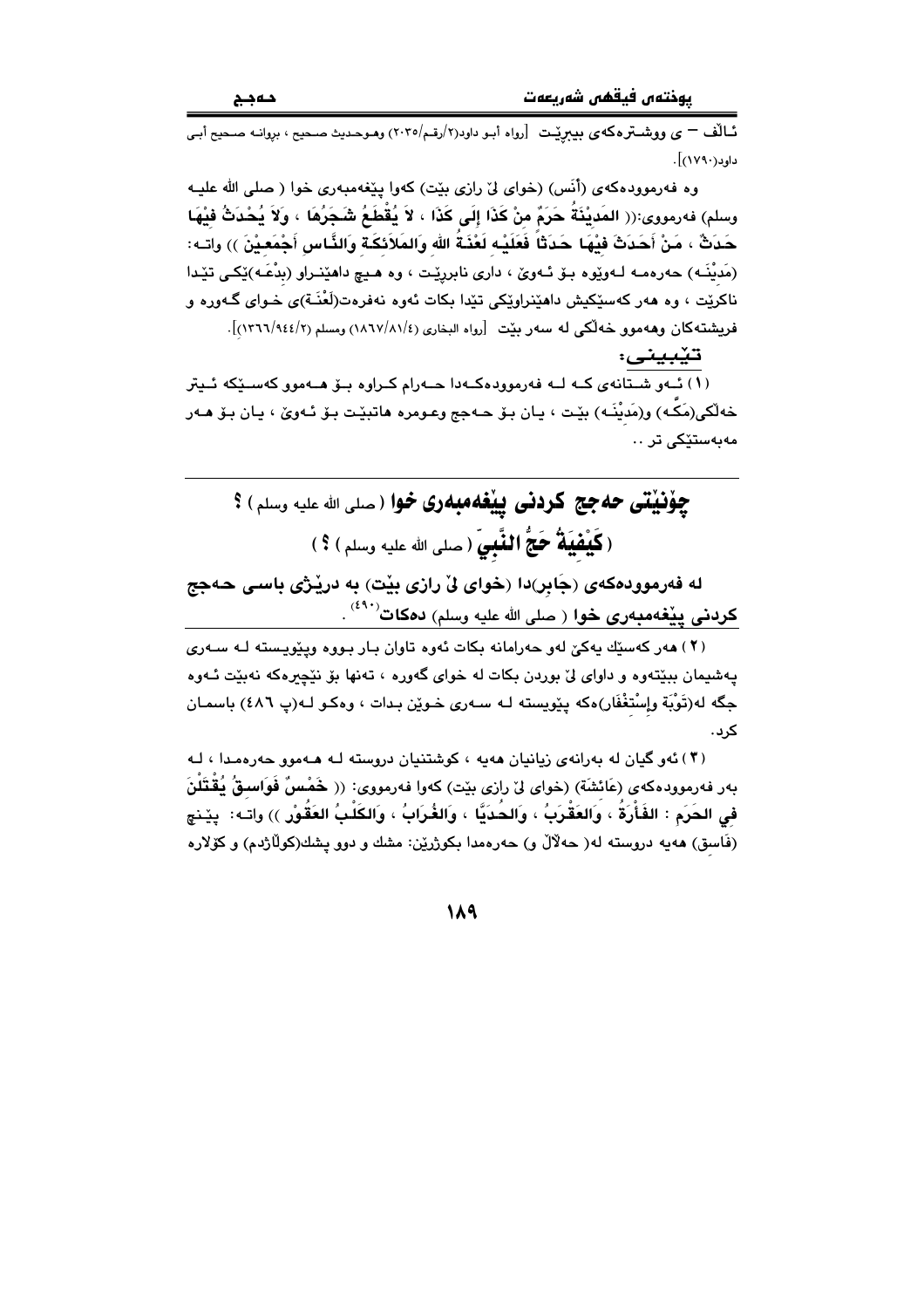و قەلەياچكە(قەلەيازەلّە) و سەگى ھار(گەزندە) [رواە البخارى (٢/٥٥/١/ ٣٢١٤) ومسلم (٢/١٩٨/١١١٨) وغىرهما مألفاظ مختلفة].

وه له ريوايهتێکي ئيمامي(مسلم و أحمد)دا ، ماريشي تێدايه .

وه سهگی درنده و هار ، پلّنگ و شێرو گورگ و ئهو جوّره درندانه دهگرێتهوه . [بروانه شرح مسلم للنووي وشرح البخاري للقسطلاني].

وه(فَاسق): مەبەست يێي لێرەدا ئەوەپە كەوا ئەم گيان لە بەرانە لە حوكمى گيـان لـه بهرکانی تر دهردهچن و جیا دهکرینهوه ، بـهوهی زیـان بـهخش وبـێ سـوودن ..[بروانـه سـبل السلام للصنعاني].

(٤٩٠) (جَابِرُ بِنُ عَبْدالله) (خوايان ليِّ رازي بيّت) فهرمووي: يـيّغهمبهري خوا ( صلى الله علیه وسلم) نۆ(۹)سالٌ مابوهوه حهججی نهکردبوو ، پاشان له ده(۱۰)پهم سالٌدا بانگ درا به ناوي خەلكىدا كەوا يێغەمبەرى خوا (صلى الله عليه وسلم) حـﻪجج دەكـات ، جـا خـﻪلْكێكى زۆر ماتن بۆ (مَديْنَة) مەموويان دەيانويست شوێنى يێغەمبەرى خوا بكـەون (صـلى الله عليـه وسلم) ، وهكو كردارهكاني ئەو بكەن ، جا لە گەلىدا دەرجووين تا گەبشتىن بە(ذُو الحَلَيْفَة) ، لهوێِدا (أَسْمَاءُ بِنْتُ عُمَيْس) = كەوتە زەيسانيەوە وە = (مُحَمَّدُ بِـنُ أَبـِي بَكْـر)ى بـوو ، جـا ههوالِّي بق پيّغهمبهري خوا (صلى الله عليه وسلم) نارد كهوا چي بكهم ؟ فـهرمووي : (( (( إغْتَسلمي وَاسْتَتْقْفري بِتَّوْبٍ وَأَحْرِمي )) واته: ۖ خوّت بشوّو و خوّت به جليّك باش بييّـجهوه و ئيحرام ببهسته . جا پێغهمبهري خوا (صـلي الله عليـه وسـلم) نوێـژي لـه مزگهوتـدا كـرد ، یاشان سواری ووشترهکهی( القَصْوَاء )بوو ، تا ووشـترهکهی گهیشته بیابـان تهماشـام کـرد چهند چاووم بر بکات خـهلکيم لـه پێشێهوه بينـي بـه سـواري و بـه پێـيش ، وه لـه لاي راستيشهوه ههر وهها ، وه له لای چهپيشيهوه ههر وهما ، وه لـه پشتيشندهوه هـهروهها ، وه يَيْغَهمبهري خوا (صلى الله عليه وسلم)

لـه نێوانمانـدا بـوو وقورئانيـشي بـه سـهردا دادهبـهزي ، وه ئـهو خـۆی تهفـسیرهکهی دهزانـي وه بـه هــهر چـي كــاري بكردايــه ئێمـهش كارمـان پــێ دهكـرد ، جـا (إهْـلاَل)ي بـه يەكتاپەرستى دەكرد بە: (( لَبَّيْكَ اللَّهُمَّ لَبَّيْك ، لَبَّيْكَ لاَ شَرِيْكَ لَكَ لَبَّيْكَ ، إِنَّ الحَمْدَ وَالثِّعْمَةَ لَكَ وَالمُلْك ، لاَ شَرِيكَ لَكَ )) جا خـه لكيش بـهوه (إمْـلال)يـان دهكـرد كـه ئـهو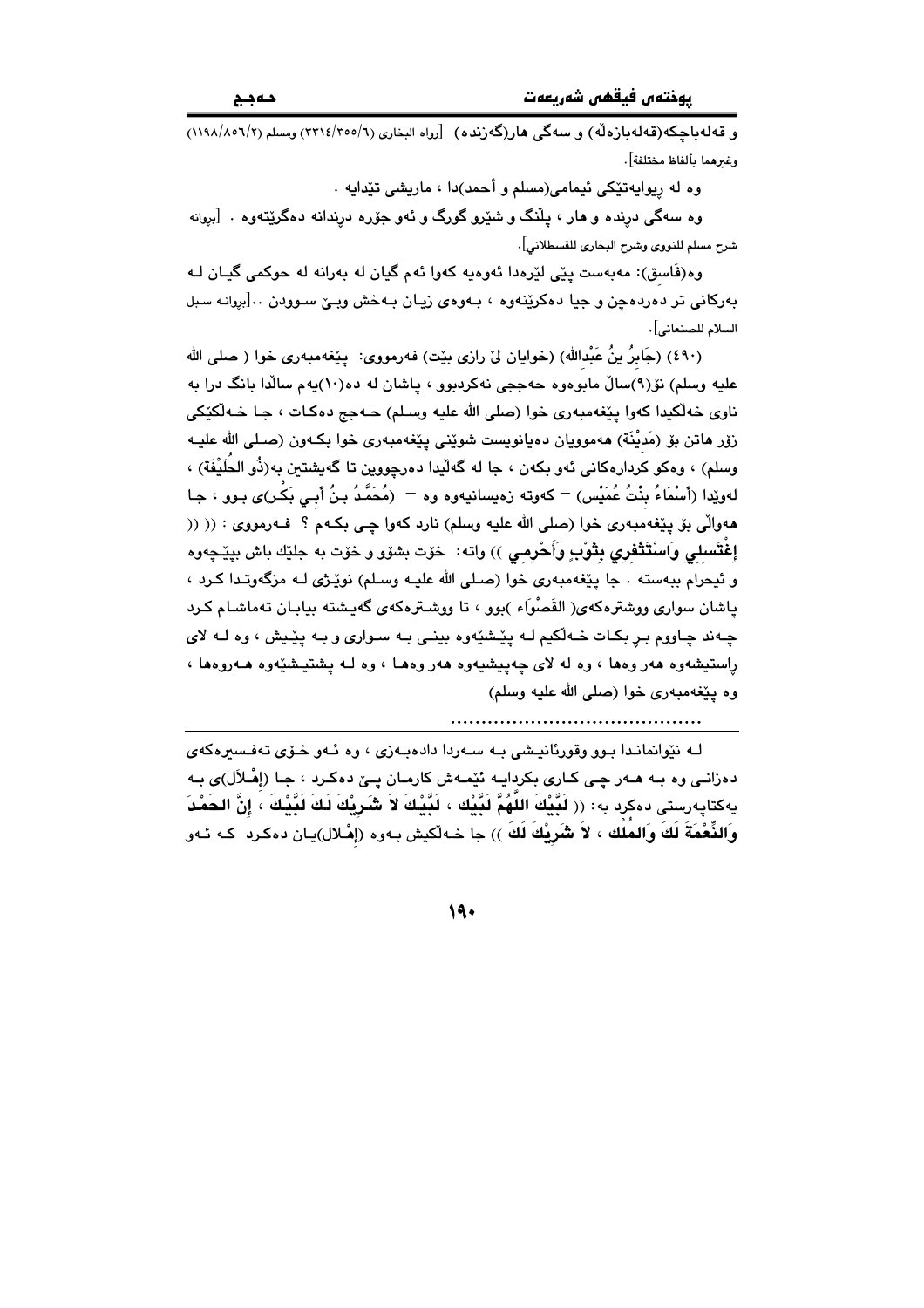.<br>دوبکرد ، جـا بـێغهمبـهري خـوا ( صـلي الله عليـه وسـلم) هـيـچ (رَدّ)ێکـي نهئهدانـهو.ه ، و.ه بەردەوام دەبوو لە سەر (تَلْبِيَة) كردنى خۆى .

جا (جَابِرِ) (خواي ليٌ رازِي بِيْتٍ) فـهرمووي: ئێمـه تـهنها نيـهتمان حـهجج كـردن بـوو ، عومرهمان نهدهزانی ، تا له گهڵيدا گهيشتينه لای كهعبه دهستی گرته روكنهوه و سـێ جـار (طَوَاف)ی کرد بهڕاکردنێکی له سهرخۆ ، وه چوار جاریش بهڕێ کردن ، پاشان گهیشته لای شوێنې ڕەواستانەكە(مَقَـام)ى (إِبْـرَاهيْم) (عَلَيْـه الـسَّلاَم) ، جـا ئـهم ئايەتـهى خوێنـدەوه: ﴿ وَاتَّخذُوْا منْ مَقَام إِبْرَاهِيْمَ مُصَلَّى ﴾ (البقرة: ١٢٥) جـا (مَقَـام)ى خـسته نێـوان خـۆي و مـاڵي خــواوه و دوو رکـات نوێـژی لهوێـدا کــرد ، پاشــان گهرایــهوه بــوّ لای روکنهکــه و دهســتی پێوهگرت ، پاشان دهرچوو بۆ(صَـفَا) ، جـا کـه نزیـك بویـهوه لـه (صَـفَا)وه ئـهم ئايهتـهى خويِّندهوه: ﴿ إِنَّ الصَّفَا وَالْمِرْوَةَ منْ شَعَائِرِ الله ﴾ (البقرة: ١٥٨) ، وه فـهرمووى: (( أَبْدَأُ بِمَا بَدَأَ الله بِه )) واته: لهو شوێنهوه دهست یێ دهکهم که خوای گهوره دهستی یـیٚ کـردوه . جا له(صَفَا)وه دهستي ييّ کرد و چووه سهري تا(کَعْبَـه)ي بينـي ، وه رووي کـرد لـه قيبلـه وتهنهايهرسـتي خـواي دهكـرد و(تَكبِيْـر)ي دهكـرد و فـهرمووي: (( لاَ إِلَـهَ إِلاَّ اللهُ وَحْـدَهُ لاَ شَرِيْكَ لَهُ ، لَهُ المُلْكُ وَلَهُ الحَمْدُ وَهُوَ عَلَى كُلِّ شَيْءٍ قَديْرٍ ، لاَ إِلَـهَ إلاَّ اللهُ وَحْدَهُ ، أَذْجَزَ وَعْدَهُ وَنَصَرَ عَبْدَهُ وَهَزَمَ الأَحْزَابَ وَحْدَهُ )) پاشان دوعای له نێوان ئهوهدا دهکرد و سـێ جار ئەمەي دوو بارە كردەوە ، ياشـان دابـەزى بـۆ (مَـرْوَه) تـا يێـى گەيـشتە نـاو دۆڵەكـەي نێوانیان دهستی به راکردنێکی له سهرخو کرد تا گهیشته سهرهوه ، به رێکردن رۆیشت تـا گەيشتە(مَرْوَه) ، جا لە سەر (مَرْوه)يش ئەوەي كرد كە لـه سـەر (صَـفَا) كـردى ، تـا وەكـو دواین جار – جاری حەوتەم – ی کۆشش(سَعی)کردنهکەی له سەر (مَرْوه) کۆتايى يىّ هێنا ، فـهرمووى: (( لَـوْ أَنِّـى اسْتَقْبَلْتُ منْ أَمْرِي مَا اسْتَدْبَرْتُ ، لَمْ أَسـق الهَدْيَ وَجَعَلْتُهَا عُمْرَةً ، فَمَنْ كَانَ مِنْكُمْ لَيْسَ مَعَهُ هَدْيٌ فَلْيحلَّ وَلْيَجْعَلْهَا عُمْرَةً ﴾) واتـه: ئـهوهي ئێـستا دهيزانم ئهگەر له يێشدا بمزانيايه ، ئـهوه قوربانيــهکانم نـهدههێنا و دهمکـرده عـومره ، جـا هەر كەسێكتان قوربانى يىّ نييە با ئيحرام بكاتەوە وبيكاتە عومرە . جا (سَرَاقَة بنُ مَالك بْن جُعْشُمِ) هەلّسا و ووتى: ئەي پێغەمبەرى خوا ، ئەمە ھەر بۆ ئەم سالّەمانە يا بۆ ھەتا ھەتايى ؟ پێغهمبهري خوايش (صلى الله عليه وسلم) پهنجـهکاني بـهناو يهکدا کـرد و فــهرمووي: (( لدَخَلَت العُمْرَة في الحَجِّ )) واته: عومره تێکهڵ به حج بوو . دوو جار دووبارهى کردهوه ، وه فهرمووى: (( لاَ ، بَلْ لِأَبَدٍ أَبَدٍ )) واته: نهء ، بهلُكو بق ههتا ههتايى .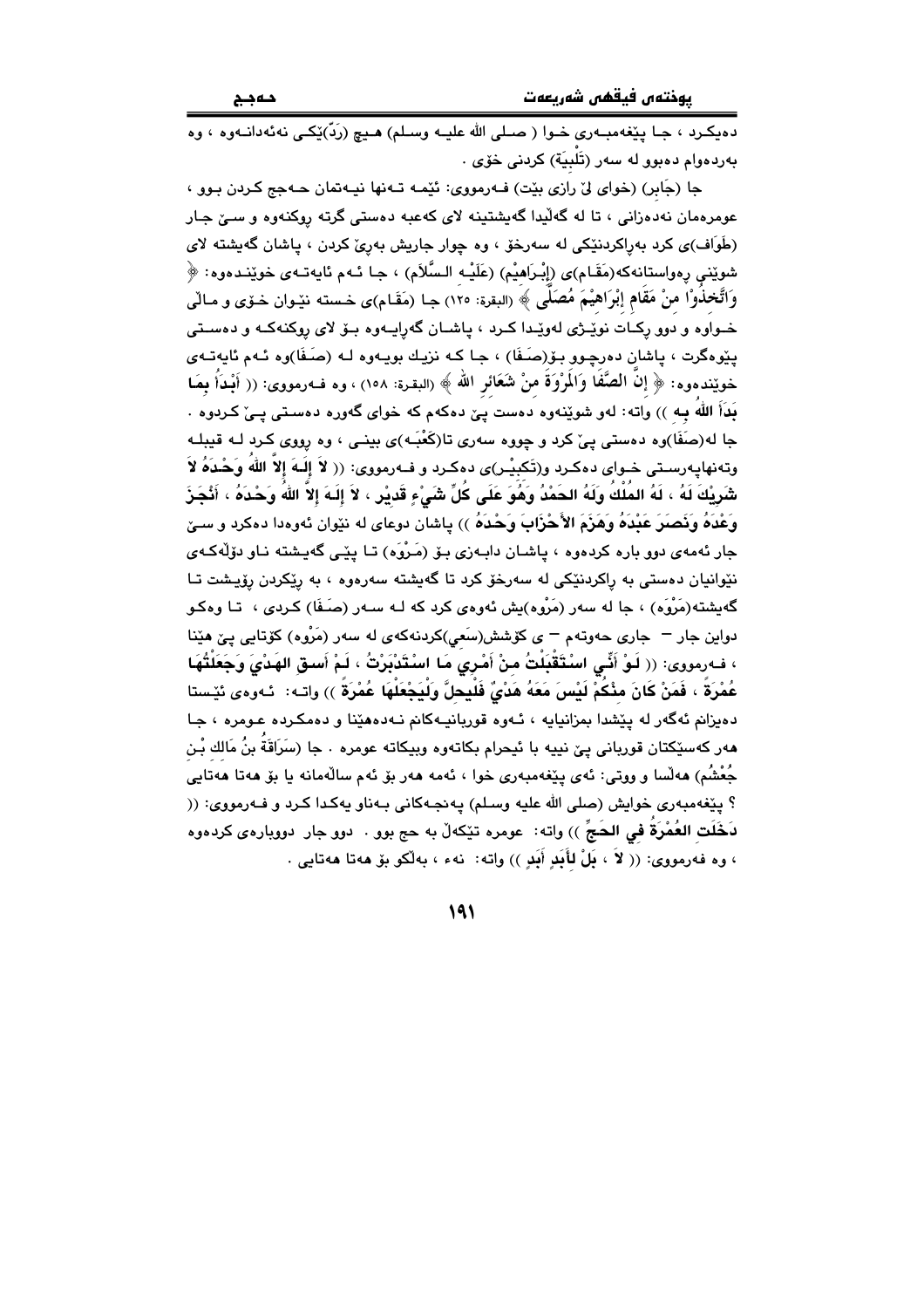#### 

جا (عَلَى) له (يَمَن)ەوه ھاتەوە بە ووشترەكانى پێغەمبەرى خواوە (صلى الله عليه وسلم) جا بینی (فَاطمَعَة) (خوای لیٌ رازی بیّت) لهوانهن کـه ئیحرامیـان کردوهتـهوه وجـل و بـهرگیْکی رهنگکراوي لهېدر کردوه و چاوي رهشتوه ، جا ئـهو کـارهي (فَاطمَـه)ي بـه دلّ نـهبوو ، ئەويش ووتى: من باوكم فەرمانى ئەمەي يىّ كردوم ، جا (عَلى) لـه(عرَاق) دەيفەرموو: جا منيش رۆيشتم بۆ لاي يَيْغەمبەرى خوا(صلى الله عليه وسلم) به دلّ گرانپيەوە لە(فَاطمَه) بـه هوّی ئهو کارهیهوه که کردبووی ، تا وهکو پرسپار لـه پیّغهمبـهری خـوا (صـلی الله علیـه وسلم) بکهم لهوهي (فَاطمَه) له بارهيهوه ووتوبوي ، ووتي : جـا پـێم راگهيانـد کـه مـن ئـهو كارەيم به دلٌ نەبووە ..، جا پێغەمبەرى خوا (صلى الله عليه وسلم) فەرمووى: (( صَدَقَتْ ، صَدَقَتْ ، مَاذَا قُلْتَ حيْنَ فَرَضْتَ الحَجَّ ؟ )) واته: (فَاطمة) رِاسـتى كـرد ، رِاسـتى كـرد ، حِيت ووت كاتنِّك كه حهججت فهرز كرد ؟ ۖ ووتم: (( اللَّهُمُّ ، إِنِّـى أَهلُّ بِمَا أَهَلَّ بِـه رَسُوْلُكَ )) واته: ئەي خواي گەورە من (إِمْلاَل)دەكەم بەوەي پێغەمبەرەكەت (إِمْلاَل)ى پێ كـردوه . جا بِيِّغهمبهري خوا (صلى الله عليه وسلم) فهرمووي: (( فَإِنَّ مَعيَ الهَدْيُ فَلاَ تَحلَّ )) واتــه: دهي من قوربانيم پيُنيه ، تۆيش ئيحرام مەكـەرەوە ، (جَـابر) فـەرمووى: جـا ئـەو كۆمەڵـە قوربانييهي كه(عَلى) له(يَمَن)،وه هيّنـابووي بـوّ يـيّغهمبـهري خـوا ( صـلى الله عليـه وسـلم) سهد(۱۰۰)دانه بوو ، جا خهانکی ههمووی ئیحرامیان کردهوه و موی سهریان کورت کردهوه ، جگه له پێغهمبهري خوا (صلي الله عليه وسلم) کهوا قورباني(هَـدْي)پــێ بـوو ، جـا کـه رِۆِژي (التَّرْوُيَة) رۆژى ھەشتەمى مانگى ذى الحجّـه ھـات كەوتنــه رێ بـۆ (منَــى) و ئيحرامــى حهججيان بهست ، وه پيّغهمبهري خـوايش (صـلي الله عليـه وسـلم) سـوار بـوو بـۆ (منَـي) و نوێژي نيوهږێو عهسر و مهغريب وعيشا و بهياني لهويٰ پيِّ کردن ، پاشـان ماوهيـهکي کـهم مايەوه تا خۆر ھەلھات ، وه فەرمانى كرد كـەوا بەيداخێكى كە(نَمـرَه)دا بـۆ ھەلّدرێت ، جـا پێغهمبهري خوا (صلى الله عليه وسلم) كهوتــه رِيِّ ، و (قُـرَيْش)ێِكـان گومـاني لــهوهدا نــهبوو كهوا له لاى (مَشْعَر الحَرَام)دا رادهوستيّت وهك (قرَيْش)ێكان وايان دهكرد له كاتى نهفاميدا ، بـ4لأم بِيْغهمبـ4ري خـوا (صـلى الله عليــه وسـلم) تبْيــهري كـرد تــا هاتــه لاي (عَرَفَـة) بينــي بهیداخهکهیان بۆی هەلّداوه له (نٌمرَه) ، جا لهوێدا مایهوه تا خوّر له ناو راستی ئاسمان لایدا ، وه فەرمانى كرد كەوا ووشترەكە(قَصْوَاء)ى بۆ ئامادە بكەن ، جا ھاتە نـاوى دۆلّەكـەوە – دۆلی (عُورَيْنَة) – جا ووتـاری بـوّ خـه لّکی دا و فـهرمووی: (( إِنَّ دمَائَکُمْ وَأَمْـوَالَکُمْ عَلَـيْکُمْ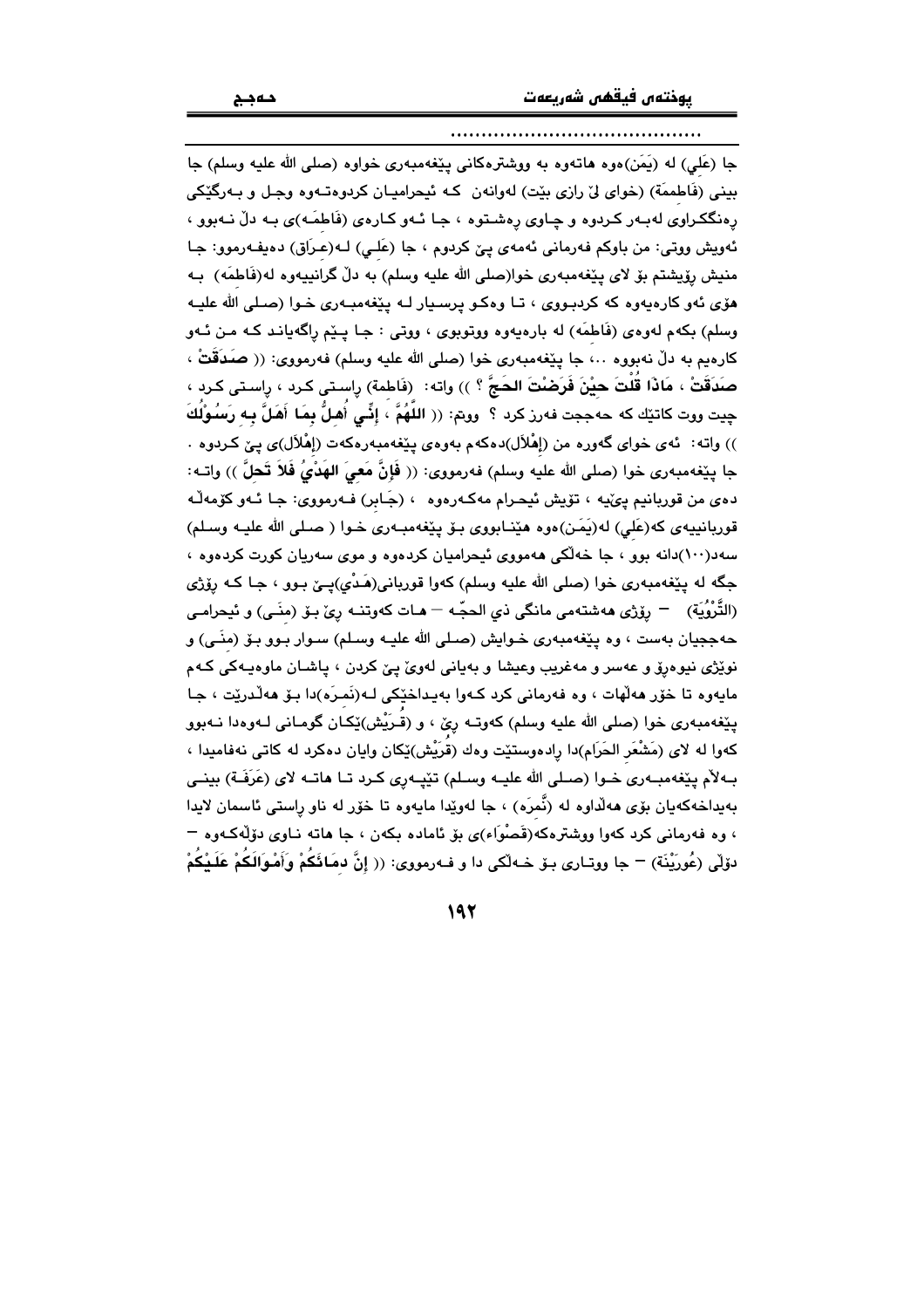يوختەں فيقھى شەريعەت

حَرَامٌ ، كَحُرْمَة يَوْمكُمْ هَذَا في شَهْرِكُمْ هَذَا ، في بَلَدكُمْ هَذَا ، أَلاَ كُلُّ شَيْءٍ منْ أَمْر الجَاهليَّـة تَحْتَ قَدَمـىٌّ مَوْضَـُوْعٌ ، وَدمَاءُ الجَاهليَّـة مَوْضـُوْعَةٌ ، وَإِنَّ أَوَّلَ دَم أَضـَعُ مِنْ دمَائذَا دَمُ إِبْنِ رَبِيْعَةَ بْنِ الحَارِثِ ، كَانَ مُسْتَرْصْبِعَاً فَي بَنِي سَعْدِ فَقَتَلَتْهُ هُذُيْلٌ ، وَرِيَا الجَاهليَّة مَوْصُوْعٌ ، وَأَوَّلُ رِبَاً أَصْبَعُ رِبَانَا ، رِبَا عَبَّاس بْن عَبْد المُطَّلب ، فَإِنَّهُ مَوْضُوْعٌ كُلُّهُ ، فَـاتَّقُوْا اللهَ فـى الذِّسبَاء ، فَـإِنَّكُمْ أَخَـٰدْتُمُوْهُنَّ بِأَمَـانِ الله ، واسـْتَحْلَلْتُمْ فُـرُوْجَهُنَّ بِكَلمَـة الله ، وَلَكُـمْ عَلَـيْهِنَّ أَنْ لاَ يُـوْطئْنَ فُرُشَـكُمْ أَحَـدَاً تَكْرَهُوْنَـهُ ، فَـإِنْ فَعَلْـنَ ذَلـكَ فَاصْرِيُوْهُنَّ صَرَيْبَاً غَيْرَ مُبَرِّحٍ ، وَلَهُنَّ عَلَيْكُمْ رِزْقُهُنَّ وَكسْوَتُهُنَّ بِالمَعْرُوْف ، وَقَدْ تَرَكْتُ فيْكُمْ مَا لَنْ تَصْلُّوْا بَعْدَهُ إِنْ اَعْتَصَمَتْتُمْ بِه ، كتَابَ الله ، وَأَنْتُمْ تُسْئَلُوْنَ عَنى فَمَا أَنْتُمْ قَائِلُونَ ؟ )) واته: به راستي خوێِنتان ومالّتان له سهر پهکتري حهرامه ، وهکو حهرام بـوني ئهم رۆژه ، لهم مانگەدا ، لهم ولاتەدا ، بزانن كەوا ھەموو شتێكى نەفامىي خرايە ژێر ييكـانم ، وه خوێنــهکانی نــهفاميي هــهموو رۆيــشت \_ بــهتاڵ بويــهوه \_ وه يهکــهم خوێنێـك لــه خوێنهکانمان – خوێنهکانی تیرهی بَنی هَاشم – که لایدهدهم و داوای ناکهینـهوه ، خـوێنی (إِبْنُ رَبِيْعَة بْنُ الحَارِث) كه شيرى خۆر بـوو لـه لاى (بَنـى سَـعْد) ، وه(هُـدَيْل) كوشـتيان . وه هەرچى سـوود(ربَـا)ى نـەفامى هەيـە فـەوتا ورِۆيـشت – بـەتالٌ بويـەوە – وە نابێت داواى بکرێتەوە ، وە پەکەم سوود(ربَا)ێك كە فەوتا و ئيتر داوا ناكرێتەوە 

(ربَا)کانی (عَبَّاسُ بنُ عَبْد المُطَّلب)ه ، که ههمووی فهوتا وئیتر داوای ناکاتهوه . وه تـهقوای خوا بکهن له ئافرهتاندا ، چونکه ئێوه به ئهمانهتی خوا بردویانتانـه ، وه عـهورهتیانتان بـه ووشەي خوا – كە ئايەتى: ﴿ وَأَنْكَحُوْا مَا طَابَ لَكُمْ ﴾ – حەلالْ كردوه ، وە مافتان بـه سهريانهوه ئهوهيه کهوا کهس نههێننه سهر جێگاتان که ئێوه پێتان ناخۆش بێت ، جا ئەگەر ئەوەيان كرد ، ئەوە لێيان بىدەن لێدانێك كـەوا زيـانێكى وايـان يـىٰ نەگەيـەنێت ديـار ببێت ، وه مافي ئەوانیش به سەر ئێوەوە ، ئەوەیە رِۆزیان بدەن و پۆشاكیان بىۆ بكەن بـه چاکه – به ییٌی توانا – . وه من ئهوهم تیا به جیّ هیشتوون که ههرگیز گومرا نابن ئهگهر دهستي پێوه بگرن و خۆتاني پێ بپارێزن ، ئـهويش کتێبهکـهي خـواي گـهوره ، وه ئێوه يرسيارتان ليٌ دهکريّت – له دوا رِۆِژ دا – له بارهي منهوه ، جا ئَيُوه چي دهڵێن ؟ ووتيان: شايەتى دەدەين كەوا تۆ \_ ئايينى خوات \_ راگەياند و بـه جێت ھێنـا و ئامۆژگـارى خۆتـت کرد ، جا پهنجهی شاپهتمانی بهرز کردهوه بۆ ئاسمان و خالی لـه سـهر خالکهکـه دادهنـا و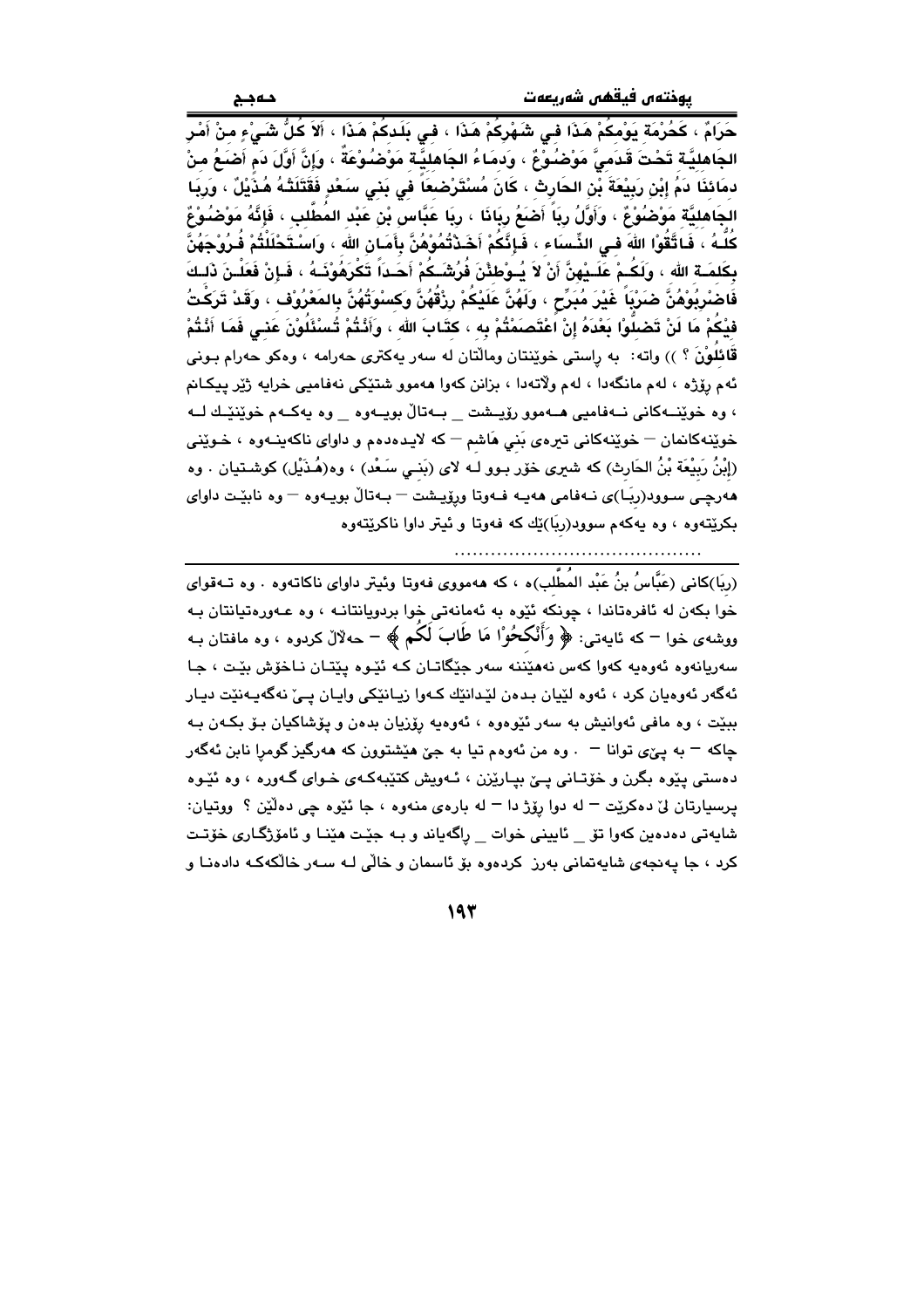دهيفهرموو: (( اللَّهُمَّ الشَّهَدْ ، اللَّهُمَّ الشَّهَدْ )) وإنه: - بُهِي خوابه شابهت بـه لـه سـهر بُهمـه ، ئهي خوايه شايهت به له سهر ئهمه . سێ جـار دوو بـارهي كـردهوه ، ياشـان بـانگي دا — .<br>فەرمانى كرد بانگ بدريّت – جا قامـەتى كـرد فـەرمانى كـرد قامـەت بكريّـت وە نويّـژى نيوهرۆي كرد ، پاشان قامەتى كرد و نوپْرژى عەسرى كرد ، وه هيچ نوپْرژيكى ترى لـه نێوانياندا نهکرد . پاشان پێغهمبـهري خـوا ( صـلي الله عليـه وسـلم) سـوار بـوو تـا گهيـشته شـوێنی وهسـتان لـه (عَرَفَـه)دا ، جـا سـکی ووشـترهکهی(القَـصوْاء)ی دا بـه تاوێرهکـان — بەردەكانى كێوى عەرفات — ەوە ، وە(حَبْلُ المَشَاة)ى خستە يێش ھەر دوو دەستى خۆي و رووي له قيبله کرد ، وه بهردهوام راوهستابوو تا خوّر ئاوا بوو و ههنديکيش له زهردايهکهي رۆیشت تا به تەواوەتى خۆر ئاوا بوو ، وە (أَسَامَه)ى خستە يشتى خۆي و يێغەمبـەرى خـوا (صلى الله عليه وسلم) يالي نــا بــهردو خــواردود و ردشمــهـى (القَـصْوَاء)ى تونـد گرتبــوو تــا سهری خهریك بوو دهیدا لهو بارهی به سهریوه بوو ، وه به دهستی راستی بـه خهلکهکـهی دهووت – بْامارْهِي دهكرِد – : (( أَنَّهَا الذَّاسِ السَّكنْنَة ، السَّكنْنَة )) وإنه: بُهي خهلْكينه له سهر خۆين ، له سهر خۆ بن ، جا هـهر كاتێك بگهشـتابه بـه لوتكـه و بهرزابيـهك تۆرێـك رەشمەي بۆ شل دەكرد تــا وەكـو ســەركەوێت ، تــا گەپـشتن بـە(مُزْدَلفَـه) نوێـژى شـێوانى و عیشای لهوی کرد به یهك بانگ ودوو قامهت ، وه هیچ نویژی سوننهتی له نیوانیاندا نـهکرد ، ياشان راکشا و خەوت تا (فَجْر) ھەلّھات و نوێژي بەيانى کرد ، کاتێك کـه بـەيانى بـۆ روون بویهوه به بانگ و قامهتێك ، پاشان سواری ووشترهکهی(القَصْوَاء)بوو تا هاته(مَشْعَر الحَرَام) جا رووي کرده قيبله و دوعاي کرد و (تَکبيْر)ي کرد و (تَهْليْل)ي کرد و (تَوْحيْد)ي

يايەكانى حەجج ( أَرْكَانُ الْحَـجُ )

 $\mathbf{u}^{(\ell\,1)}$ نىلەت

کرد ، جا بهردهوام رِاوهستا تا تهواو رِۆِژ بويهوه ، جا پِيْش خوّر هه لهاتن پالي نـا ، و (فَضْلُ بنُ عَبَّاس)ی له پشت خۆیەوه سوار کرد ، کـه پیـاوێِکی سـپی پێـستی جـوانی تـووك سهر جوان بوو ، جا که پێغهمبـهري خـوا (صـلي الله عليـه وسـلم) پـالّي نـا – کهوتـه رِيّ – چەند ئافرەتێكى جوان بە لايدا تێپەرِ بوون و (فَضْل) دەستى كردە تەماشا كردنيـان ، جـا پێغهمبەرى خوا ( صلى الله عليه وسلم) دەستى خستە بەر رووى(فَـضْل) ، جـا (فَـضْل)پـش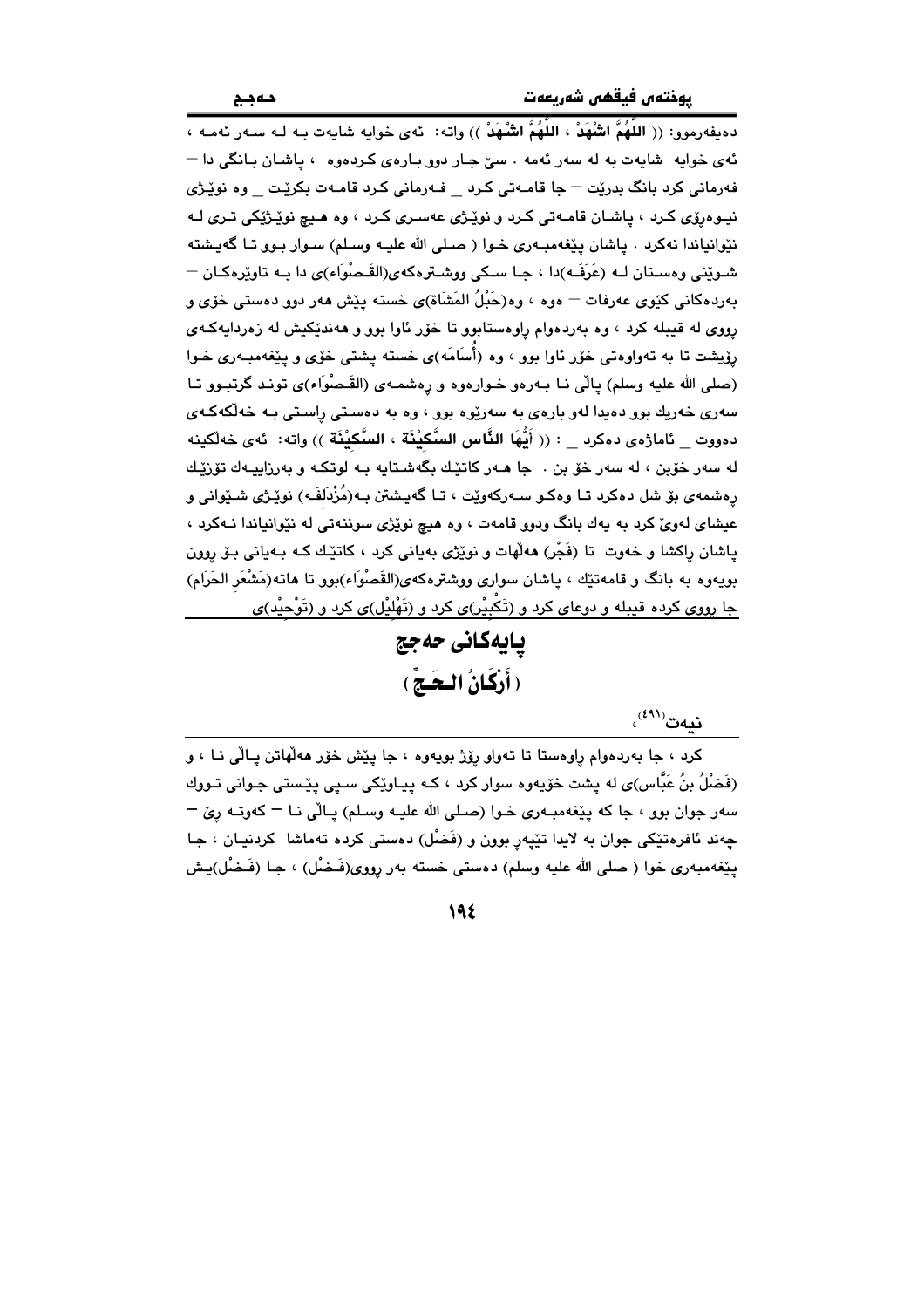.<br>رووي و.درگٽرايهو.ه پهوڊيو.هکهي تردا وتهماشياي دهکرد ، جيا پٽغهميـهري خـوا (صـلي الله علیــه وســلم) دهسـتي لــهو دیویــشهوه خــسته بــهر رووی (فَــخِسْل) ، جــا رووی (فَــخِسْل)ی لەولايشەوە وەرگێرايەوە تا وەكو تەماشا نەكات . تا يێغەمبەرى خوا (صلى الله عليه وسلم) گەيشتە(بَطْنُ مُحَسِّر) ، ھەنـدێك جـوولا ، ياشـان رێگـا ناوراسـتەكەي گرتــه بـەر كــه بـۆ لاي شەبتانى گەورە(جَمْرَةُ الكُبْرَى) دەر دەجێت ، تا گەبىشتە (جَمْرَه)ەكـەي لاي دارەكـە ، جـا حەوت(۷) پەردى وەكو پەردى (خَـذَف) لِيّ وەشـاند ، وە لـە گـەلْ ھـەر پەردێكـدا (تَكْسِر)ى دهکرد ، وه لـه نـاو دۆلّەكـهوه بـهردهکانى تـىٰ دهوهشـاند ، ياشـان كهوتـه رئ بـۆ شـوێنى قوریانی سەریرین(المَنْحَر) ، جا شەست وسیّ(٦٣) ووشـتری بـه دەسـتی خـوّی سـەر بـری ، یاشان دای به(عَلی) ئەوەي مابوو سەری بىرپّت ، ئـەوی بەشدار كـرد لـه قوریانىيەكەيـدا ، ياشان فهرماني کرد له ههر ووشتريّك پارچهپهك کرايه ناو قاپ(قدْر)يّك و کرايه چيّشت ، جا .<br>هەردووكيان له گۆشتەكەيان خوارد و له شۆرباكەيشيان خواردەوە ، ياشان يێغەمبەرى خوا ( صـلي الله عليـه وسـلم) سـوار بويـهوه و(طَـوَافُ الإفَاضَـه)ى كـرد ، وه لـه(مَكَّـه)دا نوێـژي نێوەرۆی کـرد و چـوو بـۆ لای نـەوەکانى(عَبْـدُالمُطَلِّبَ) کـه ئاویـان دەدایـه خـەلکى لـه سـەر رْهمزهم › جا فـهرمووى: (( أَنْزِعُوا بَنِي عَبْد المُطَّلب ، فَلَوْلاَ أَنْ يَغْلبَكُمُ النَّاسُ عَلَى سقَابَتكُمْ لَذَرْعْتُ مَعَكُمْ )) وإنه: هەلكێشن ئەي نـەوەكانى (عَبْدُالمُطَلِّب) ، ئەگـەر لـە بـەر ئەوە نەبوايە دوايى خەلكى ھێرش دەكەنە سەرتان لە سەر ئاودانەكەتان ، ئـەوە منـيش لـە گه لُتاندا هه لُمده کَیْشا جا دۆلەکەپەکیان یییدا و لیٌمی خـواردهوه [رواه مسلم (۱۲۱۸/۸۸۱/۲) وهبوّ زياتر تێگەيشتن لەم فەرموودەيە بروانە شرح صحيح مسلم للنووي (١٧٠/٨-١٩٤)].

بەردى(الخَذَف): ئەو بەردە بچوكەيە كە بە يەنجە دەوەشێنرێت .

(٤٩١) ئەوەيە كەوا نيەتى ھەجج كردنىي ھەبێت ، لـه بـەر فەرموودەكـەي (عُمَرُ بنُ الخَطَّابِ) (خواي ليِّ رازي بيّت) ، بروانه (پ ٣١) . و ومستان لـه عەرەفـە<sup>(٤٩٢)</sup>، ومانـەوە لـە(مُزْدَلفَـة)<sup>(٤٩٣)</sup>، وكردنـى نوێـژى بـەيانى

لـهوىٌ وسـوورخواردنى(إفَاضَـة)<sup>(٤٩٤)</sup> ، وكۆشـش(سَعى)كردنـى نێوان (صَـفَا) و  $\mathbf{A}^{(\mathbf{a},\mathbf{b})}$ (مَرْوَة)

(٤٩٢) لــه بــهر فهرموودهكـهي (عَبْـدُالرَّحْمَن بـن يَعْمُـر) (خـواي ليّ رازي بيّـت) كـهوا پێغهمبهری خوا ( صلی الله علیه وسلم) فهرمانی کرد بانگ دهرێِك بانگی کرد (( الحَجُّ عَرَفَةُ ، فَمَنْ جَاءَ قَبْلَ صَلَاةِ الفَجْرِ لَيْلَةَ جَمْعِ فَقَدْ تَمَّ حَجُّهُ ، أَيَّامُ مِنَىً ثَلاَثَةً ، فَمَنْ تَعَجَّلَ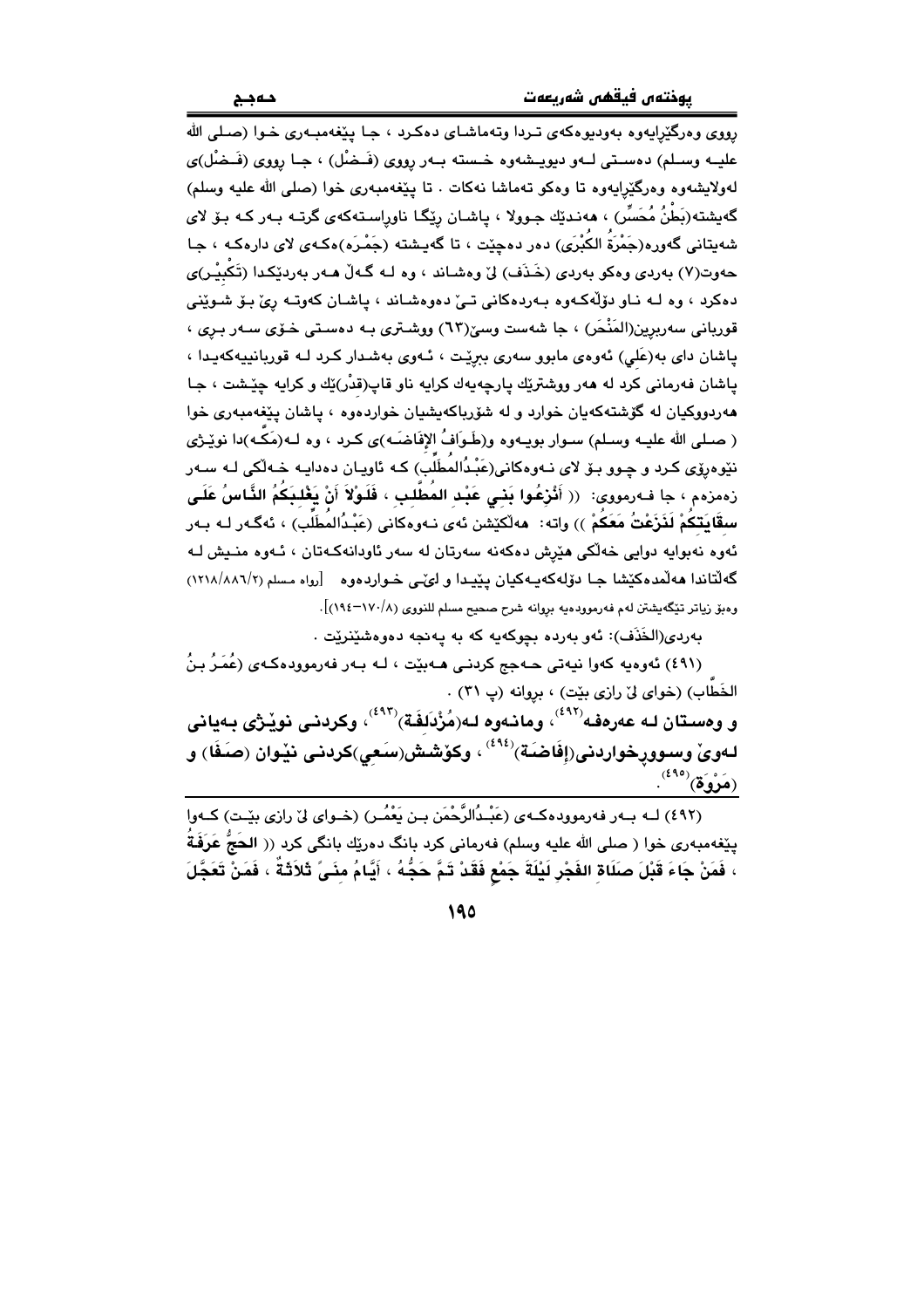في يَوْمِيْنِ فَلاَ إِثْمَ عَلَيْهِ ، وَمَنْ تَأَخَّرَ فَلاَ إِثْمَ عَلَيْهِ )) وإنه: [حـهج عهرهفاتـه ، هـهر کهسێك پێش نوێژی بهیانی هات له شهوی (جَمْع)دا <sup>—</sup> شهوی مانــهوه لــه (مُزْدَلفَـة) <sup>—</sup> ئــهوه حهججه کهی تهواوه ، وه رِۆژانی(منّی) سیّ رِوّژه ، جا ههر کهسێك يهله بكات لـه دوو روّژدا تهواوي بکات ، ئهوه تاواني له سهر نيپه ، وه ههر کهسێك دواي بخات بـه سـيٌ رۆژ تـهواوي بكات ، ئەوە تاوانى لە سەر نييە [رواه الترمذى(١٨٨/٢/ ٨٩٠) وأبو داود(٢/رقم/١٩٤٩) والنسائه (٢٦٤/٥) وإبن ماجـة(٢/١٠٠٢/٢) وهـذا لفظـه وهـو حـديث صـحيح ، بروانـه الإرواء(٦٠٦٤) والمـشكاة(٢٧١٤) وصـحيح أبـي داود(١٧٠٣) وصحيح إبن ماجة (٢٤٤١)].

وه له بهر فهرموودهکهی (عُرْوَةُ الطَّائي) (خوای لیٌ رازی بیّت) کهوا فهرمووی: هـاـمّ بـوّ لای پێغەمبەری خوا (صلى الله علیه وسلم) کاتێك دەرچوو بۆ نوێژ ، وونم: ئــهی پێغەمبــهری خوا من له ولاّتي (طَيْء)هوه هاتووم ، ووشترهکهم خـاوه خـاوی یـێ کـردم و خوّیـشم مانـدو کرد ، سويند بيت به خوا هيچ کێوێکم به جيّ نههيشتووه (ئيللا) له سهري راوهستام ، ئايـه حهججم بق ههيه ؟ يێغهمبهري خوايش (صلى الله عليه وسلم) فــهرمووي: (( مَنْ أَدْرِكَ مَعَذَا هَذه الصَّلاَةَ ، وَأَتَى عَرَفَاتٍ قَبْلَ ذَلكَ لَيْلاً أَوْ نَهَاراً ، فَقَدْ تَمَّ حَجُّهُ وَقَضَى ذَلكَ تَفَثَّهُ )) واته: هــهر كهسـێك ئامـادهى ئـهم نويّـرْه بـوو لـه گهلّمانـدا دَويّـرى بـهيانى وه لـه گەلیشماندا راوەستا تا پالْ دەنەین \_ بە ریّ دەكەوین بۆ رەجم كردنـى شـەیتان \_ وە ك يێشيشدا له (عَرَفَة)دا راوهستا بێت به شهو يان بـه رۆژ ئـهوه حهججهكـهى تـهواوه .. [رواه الترمذي(١٨٨/٢/١٨) وأبـو داود(٢/رقـم/١٩٥٠) وإبـن ماجـة(٢/١٠٠٤/٢) (٣٠١٦) وغيرهـم وهـوحـديث صـحيح ، بروانـه الإرواء(١٠٦٦) وصحيح أبي داود(١٧٠٤) وصحيح إبن ماجة (٢٤٤٢)].

.<br>(٤٩٣) له بهر فهرموودهکهی (عَبْدُالرَّحْمَن بن يَعْمُر)ی پێشوو ، بروانه (پ ٤٩٢) .

(٤٩٤) له بهر فهرموودهى خـواى گـهوره: لـه سـورهتى (الحـج: ٢٩) دا كـه دهفـهرميّ: ﴿ وَلَيَطْوَّفُوْا بِالْبَيْتِ الْعَتَيْقِ ﴾ واتـه: وه با بـه دهوري ماله كۆنـهكـه(كَعْبَـه)دا سوربخۆنـهوه .

وه له بهر فهرموودهكهى (عَائشَة) (خواى ليّ رازى بيّت) كـهوا فـهرمووى: (صَـفيَّةٌ بِنْـتُ حُيَى) تووشي حەيز ھات پاش (طَوَافُ الإفَاضَة) فەرمووى: جا منـيش بـۆ پـێغەمبـەرى خـوام (صلى الله عليـه وسـلم) گَيْرِايـهوه ، ئـهويش فـهرمووى: (( أَحَابِسَتُنَا هـيَ ؟ )) واتـه: ئـهو دوامان دهخات ۖ ووتم: ئهى يَيْغهمبهرى خوا (صلى الله عليه وسلم)، ئـهو (طَـوَافُ الإفَاضَـه)ى کردوه و به دهوری مالّدا سووری خواردوه پاشان دوای (طَوَافُ الإفَاضَة) تووشی حهیز بوو ، فه رمووي: (( فَلَتَنْفَوْ إِنْنْ )) واته: كهوا بوو بـا بـه ريِّ بكـهويّت [رواه البخـاري (٧/٢٢/٥٦٧/٣) ومسلم (٢/٩٦٤/٢١١/٩٦٤) وغيرهما].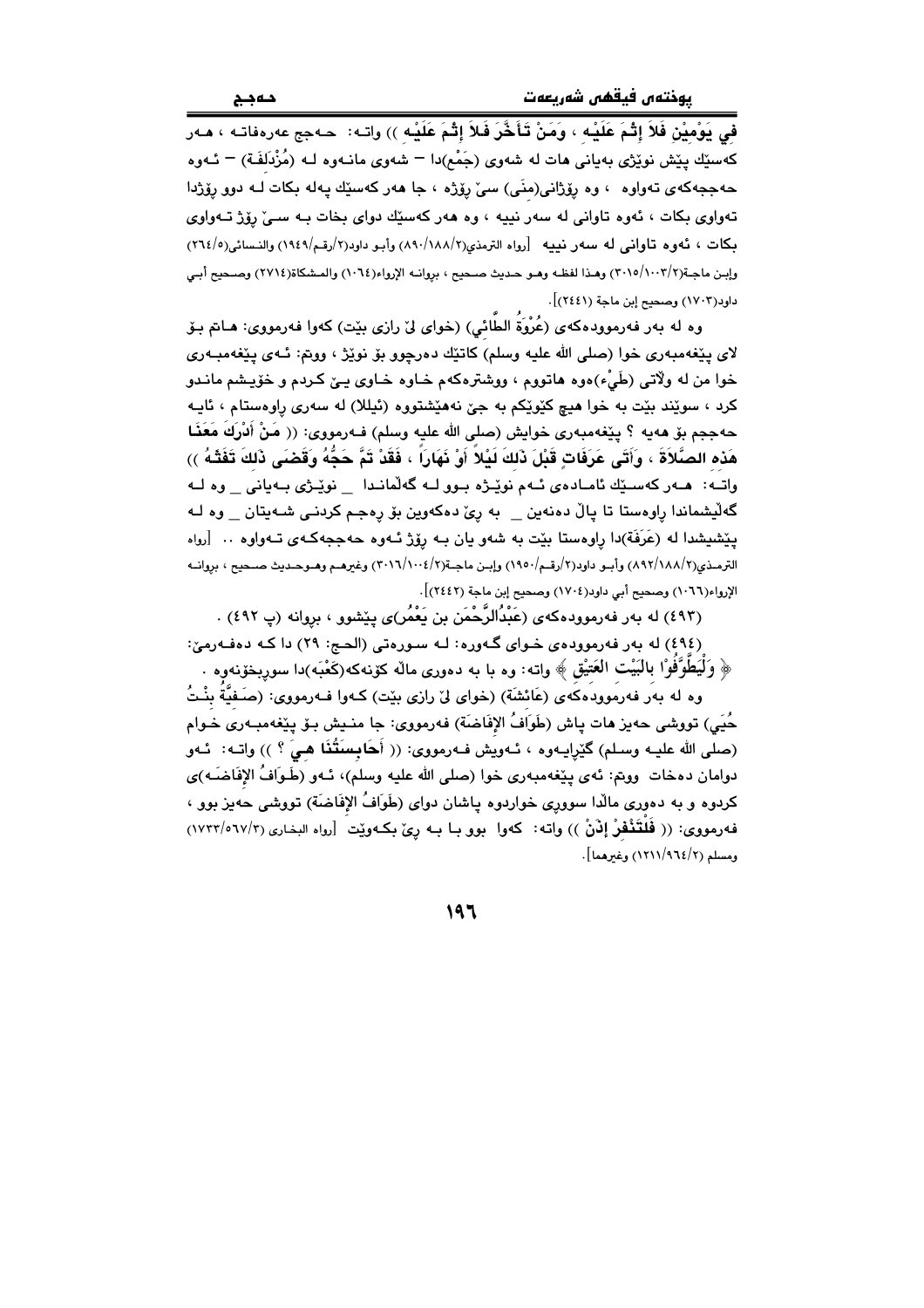(٤٩٥) لـه بـهر فهرموودهكـهى (حَبيْبَـةُ بِنْـتُ أَبـى تجـراة) (خـواى ليّ رازى بيّـت) كـهوا فهرمووى: بيستم يێغهمبهري خـوا ( صـلى الله عليـه وسـلم) فـهرمووي: (( إسـُعَوْا فَإِنَّ اللَّهَ كَتَبَ عَلَيْكمُ السَّعيُ )) واتــ: كرّشـش(سَـعي) بكــهن ، چـونكه بــه راسـتي خـواي گــهوره كۆششى له سەرتان نوسىيوە [رواه أحمد (٢٧٧/٧٦/١٢) والحاكم (٧٠/٤) وهو حديث صحيح ، بروانــه الإرواء  $\lceil (1.17) \rceil$ 

> ييۆيستيەكانى حەجج ( وَاجِبَاتْ الْحَجّ )

ئيحــرام بهســتن لـــه شــوێنى ديـــارى كــراو``` و مانـــهوه لـــه(منَـــى) شـهوهكانى(تَـشْرِيْق)<sup>(٤٩٧)</sup>، و رِهجـم كردنـى شـهيتانهكان(الجَمَـرَاتُ الـثَّلاث) بـه پيز<sup>(٤٩٨)</sup>،

(٤٩٦) بهوهي ههموو جل و بهرگهکهي له بهر داکهنيّ و پۆشاکي ئيحرام له بـهر بکـات ياشان نيهت بهيّنيّت و بلّيّت: (( لَبَّيْكَ اللّهُمَّ بِعُمْرَة )) ، يـان بلّيّت: (( لَبَّيْكَ اللّهُمَّ بِحَجّ وَعُمْرَةٌ )) ، بگەرێرەوە بۆ(پ ٤٧٤) .

وه فهرموودهکهی (جَابر) (خوای لیّ رازی بێت) کاتێك که پێغهمبـهری خـوا ( صـلی الله عليه وسلم)پرسياري له(عَلى) كرد (خـواي ليّ رازي بيّـت) : (( .. هَـاذا قلتَ حـيْنَ فَرَضْتَ الحَجَّ ؟ )) واته: ٠. حِيت ووت كاتنِك كه حهججت فهرز كـرد ؟ ووتـي: ووتم: (( اللَّهُمَّ ، إنِّـي أَهِلُّ بِمَا أَهَلَّ بِـهِ رَسُوْلُكَ )) واتــه: ئــهى خــواى گــهوره مــن (إهْــلأل)دهكـهم بــهوهى يێغەمبەرەكەت (إهْلاَل)ى يېّ كردوە ٠ جا يێغەمبەرى خوا (صلى الله عليه وسلم) فـﻪرمووى: (( فَإِنَّ مَعِيَ الهَدْيِ فَلاَ تَـْصِلَّ )) واتـه: ده ى من قوربانيم پئێيه ، بۆيه ئيحـرام مهكـهرهوه . بروانه (پ ٤٩٠) .

(٤٩٧) چونکه پێغهمبهري خوا (صلى الله عليه وسلم) شـهوان لـهويٌ دهماپـهوه . وه له(أبي البَدَّاح بن عَاصم)هوه ئهويش له باوكيهوه (خواي ليٌ رازي بيِّت) كـهوا فـهرمووي: (( رَخَّصَ رَسُوْلُ الله لرُعَاء الإبل فى البَيْتُوْتَة ، أَنْ يَرْمُوا يَوْمَ النَّحْرِ ، ثُمَّ يَجْمَعُوْا رَمـىَ يَوْمَيْنَ بَعْدَ النَّحْرِ ، فَيَرْمُوْنَهُ في أَحَدهمَا ، ثُمَّ يَرْمُوْنَ يَوْمَ النَّفْرِ )) واتـه: يێغهمبـهري خوا (صلى الله عليه وسلم) روخسهتي دا بـه شـواني ووشـترهكان كـهوا لـه شـويْني خوّيانـدا بمێننهوه ، رێزی سهربرِین(جهژن) رهجمی شهیتان(جَمَرَات)هکان بکهن ، وه یاشان رهجمی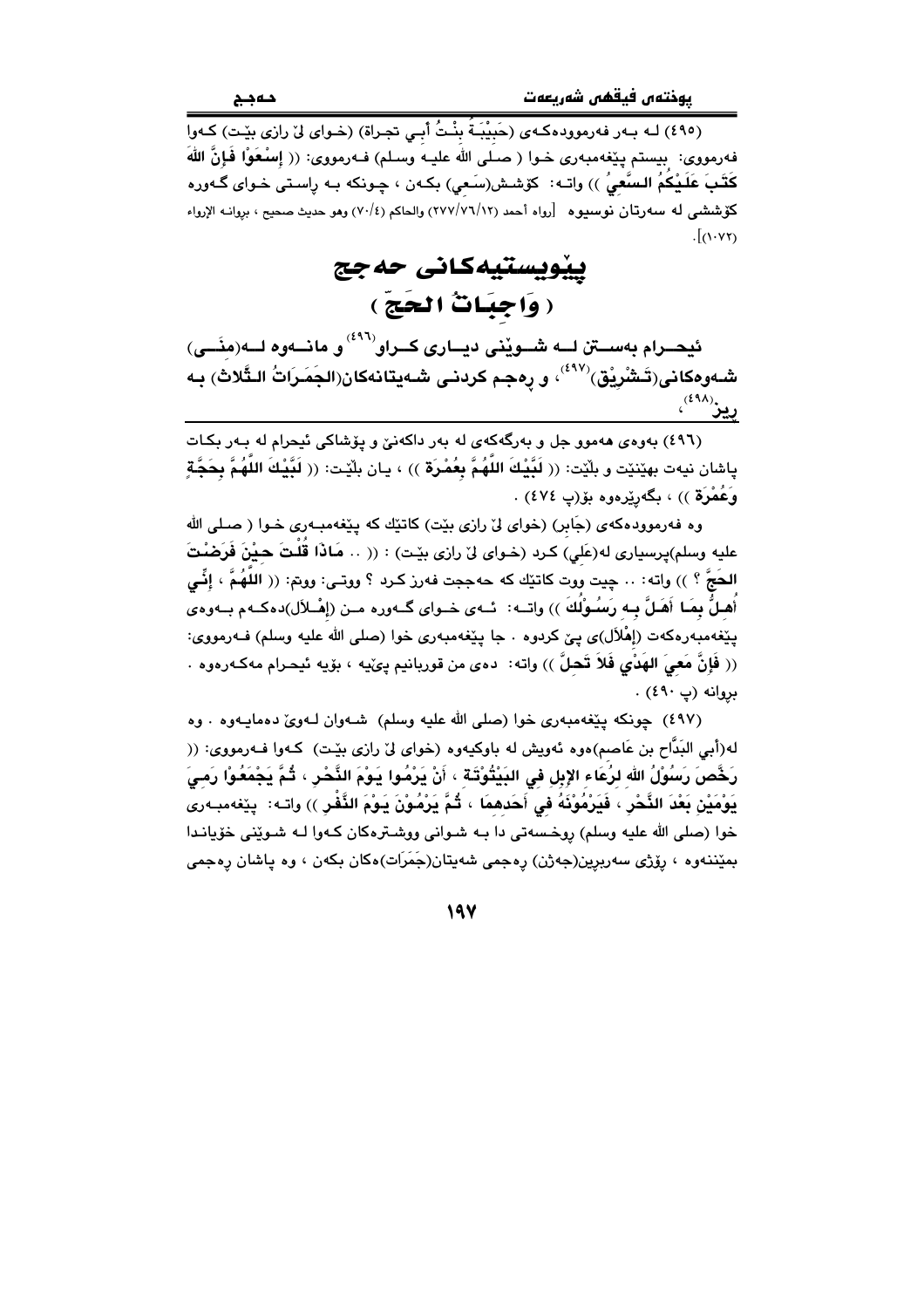سبهينيّ دهکهن ً وه رهجمي دووهم روّژ و سێيهم روّژ له روّژێِکياندا پێِکهوه ديکهن آرواه اَبو داود (٢/رقم/١٩٧٦) والترمذي ٢٠/٢١٥/٢) وإبن ماجة (٢٠٢٧/١٠١٠/٢) عن عاصم بن عدي وهـو حـديث صـحيح ، بروانه الإرواء(١٠٨٠)صحيح إبن ماجة (٢٤٦٢)]

وه مەروەما (( إِسْتَأْثَنَ العَبَّاسُ بْنُ عَبْدِ المُطَّلِبِ رَضبِيَ اللهُ عَذْهُ رَسُوْلَ الله (صلى الله عليــه وســلم) أَنْ يَبِيْـتَ بِمَكَّـةَ لَيَـالـىَ منَــىً مـنْ أَجْـل ســقَايَتـه ، فَـأَذنَ لَـهُ )) واتــه: (عَبَّاس)ی مامی پێغهمبهری خوا (صلی الله علیه وسلم) داوای روخسهتی له پێغهمبهری خـوا (صلی الله علیه وسلم) کرد کهوا شهوانی (منّی) له(مَکّه)دا بمێنێتهوه له بهر ئاو دانهکـهی — ئاو دانسی حاجیکان \_ جا ئاویش روخسه تی پیدا [رواه البخاری (١٦٢٦/٥٩٦/٣) ومسلم (١٢/٩٥٢/٩٥٣) عن إين عمر].

ئەمەش بەلگەيە لە سەر ئەوەي كە مانـەوە لـە(منَـى) يێويـست(وَاجب)ە ، ئـەگينا يێويست به روخسهت وهرگرتن ناكات بۆ نەمانەوە .

(٤٩٨) رِوْژِي جەژن تەنھا (جَمْرَةُ العَقَبَة) رەجـم دەكـات بـه حـەوت بـەرد ، يـاش خـوّر هه لهاتن له جیشتهنگادا ، بروانه فهرموودهکهی (جَابر) (پ ٤٩٠) .

بهلام بِقِ ئافرەت ومنالٌ و پياوى لاواز دروسته له پێش خۆر ھەلھاتنيش رەجمەكـەيان بِكهن ، له بهر فهرموودهكهي (إِبْنُ عَبَّاس) (خوايان ليّ رازي بيّت) كهوا فـهرمووي: (( بَعَثَنـَى رَسُوْلُ الله (صلى الله عليـه وسـلم) فـى التَّقَل( أَوْقَالَ: فـى الـصْنَّعَفَة ) مـنْ جَمْع بِلَيْل )) واته: پێغهمبهري خوا ( صلى الله عليه وسلم) مني له گهڵ لاوازهکاندا رهوانه کـرد بـه شـهو — يَيْش خَه لُكِي — [رواه البخاري (٢/٥٢٦/٢) ومسلم (٢/١٢٩٢/٩٤١)] .

وه فەرموودەكەي (عَائشَة) (خواي لِيّ رازي بێت) كەوا فەرمووى: (( فَزَلْفَا المُؤْدَلِفَةَ ، فَاسْتَأْذَنَت النَّبِيَّ (صلى الله عليه وسـلم) سـَوْدَةُ أَنْ تَـدْفَعَ قَبْـلَ حَطْمَة الذَّاس \_ وكَانَت إِمْرَأَةً بَطِيْئَةً — فَأَدْنَ لَهَا ، فَدَفَعَتْ قَبْلَ حَطْمَةِ النَّاسِ ، وَأَقَمْنَا حَتَّى أَصْبَحْنَا نَحْنُ ، ثُمَّ فَفَعْنَا بِدَفعه .. )) واته: دابەزین بۆ(مزدلفه) ، جا (سَوْدَة) \_ كه ئافرەتێكى قورس بـوو \_ داوای لــه پێغهمبــهری خــوا (صــلی الله علیــه وســلم) کــرد کــهوا پــێش کهڵهکــه کردنــی (قەرەبالّغى) خەلكى روخسەت بە ئەو بدات كەوا بە رِيِّ بكـەوپّت بىق رەجم كردنـى شـەيتان شەوي (مُزْدَلَفَة) ، فەرمووي: جا

وسـوورخواردنى مـالٌ ئـاوايى(طَـوَافُ الـوَدَاع) $^{(848)}$ ، وسەرتاشـين يـان كـورت کردنهوهی<sup>(٥٠٠)</sup>.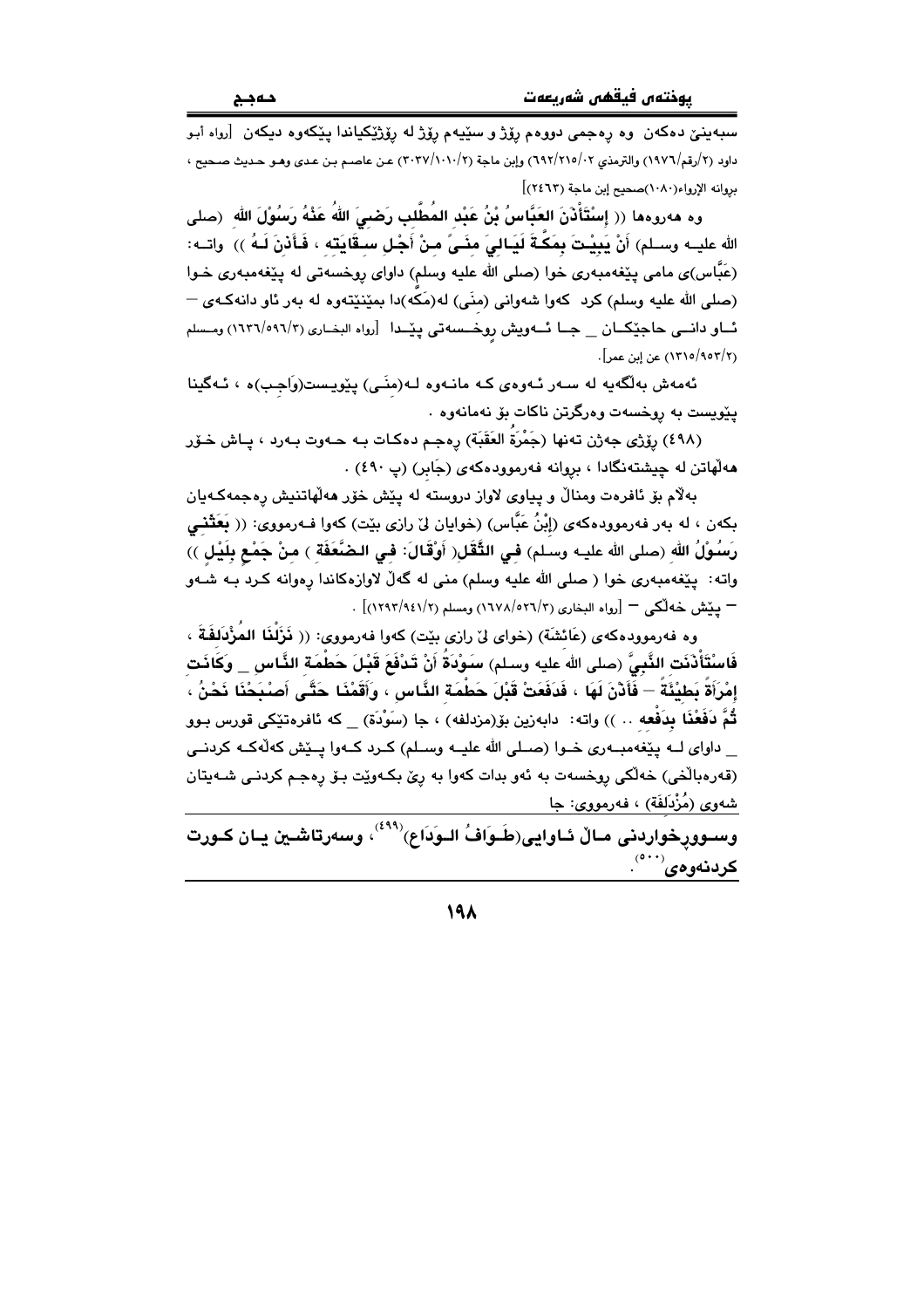– پٽغەمبەرى خوا (صلى الله عليه وسلم)– روخسەتى پٽدا ، ئەويش پٽش يالّنان وكەلّەكـە کردنی خهانکی دهرچوو ، بهلام ئێمهی دواخست تا بهیانی ، پاشان ههموومانی پێکهوه نـارد .. [رواه البخاري (٢/٥٢٧/٢) ومسلم (٢/١٢٩). (١٢٩٠/٩٣٩)].

وه سێ رِۆژەكەی تر(أَيَّامُ التَّشْرِيْق) دەبێت ھەر سێ (جَمْرَه)كە رِەجم بكـات ، ھـﻪموو رۆژێك دواى نيوهرۆ له ھەرپەكەيان حەوت بەرد بوەشێنێت ، وە لە (جَمْرَةَ الدُّنْيَا)وە دەست بِـِيْ بِـكات ، بِـاشان (جَمْرَةُ الوُسْطَى) ، بِـاشان (جَمْرَةُ العَقَبَة) . (سَالمُ بِـن عَبْـدالله) (رەحمـەتى خواى لِنَ بِيّت) فـﻪرمووى: (( أَنَّ عَبْدَ الله بِن عُمَر رَضـيَ اللهُ عَذْهُمَا كَـانَ يَرْمـِى الجَمْرَةَ الدُّنْيَا بِسَبْعِ حَصيَّاتٍ ، ثُمَّ يُكَبِّرُ عَلَى إِثْرِ كُلِّ حَصَاَةٍ ، ثُمَّ يَتَقَدَّمُ فَيَسْهَلُ ، فَيَقُوْمُ مُسْتَقْبِلَ القَبْلَة قِيَامَاً طَوِيْلاً ، فَيَدْعُوا وَيَرْفَعُ يَدَيْهِ ، ثُمَّ يَرْمِي الجَمْرَةَ الوُسْطَى كَذَلِكَ ، فَيَأْخُذُ ذَات الشِّمَال فَيُسْهِلُ ، وَيَقُوْمُ مُسْتَقْبِل القَبْلَة قَيَامَاً طَوِيْلاً ، فَيَدْعُوا وَيَرْفَعُ يَدَيْه ، ثُمَّ يَرْمى الجَمْرَةَ ذَاتَ العَقَبَة منْ بَطْنِ الوَادى وَلاَ يَقفُ عِنْدَهَا ، وَيَقُوْلُ: هَكَذَا رَأَيْتُ رَسُوْلَ الله (صلى الله عليه وسلم) يَفْعَلُ )) واته: (عَبْدُالله بـن عُمَـر) (خوايـان ليّ رازى بِيّت) رەجمى (جَمْرَةُ الدُّنْيَا)ى دەكرد بە حەوت بەرد ، ياشان (اللهُ أَكْبَـر)ى دەكـرد لـه يـاش ههموو بهردێك ، پاشان دهچوه پێشهوه روو به رووی قیبله را دهوهستا راوهستانێکی درێژ و دوعای دهکرد و ههردوو دهستی بهرز دهکردهوه ، پاشـان بـهو شـێوهیه رهجمـی (جَمْـرَةُ الوُسْطَى)ى دەكرد ولاى چەپى دەگرت و روو بەرەو قيبلە را دەوستا راوەسـتانێكى درێـژ و دوعای دهکرد ههردوو دهستی بهرز دهکردهوه ، پاشان رهجمی (جَمْرَة العَقَبَـة)يـشى دهکـرد له ناو دۆلّەكەوه وه له لايدا رِا نەدەوستا ، وه دەيفەرموو: بـهم شـێوه پێغەمبـەرى خـوام بيني واي دهكرد [رواه البخاري (١٢/٥٨٢/٢)].

وه (إبْنُ عَبَّاس) (خوايان ليٌ رازي بيّت) فهرمووي: (( كَانَ النَّبِيُّ (صلى الله عليه وسلم) يَرْمى يَوْمَ النَّحْرِ ضُحَىٍّ ، وَأَمَّا بَعْدَ ذَلكَ فَبَعْدَ زَوال الشَّمْس )) واتــه: -يێفهمبـهرى خـوا (صلى الله عليه وسلم) لـه رِۆرْی قوربانیدا رِهجمـی شـهیتانهکانی لـه چیششتهنگادا دهکرد ، بەللّام لە رۆژانى تردا ياش لادانى خۆر لــه ناوراسىتى ئاسمـان رەجمـى دەكـردن [رواه الترمـذي وغيره وهو حديث صحيح ، بروانه صحيح الترمذي(٧١٤) ولـه شـاهد آخـر عـن (جـابر) بروانـه صـحيح الترمذي(٧١٠) وصحيح إبن ماجة(٢٠٣٥)].

وه ههروهها تهماشای فهرموودهکهی (عَاصِمُ بنُ عَدِي) بکهرهوه له (پ ٤٩٧) .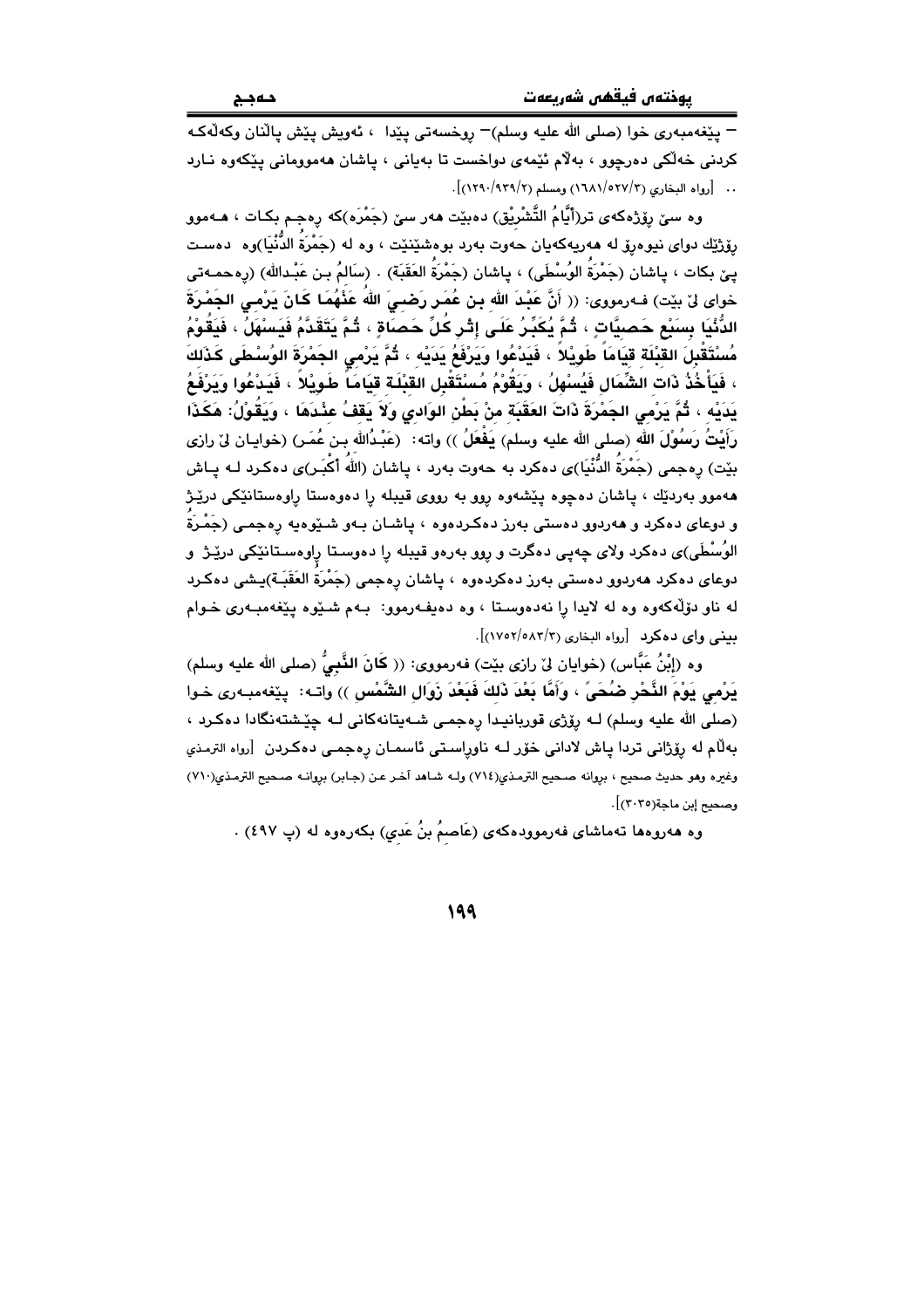(٤٩٩) له بهر فهرموودهکهي (اِبْنُ عَيَّاس) (خوابيان لِيْ رازي بِيْت) کـهوا فـهرمووي: (( أُمرَ النَّاسُ أَنْ يَكُوْنَ آخرُ عَهْدهم بِالبَيْتِ ، إلاَّ أَنَّهُ خُفِّفَ عَنِ الحَائض )) واتـه: ۚ فـهرمان کراوه به خهڵکی کهوا دواین کار له کارهکانی حهجج کردنیان <sup>—</sup> پێش دهرچوون له (مَکَه) <sup>—</sup> (طواف)کردنی مالٌئاوایی(کَعْبَه) بِیْت ، بِهِلْام ئەوە سووك کرابەوە لە سـەر ئـەو ئافرەتـەي لـە حه بزدا بيّت [رواه البخاري (٥٨٥/٢/ ١٧٥٥/٥٨٥) ومسلم (١٢٢٨/٩٦٢/١)].

(٥٠٠) له بهر فهرموودهكهي (إِبْنُ عُمَرٍ) (خوابيان ليّ رازي بيّت) كـهوا فـهرمووي: (( أَنَّ الذَّبِيُّ (صلى الله عليه وسلم) لَبَدَ رَأْسَهُ وَأَهْدَى ، فَلَمَّا قَدِمَ مَكَّةَ أَمَرَ نِساءَهُ أَنْ بَحْلَلْنَ ، قُلْنَ مَا لَكَ أَنْتَ لَمْ تَحُلَّ ؟ قَالَ: إِنِّي قَلَّدْتُ هَدْيِي وَلَبَّدْتُ رَأْسي ، فَلاَ أُحلُّ حَتَّي أحلَّ منْ حَجَّتـى وَأَحْلـقُ رَأْسـى )) واتــه: يێغهمبــهري خــوا (صــلي الله عليــه وســلم) ســهري (تَلْبِيْر)کرد = هەندێك شەکراوي لِيّ دا بِق ئـهوهي لـه کـاتي ئيجـرام بەسـتندا تێـك نەچـێت = وقوربانیشی ئاماده کرد ، جا که گەیشته (مَکَّه) فەرمانی بە خێزانەکانی کرد کەوا خۆیان لە ئيحرام بكەنەوە ، ووتيان: ئەي تۆ بۆ خۆت ناكەيتەوە ؟

#### سوننهتهكاني حهجج

### (سُنَنُ الْحَجّ)

بۆ ئيحرام بەستن سوننەتە خۆشۆردن لە كاتى ئيحرام <sup>(°</sup> ``<sup>،</sup>

فهرمووي: من قوريانيهڪانم(تَقْليْد) — نيشانهدار — کردوه و سهرم (تَلْبِيْد) کردوه ، جـا خـوّم ناكهمەوه تا خۆم لە ئېحرامەكەم دەكەمەوە و سەرم دەتاشم [رواە أحمد]. وه ( مَجْدَالدِّيْن أَبِي البَركَات عَبْدُالسَّلاَم ) له (مُنْتَقَى الأَخْبَـار مـنْ أَحَاديْـث سَـيِّد الأَخْيَـار) لـه

ياش ئەم فەرموودەيـە فەرموويـەتى: ئەمـەيش بەلگەيـە لـە سـەر يێويـست(وَاجب) بـوونى سه وتاشينيش . بروانه [نيل الأوطار للشوكاني (٨٠/٥)].

وه فهرموودهکهی (إبْنُ عَبَّاس) (خوایان لیٌ رازی بیّت) کهوا پی٘فهمبهری خوا ( صلی الله عليه وسلم) فهرمووى: (( لَيْسَ عَلَى الذِّسَاء الحَلْقُ إِنَّمَا عَلَى الذِّسَاء التَّقْصِيْرُ )) وات ئافرەتان سەرتاشىنيان لە سەر نييە ، بەلكو تەنھا كورت كردنەوەيان لە سـەرە [رواە أبـوداود (٢/٥٠٢/١٩٨٤) وغيره وهو حديث صحيح ، بروانه السلسلة الصحيحة(٦٠٥) وصحيح الجامع(٤٠٢)].

وه فەرموودەكەي (أَنَسُ بنُ مَالك) (خواي لِيْ رازى بيِّت) كەوا فەرمووى : (( أَنَّ رَسُمُوْلَ الله (صلى الله عليه وسلم) أَتَى منًى ، فَأَتَى الجَمْرَةَ فَرَمَاهَا ، ثُمَّ أَتَى مَثْرَلَهُ بِمنَى وَنَحَرَ

7.,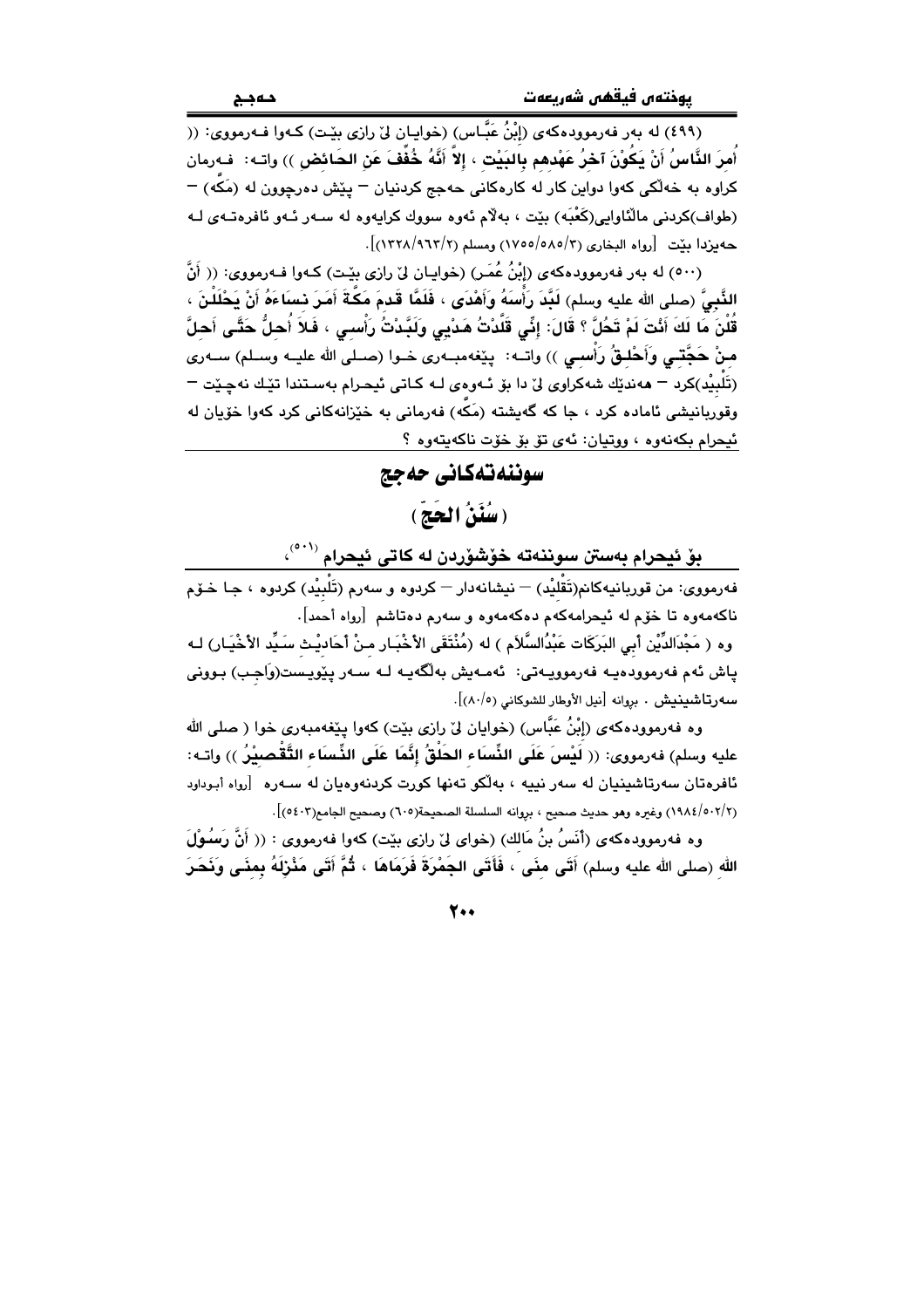، ثُمَّ قَالَ للْحَلاَّقِ: خُدْ وَأَشَارَ إِلَى جَانبِه الأَيْمَنِ ، ثُمَّ الأَيْسَرِ ، ثُمَّ جَعَلَ يُعْطِيَهُ النَّاس )) واته: ۖ بِيَغْه مبه ري خوا (صلى الله عليه وسلم) هاته (منِّي) و هاته(جَمْرَة) و رەجمى كـرد ، پاشان هاتەوه بۆ شوێنەكەي خۆى بۆ (منَى) و قوربانى سەر برى ، پاشان بە سەرتاشەكەي فهرموو: لهمه ببره ، وه ئاماژهي بۆ لاي راستي سهري كرد ، پاشان لاي چهيې ، پاشان دايه خه لكه كه [رواه البخارى (رقم ١٦٩ البغا) ومسلم (١٢٠٥/٩٤٧/٢)] .

وه بۆ پياو سەرتاشىن لە كورت كردنەوه باشترە ، لە بەر فەرموودەكـەي (أَبُـو هُرَيْـرَة) (خواى لىٰ رازى بيّت) كهوا پيّغهمبهرى خوا (صلى الله عليه وسلم) فــهرمووى: (( اللَّهُمَّ اغْفَـرْ للْمُحَلَّقِيْنِ )) واتــه: ئــهي خــواي گــهوره لـهوانــه ببــوره كــهوا ســهريان تاشـيوه ، خهلّكهكـه ووتيان: ئەي يێغەمبەرى خىوا ! وە لەوانەيشە كەوا كورتيان كردوەتـەوە ؟ فـەرمووى: (( اللَّهُمَّ اغْفِرْ للْمُحَلِّقِيْنِ ﴾) واته: خوايه لهوانه ببوره كهوا سهريان تاشيوه › ووتيـان: ئـهي يێغەمبــەرى خــوا وه لەوانەيــشە كــەوا كورتيــان كردوهتــەوه ؟ فــەرمووى: (( اللهُـمُّ اغْفـرْ للْمُحَلَّقَيْن )) واته: خوابه لهوانه ببوره كهوا سهريان تاشـيوه ، ووتيـان: ئـهى يـێغهمبـهري خوا وه لهوانهبشه كهوا كورتيان كردوهتهوه ، جا فـهرمووي: (( وَلِلْمُقَصِّرِيْنِ )) واتـه: "وه لهوانه بشه كهوا كورتيان كربوهتهوه [رواه البخاري (٦١/٣٥/١٧٢٨) ومسلم (١٢٠٢/١٤٦/٢)].

(٥٠١) له بهر فهرموودهكهي (زَيْدُ بنُ ثَابِت) (خـواي ليْ رازي بيْـت): (( أَنَّـهُ رَأَى النَّبـيُّ (صلى الله عليه وسلم) تَجَرَّدَ لإهْلاَله واغْتَسلَ )) واته: ۖ يـيْغهمبهري خواي ( صلى الله عليـه وسلم) بيني خوّي رووت كردهوه بوّ ئيحرام بهستن و خـوّي شـوّرد [رواه الترمـذي (١٦٢/١٦٢/٢) وهو حديث صحيح ، بروانه صحيح سنن الترمذي (٦٦٤)].

وبۆن خۆش له لاشەدان پێش لـه بـەر كردنـى يۆشـاكى ئيحـرام<sup>(°</sup> ْ ْ )، وه لـه بـەر کردنی دوو دهستمالّی سیی ، یهکیّکیان بکریّته (إزَار) — له ناوکهوه تا ئـهژنوّ هەر كەسىيك بەويدا تيبيەريت<sup>(356)</sup>، و دەنگ بەرز كردنەوە بەرتَلْبِيَة)كردن<sup>(866)</sup>، و(الحَمْدُللّــه)كــردن و(سُــبْحَانَ الله)كــردن و(اللهُ أَكْبَــر)كــردن يــيْش ئيحــرام  $\mathfrak{c}^{(\ell^{(1)})}$ بەستن

(٥٠٢) له بهر فهرموودهكهي (عَائشَة) (خـواي ليّ رازي بيّـت) كـهوا فـهرمووي: (( كَفْتُ أَطَيِّبُ رَسُوْلَ الله ( صلى الله عليه وسلم) لإحْرَامـه حـيْنَ يُحْرِمُ ، وَلحلَـه قَبْلَ أَنْ يَطوفَ بِالْبَيْتِ )) واته: من يێغهمبهري خوام ( صلى الله عليه وسلم) بۆن خۆش دەكرد بـۆ ئيحـرام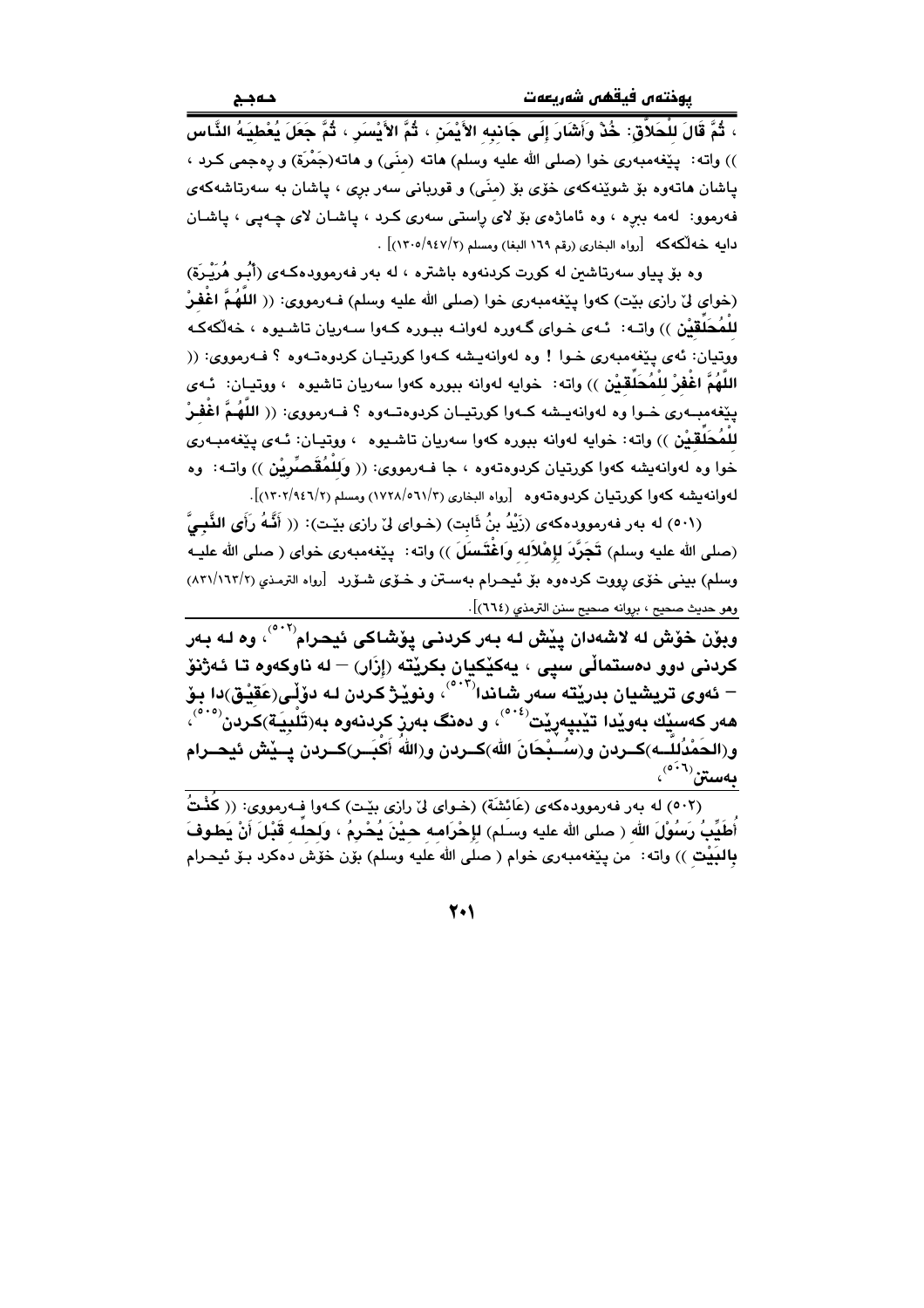بەستن كاتٽِك ئيحرامـي دەبەسـت ، وە بـۆ خۆكردنــەوەي لــه ئيحـرام يـێش ئــەوەي (طَـوَافُّ الْبَيْتِ)ى بِكرِدايه [رواه البخارى (٢٩٦/٣٩٦/٣) ومسلم (٢/٢٩٨/١٨٤٦) وغيرهما].

(٥٠٣) له بهر فهرموودهکهي (إِبْنُ عَبَّـاس) (خوايـان ليّ رازي بێت) کـهوا فـهرمووي: (( إِنْطُلُقَ النَّبِيُّ ( صـلى الله عليـه وسـلم) منَ المُديْنَـة بَعْدَمَا تَرَجَّلَ وَادْهَنَّ وَلَـبِسَ إِزَارَهُ وَرِدَاءَهُ هُـوَ وَأَصِنْحَابَهُ .. )) واتـه: يێغهمبـهري خـوا ( صـلي الله عليـه وسـلم) لـه(مَديْنَـه) دهرچـوو ، پـاش ئـهوهى سـهرى شـانه كـرد و رۆنـى لێـدا و (إزَار)ى لـه بـهر كـرد ودهسـت مالْيُكِيشي به سهر شانيدا دا ، خوّى وهاوهلّهكانيشي [رواه البخاري (٢/٥٤٥/٤٠٥)].

وه سوننهتیشه سپی بێت له بهر فهرموودهکهی (إِبْنُ عَبَّاس) (خواپـان لیٌ رِازی بێـت) كهوا فهرمووى: (( أَلبِسُوا مِنْ ثَيَابِكمُ البِيَاضَ ، فَإِنَّهَا منْ خَيْرٍ ثَيَابِكُمْ ، وَكَفّْذُوا فَيْهَا مَوْتَاكُمْ )) واته: جل و بەرگە سیێکانتان له بەر بکەن ، چونکە ئەوە چاکترین یۆشاکتانە ، وه كُفْنَى مردوهكانيشتان بەوە بكەن [رواه الترمذي (٢٢٢/٢٣٢) وأبـو داود(٢/رقـم/٢٨٧٨) وهـو حـديث صحيح ، بروانه صحيح الجامع (١٢٣٦) وأحكام الجنائز(ل٦٢)].

(٥٠٤) لـه بـهر فهرموودهكـهي (عُمَـر) (خـواي ليّ رازي بيّـت) كـهوا فـهرمووي: بيـستم بِيّغهمبهرى خوا ( صلى الله عليه وسلم) له دوّلْـى (عَقيْـق)دا فـهرمووى: (( أَقَـانـى اللَّـيْلَـةُ آتٍ منْ رَبِّي فَقَالَ: صَلِّ في هَذَا الوَادي المبَارَك ، وَقَلْ عُمْرَة في حَجَّةٍ )) واتـه: ئـهم شـهو يهکێك له لايهن پهروهدگارهوه هات بۆ لام و پێی وونم: لهم دۆڵـه پێـرۆزهدا نوێـژ بکـه ، وه مِلْمَىٰ ئـ9وه كـردمه (عُمْرَة) [رواه البخارى (٢٩٢/٢٩٢) وابو داود (٢/رقم/١٨٠٠) وغيرهما].

(٥٠٥) له بهر فهرموودهكهي (السَّائبُ بنُ خَلاد) (خواي ليِّ رازي بيِّت) كـهوا فـهرمووي: يێِغەمبــەرى خـوا ( صـلى الله عليــه وسـلَم) فــهرمووى: (( أَقَـانى جِبْرِيْـلُ فَـأَمَرَنى أَنْ آمُـرَ أَصنْحَابِي أَنْ يَرْفَعُوْا أَصنُواَتَهُمْ بِالإِهْلاَلِ أَو التُّلْبِيَة )) واته: ۚ جبريل هات بِق لام و فـه رمانى پێ کردم کهوا فهرمان به هاوهڵهکانم بکـهم کـهوا دهنـگ بـهرز بکهنـهوه بـه (إِهْـلاَل)کـردن و (تَلبِيَـه)كـردن [رواه الترمـذي (٨٣٠/١٦٢/٢) وأبـو داود (٢/رقـم/١٨١٤) وغيرهمـا وهـو حـديث صـحيح ، بروانـه المشكاة(٢٥٤٩) وصحيح أبي داود(١٥٩٢) وصحيح الترمذي (٦٦٢)].

(٥٠٦) له بهر فهرموودهكهي (أنس) (خواي لي رازي بيّت) كهوا فهرمووي: (( صلى رَسُولُ الله ( صـلى الله عليــه وسـلم) وَنَحْنُ مَعَـهُ بِالمَديْنَـة الظَّهْـرَ أَرْبَعَـاً وَالعَـصْرَ بِـدْي الحُلَيْفَة رَكْعَتَيْن ، ثُمَّ بَاتَ بِهَا حَتَّى أَصْبَحَ ، ثُمَّ رَكَبَ حَتَّى اسْتَوَتْ بِه عَلَى البَيْدَاء حَمدَ اللَّهَ وَسَبَّحَ وَكَبَّرَ ، ثُمَّ أَهَلَّ بِحَجٍّ وُعُمْرَةٍ )) واتـه: يێفهمبـهري خـوا (صـلى الله عليـه وسلم) نوێڗٝی نیوهڕێێ له(مَدیْنَه) کرد به چوار رکاتی ، بهلام نوێڗٝی عهسری لـه(ذُوْ الحلَیْفَـة) کرد به دوو رکاتی ، پاشان لهویٰ مایهوه تا رِپُرژ بوویهوه ، پاشان سوار بوو تا کهوته بیابـان (الحَمْدُ لله) و (سُبْحَانَ الله)( الله أكبَر) ي كرد ، ياشـان ئيحرامـي حــهجج و عـومرهي يـێِكـهوه به ست [رواه البخاري (٤١١/٣)(١٥٥١)وأبو داود (٢/رقم/١٧٩٦) بنحوه ].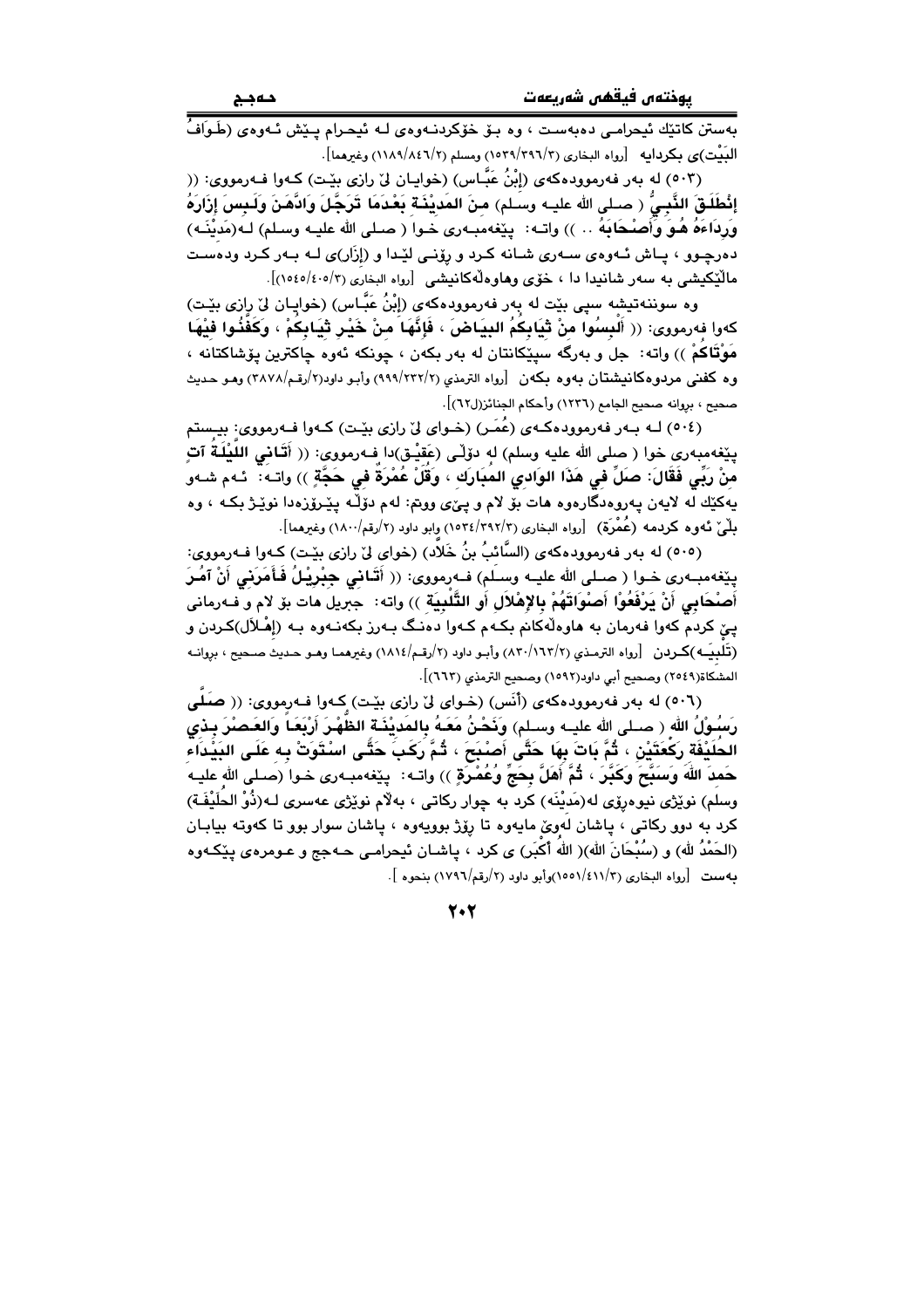بمێۘنێتەوه وه سىبەي خىۆي بىشوات ، وه بـه رۆژ دا بىچێتە(مَكّـه)وه<sup>(٥٠٨)</sup>، وه لـه(تَّنيَـةُ العُلْيَـا)وه بـڃێته ژوورهوه<sup>(°°°)</sup>، وه بـۆ(طَـوَاف)كـردن سـوننهته دهسـت مالّەكَەى بداتـە سـەر شـانى چـەپيدا وشـانى راسـتى دەربخـات<sup>‹٬٬٬</sup>٬ و دەسـت <u>پِیْوەد</u>انی بەردە رەشەكە<sup>((آە</sup>)،

(٥٠٧) لـه بـهر فهرموودهكـهى (نَـافع) كـهوا فـهرمووى: (( كَانَ إِبْنُ عُمَـرَ إِذَا صَلَّى بِالغَدَاة بِذي الحُلَيْفَة أَمَرَ بِرَاحلَته ، فَرُحلَتْ ثُمَّ رَكبَ ، فَإِذا اسْتَوَتْ بِه اسْتَقْبَلَ القبْلَة قَائمَاً ثُمَّ يُلَدِّى… وزَعَمَ أَنَّ رَسُوْلَ الله ( صلى الله عليـه وسـلم) فَعَلَ ذَلـكَ )) واتـه: ﴿إِبْنُ عُمَرٍ) ئەگەر نوێژى بەيانى لـﻪ(ذُو الحَلَيْفَـة) بكـردايـﻪ فـﻪرمانى دەكـرد كـﻪوا ووشـترەكەي بـۆ ئاماده بکرێت ، جا ئاماده دهکرا ، پاشان سوار دهبوو ، جا ئهگهر بکهوتايهته(بَيْداء) رووى له قيبله دهکرد به راوهستانهوه ، ياشان (تَلْبِيَة)ى دهکرد … وه دهيفهرموو : يێغهمبـهرى خوا(صلى الله عليه وسلم) واي كردووه [رواه البخاري ( ٢/٤١٢/٢١٥٥٣) ] .

(٥٠٨) لـه بـهر فهرموودهكـهى (نَـافع) كـهوا فـهرمووى: (( كَانَ إِبْنُ عُمَرَ رَضْمِيَ اللهُ عَذْهُمَا إِذَا دَخَلَ أَدْنَى الحَرَم أَمْسَكَ عَنْ التَّلْبِيَة ، ثُمَّ يَبِيْتُ بِذي طُوَىً ثُمَّ يُصَلَّى به الصُّبْحَ وَيَغْتَسِلُ ، وَيُحَدِّثُ أَنَّ النَّبِيَّ ( صلى الله عليـه وسـلم) كَـانَ يَفْعَلُ ذَلِكَ )) واتـه: (إِبْنُ عُمَرٍ) (خوايان ليٌ رازي بِيْتٍ) ئهگـهر بـڃوايهته نزيـك تـرين ناوڃـهي حهرمـهوه وازي لـه (تَلْبِيَهِ) کردن دههێنا ، پاشان له(ذُو طَوَى) دهمايهوه ، جا نوێـژی بهيانيـشي لـهويٌ دهکـرد وخُوَّى دهشۆرد ، وه دەيفەرموو: يێغەمبەرى خـوا(صـلـى الله عليــه وسـلم) واى دەكـرد [رواه البخاري (١٥٧٣/٤٣٥/٢) و مسلم (٩١٩/٩١٩/٢) بنحوه].

(٥٠٩) له بهر فهرموودهکهي (إِبْنُ عُمَرٍ) (خوايان ليٌ رازي بيّت) کـهوا فـهرمووي: (( کَـانَ رَسُوْلُ الله ( صـلى الله عليـه وسـلم) يَدْخُلُ مَكَّةَ مـن التَّنيـة العُلْيَـا ، وَيَخْرُجُ مـن التَّنيـة السُفْلَى )) واته: يێغەمبەرى خوا صلى الله عليه وسلم له (ثَنيَةُ العُلْيَا)وه دەچووه (مَكَّه)وه و له (تَنْبَةَ السُّفْلَى)بِشەوە دەر دەچوق [رواه البخارى (١٥٧٥/٤٣٦/٢) وهـذ لفظـه ومـسلم (١٢٥٧/٩١٨/٢) وغىرھما].

(٥١٠) له بهر فهرموودهكهي (يَعْلَىُّ بنُ أُمَيَّة) (خواي ليّ رازي بيّت) كـهوا فـهرمووي: (( أَنَّ النَّبِيَّ ( صلى الله عليه وسـلم) طَـاَفَ مُـصْنْطَبِعَاً )) واتـه: يـيّفهمبـهري خـوا ( صـلى الله عليه وسلم ) به (مُضْطَبِم)ى (طَوَاف)ى دەكرد [رواه أبوداود(٢/رقم/١٨٨٣) والترمذى(٢/١٧٥/١٦١) وإبـن ماجـة(٢/١٩٤/٢) وهـو حـديث حـسن ، بروانـه صـصحيح أبـي داود(١٦٤٥) وصـحيح إبـن ماجـة (٢٣٩١)].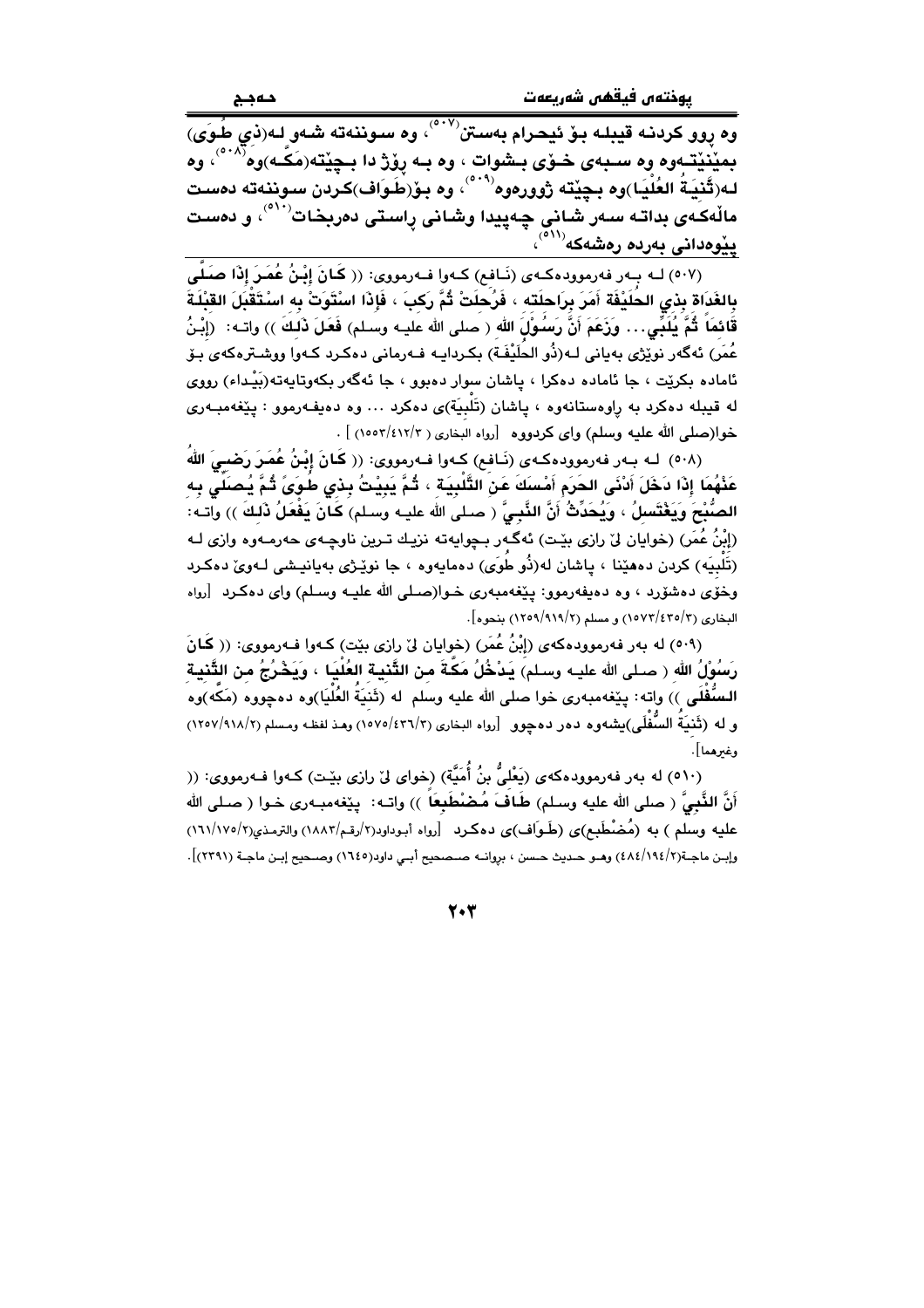يوختەن فيقفىن شەربعەت

.<br>(**مُضْطَبِم**): ئەوەبە دەست مالەكەي بە سەر شانى چەپيدا بىدات ، وە شـانى راسىتى رووت بێت ودهری بخات .

(٥١١) له بهر فهرموودهكهى (إِبْنُ عُمَرٍ) (خوايـان ليٌ رازي بيّـت) كـهوا فـهرمووي: (( لَـمْ يَكُنْ رَسُوْلُ الله ( صلى الله عليه وسلم) يَسْتَلَمُ منْ أَرْكَانِ البَيْتِ إلاّ الرُّكْنَ الأَسْوَدَ وَالَّذى يَلِيْه ، منْ نَحْو دُورْ الجِمَحِيِّينَ )) واته: يێغهمبهري خوا ( صلى الله عليـه وسـلم) دهسـت به هيچ (رُکن)هکاني (بَيْت)هوه نهئهدا جگه له (رُکن)ه رهشهکهو ئهوهي تريان کـه لـه پـاش ئەوەوە دێت كە دەكەوێتە لاي مالّە(جمحیین)ەكانەوە [رواه مسلم( ۲/رقم/۱۲٦۷)].

وه (إِبْنُ عُمَـرٍ) (خوايـان ليّ رازي بيّـت) دهفـهرميّ: (( أَنَّ رَسُـوْلَ الله ( صـلى الله عليـه وسلم) كَانَ لاَ يَسْتَلَمُ إلاّ الحَجَرَ وَالرَّكَنَ اليَمَانيَ )) واته: بِيْغهمبهري خـوا صـلى الله عليـه وسلمدهست به هيچ شوێنێکي (بَيْت)هوه نهئهدا تهنها بهردهکه و(رُکِّن)ه (يَمَانى)يهکه نهبێت . [رواه مسلم(٢/رقم/١٢٦٧) ].

وه (إِبْنُ عَبَّاس) (خوايان ليّ رازي بيّت) دهفهرميّ: (( لَمْ أَوَ وَسُوْلَ الله ( صلى الله عليه وسلم) يَسْتَلَمُ غَيْرَ الرَّكذَيْنِ اليَمَانِيَيْنِ )) واته: نهمبيني يێغهمبـهري خـوا صـلي الله عليـه وسلم۱همست بدات به هيچ شوێنێکي (بَيْت)هوه جگه له دوو (رُکَن)ه (يَمَاني)هکه نهبێت [رواه مسلم (٢/رقم/١٢٦٩) والبخاري (١/٢٦٢/١) عن إبن عمر أيضاً].

تێبيني:

.<br>(کَعْبَه)ی پیروز چوار (رُکْن)ی ههیه دوانیان دهکهوییّــه لای ولاّتــی (شَــام)هوه وپیـــێ دهوترنیت (رُکَن)ه شامیهکان وه ئهو دوانهکهی تریشیان دهکهوییّته لای ولاتی (یَمَن)هوه بوّیه يٽِي دهوتريٽ (رُکُن)ه پهمانپهکان ، جا (رُکُن)ه پهمانپـهکان ئـهوهيان کـه لـه پٽِشدا پٽِي دهگەيت لە كاتى (طَوَاف)كردنـدا بـەردە رەشـەكە(الحَجَرُ الأَسْـوَد)ى تێدايـە ، بۆيـە يێيـشى دەوترێت (رُکّنُ الأَسْوَد) ، جا ئەمەيان دور (فَـضْل)ى ھەيـە يـەکێکيان ئەوەيـە کـە لـە سـەر (قَوَاعد)ی(إِبْرَاهيْم)ه (عَليْه السَّلاَم) و دووهميش ئەوەيە كە بەردە رەشـەكەی تێدايـە ، بۆيـە ئەمـەيان تايبـەت كـراوه بـه دوو شـت ، دەسـت يێـوه دان ومـاچ كـردنيش ، بـەلاّم (رُكَـنُ) يەمانيەكەي تر تەنھا دەستى يێوە دەدرێت ، بەلأم ماچ ناكرێت ، چونكە يەك (فَـضْل)ى تێدايه ، بهلام ئەو دوو (رُکُن)ه کەي تر نـه دەسـتى پێوه دەردێت و نـه ماچـیش دەکرێت (وَاللَّهَ أَعْلَمَ)٠ [ بروانه شرح صحيح مسلم للنووي (١٤/٩)]٠.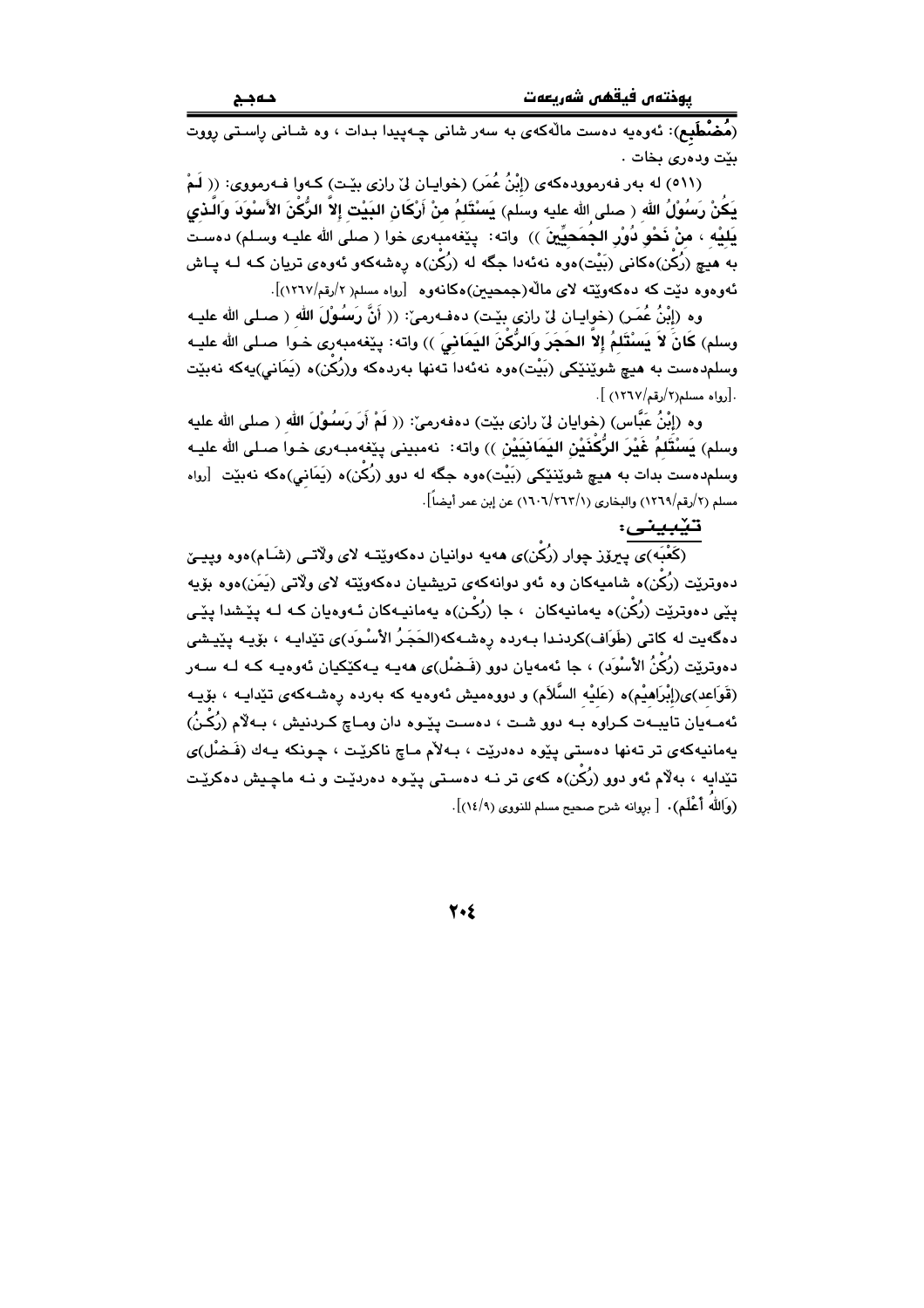وماچ کردنی وسوجده بردن لـه سـهری<sup>(۱۲</sup>ْ) ، و ئامـاژه کـردن بـۆی و $(\overrightarrow{\textrm{th}})$  آَکْبَـر) کردن هەر کاتیّك تیّپەر بوو به لا*ی (رُ*کْن)دا<sup>(٥١٣)</sup>، و دەست يیّوەدانى هەر دوو (رُکِّن) پهمانيهکه و دوعـا کـردن لـه نێوانيانـدا<sup>(١٤)</sup>، و دوو رکـات نوێـِژ ، پـاش حەوت جار سوور خواردنەوە ، وە لە يشتى (مَقَامُ إِبْرَاهِيْم) و يِيْش دەست يێ كردنى دوو ركاتەكە ئايەتى: ﴿ وَاتَّخذُوا منْ مَقَام إبْرَاهيْمَ مُصَلَّى ﴾ دەخوێنێتەوە ، وه له دوو ركاتهكهيشدا

(٥١٢) له بهر فهرموودهکهي (زَيْدُ بنُ أَسْلَمِ) (خـواي ليْ رازي بێت) کـهوا فـهرمووي: (عُمَرُ بنُ الخَطَّابِ)م بينـي بـهرده رهشـهكهي مـاچ دهكـرد و دهيفـهرموو: (( إِنَّـي أَعْلَـمُ أَنَّـكَ حَجَرٌ لاَ تَصْنُرُ وَلاَ تَذْفَعُ ، ولَوْلاَ أَنِّى رَأَيْتُ رَسُوْلَ الله ( صـلى الله عليـه وسـلم) يُقَبِّلُكَ مَا قَبَّلْتُكَ )) واته: من دەزانم تۆ بەردى نە زيان دەگەپەنىت وە نە سوود بەخشىت ، وە ئەگەر يٽغهمبهري خوام ( صلي الله عليه وسلم) نهبينيايه ماڃي دهکردي ، ئـهوه ماڃـتم نـهدهکرد [رواه البخاري (٢/٤٦٢/٤) ومسلم (٢/٩٢٥) وغيرهما].

وه له بهر فهرموودهکهي (إِبْنُ عُمَرٍ) (خوايان ليٌ رازي بِيْتٍ) کـهوا فـهرمووي : (( رَأَيْتُ عُمَرَ بْنَ الخَطَّابِ قَدَّلَ الحَجَرَ ، وَسَجَدَ عَلَيْه ، ثُمَّ عَادَ فَقَدَّلَهُ وَسَجَدَ عَلَيْه ثُمَّ قَالَ: هَكَذَا رَأَيْتُ رَسُوْلَ الله ( صـلى الله عليــه وسـلم) )) واتــه: (عُمَـرُ بْـنُ الخَطَّـاب)م بينــى ماچـى بهرده کهی کرد و سوجدهی لـه سـهری بـرد ، یاشـان دوو بـاره هاتـهوه و ماچـی کـرد و سوجده ی له سهری برد پاشان فهرمووی: بینیم پیّغهمبهری خوا( صلی الله علیه وسلم) وای كرد [رواه البزار (٢/٢٢/١١١٤) وهو حديث حسن ، بروانه الإرواء (٣١٢/٤)].

(٥١٣) له بهر فهرموودهكهي (إِبْنُ عَبَّاس) (خوايان ليِّ رازي بيِّت) فـهرمووي: (( طَافَ الذَّبِيُّ (صلى الله عليه وسلم) بالبَيْت عَلَى بَعيْر ، كُلَّمَا أَتَى الرُّكْنَ أَشَارَ إِلَيْه بِشَىْءٍ كَانَ عَثْدَهُ وَكَبَّرَ )) واته: پێغهمبهری خـوا ( صـلی الله علیـه وسـلم) (طَـوَاف)ی کـرد بـه دهوری (بَيْت)دا بـه سـهر ووشـترهکهيهوه هـهر کاتێك بگهشـتايهته لای (رُکْـن)ه کـه ئامـاژهى بـۆی دهکرد به شتتیك که پیّمی بوو ، و(اللهُ أَکْبَر)ی دهکرد  $[\langle v \mathrm{1} \rangle \mathrm{1} \rangle \mathrm{1} \langle \mathrm{2} \rangle \mathrm{1} \rangle \mathrm{1} \langle \mathrm{1} \rangle$ .

(٥١٤) له بهر فهرموودهكهى (إِبْنُ عَبَّاس وإِبْنُ عُمَرٍ) (خوايان ليٌ رِازِي بيِّت) ، برِوانـه  $(9119)$ .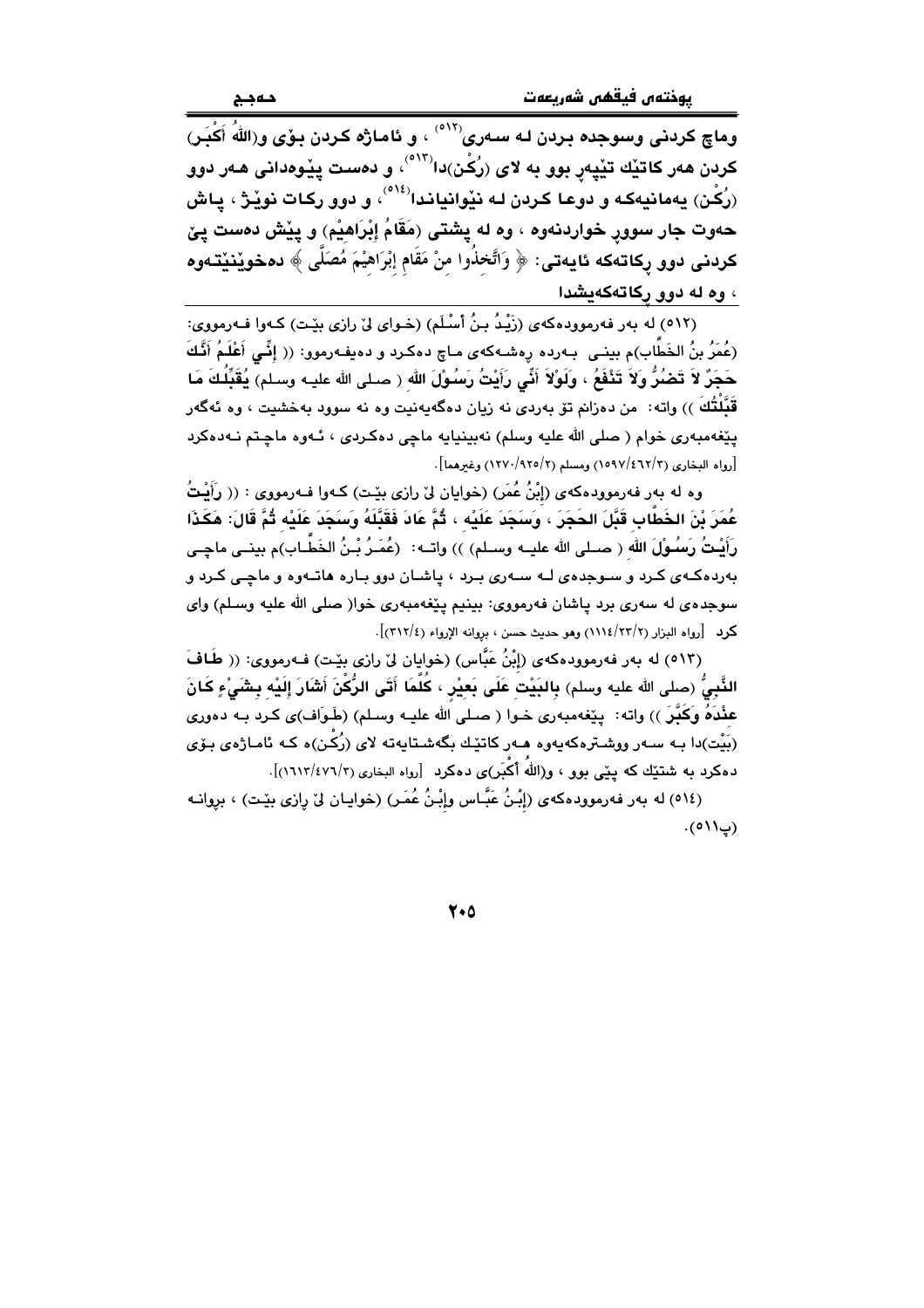.<br>وه فه رمووده کـهى (عَبْدُالله بـن سَـائب) (خـواى لى رازى بيّـت) کـهوا فـه رمووى : (( سَمِعْتُ رَسُوْلَ اللهِ ( صلى الله عليه وسلَم) يَقُولُ مَا بَـيْنَ الـرُّكْنَيْن: ﴿ رَبَّنَا آتَنَا فِى الدُّنْيَا حَــسَنَةً وَفَّى الآخرَة حَسَنَةً وَقْنَا عَذَابَ النَّارِ ﴾ واتــه: بيـستم يێغهمبـهري خـوا ( صـلى الله عليـه وسُلم) له نَيْواني هەردوُو (رُكْن)هكەدا دەيفەرموو: ﴿ رَبَّنَا آتَنَا فِي اللُّنْيَا حَسَنَةً وَفِي الآخرَة حَسَنَةً وَقَنَا عَلْمَابَ النَّـــار ﴾ [رواه ابـوداود (١٨٩٢/٤٤٨/٢) وهـو حديثَ حـسن ، بروانـه صـحيح أبـى داود  $\sqrt{(\mathbf{u} \cdot \mathbf{v})}$ 

سورهتي (الكَافرُوْنْ) و(إخْلاَص) بِخويْنيْت ، و خواردنـهوه لـه ئـاوي زهمـزم و سەر تر كردن لىْي ، وه دەست يێوەدانى(رُكْن)ەكە جارێكى تر يێش دەرچون بِوْ كوْشش كردنى نيْـوان (صَفَا)و( مَرْوَة) <sup>(٥١٥)</sup>، وه بـوْ كوْشـش(سَعى)كـردنيش ، سـوننـهتـه خويننـدني ئـايـهتي: ﴿ إِنَّ الصَّفَا وَالَمِرْوَةَ منْ شَعَائرِ الله فَمَنْ حَجَّ البَيْتَ أَوْ اعْتَمَرَ فَلاَ جُنَاحَ عَلَيْه أَنْ يَطَّوَّفَ بهمَا وَمَنْ تَطَوَّعَ خَيْرَاً فَــَإِنَّ اللَّهَ شَــاكرٌ عَلـــيْمٌ ﴾ كـه له(صَغَا)وه نزيك دهينْتهوه ، وه يلْيٌ: (نَيْدَأُ بِمَا يَدَأَ اللهُ بِهِ) وه له سهر (صَغَا)وه روو له قيبله بكات و بِلْێ : (اللهُ أَكْبَرُ ، اللهُ أَكْبَرُ ، اللهُ أَكْبَرُ ، لَا إِلَهَ إِلاَّ اللهُ وَحْدَهُ لاَ شَرِيْكَ لَهُ ، لَهُ المُلْكُ وَلَهُ الحَمْدُ وَهُوَ عَلَى كُلِّ شَيْء قَديْرٍ ، لاَ إِلَهَ إلاَّ اللهُ وَحْدَهُ ، أَنْجَـزَ وَعْـدَهُ ، وَنَـصَرَ عَبْـدَهُ ، وَهَـزَمَ الأَحْـزَابَ وَحْـدَهُ ) ، ياشـان هەرچـى دوعايـهك ويستى ايِّـى بِيِّت بِيكات – سـيْجار ئهمـه دووبـاره بكاتـهوه – جا هەر كە گەيشتە دۆڵەكەي نێوان (صَفَا ومَرْوَة) دەست بە راكردن بكات ، وە ئەوەي لە سەر(صَفَا)كردى لـه رووكردنـه قيبلـه و ريكـر و دوعـا كـردن لـه سـەر (مَـرْوَة)يـش بيكاتـهوه'<sup>\`\°)</sup> ، وه بـوْ دەرچـوون بـوْ (مِنَـى) سـوننەته لــه پوْژى (التَّرْوِيَــة) — كــه روْژي يــيْش روْژي عەرفاتــه — ئيحــرام ببـهســيْتـهوه هــهر لــه شويْنی خۆپەوە ، وە نويْـژى نيـوەرۆ وعەسـر وشـێوان و عيـشايش لـە(منَـی) بكات وه شـهويش لـهويٌ بميْنيْتـهوه تـا نويْـژي بـهيانش لـهويٌ دهكـات وخـوْر هەڵدێت ، ياشان لەوێوە بەرەو كێوى عەرفات بكەوێتە رِێ ، وە نوێڗ*ێ* نيوەڕۆ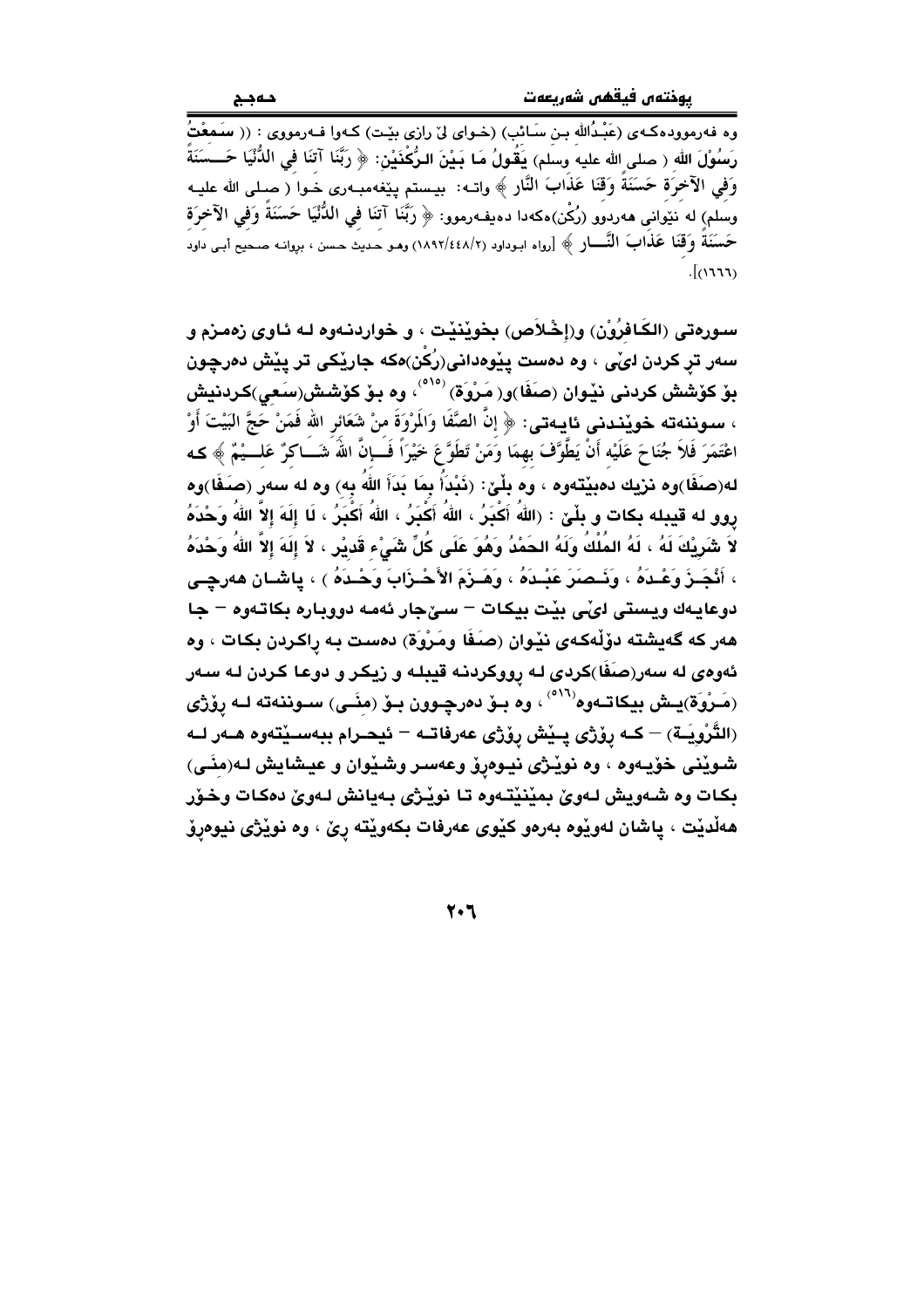وعەسىر بـه كـورت كـراوى وكـۆ كـراوى(قَـصـُر و جَمْـع) لـه (نَمـرَه) دەكـات رِوْرْى عەرەفات وە لە كێوى عەرەفات دانابەزێت تا ياش خۆر ئاوا دەبێت<sup>(٥١٧)</sup>.

> (٥١٥) له بهر فهرموودهكهى (جَابِر) (خواى ليّ رازى بيّت) بروانه (پ ٤٩٠). (٥١٦) له بهر فهرموودهكهى (جَابِر) (خواى ليِّ رازى بيّت) بروانه (پ٤٩٠). (٥١٧) له بهر فهرموودهکهی (جَابِرِ) (خوای ليّ رازی بيّت) بروانه (پ ٤٩٠).

### مەرجەكانى سوور خواردنەوە (شَرُوْطُ الطَّوَافِ)

لەش ياكى وبوونى دەست نويْژْ<sup>^^°</sup>، و دايۆشينى عەورەت<sup>°^°،</sup> وحەوت جاری تـهواو بێت<sup>٬٥٢٠</sup>٬ ولـه بـهرده رِهشـهکهوه دهست پـێ بکـات و لهوێـشدا کۆتــايى پــێ بێـت ، و ماڵەكــە(بَيْـت)يــش بخاتــه لاچــەپى خــۆيى<sup>(٥٢١)</sup>، و سوورپخواردنهوهکه به د*هوری* مالْهکهدا بێت<sup>(٥٢٢)</sup>،

(٥١٨) له بەر فەرموودەكەي (إِبْنُ عَبَّاس) (خوايان لِيْ رازِي بِيْت) كەوا يِيْغەمبەرى خوا(صلى الله عليه وسلم) فەرمووى: (( الطَّوَافُ بِالبَيْت صَلاَةٌ ، وَلَكنَّ اللهَ أَحَلَّ فَيْـه المَذْطقَ ...)) واته: سوورخواردنهوه بـه دهوري (كَعْبَـه)دا نويْـژه ، بـهلّام خـواي گـهوره قـسه كردني تيّدا حهلّالٌ كردوه ... [رواه الترمذي (٢/٢١٧/٢١) وهو حديث صحيح ، بروانـه الإرواء(١٢١) وصحبح الجامع(٢٩٥٤)].

وه فەرموودەكەي (عَائشَة) (خواي ليّ رازي بيّت) كاتتك تووشى حەيز بوو لە حەججدا ، يێغەمبەرى خوا (صلى الله عليه وسلم) يـێى فەرموو: (( إفْعَلى كَمَا يَفْعَلُ الحَاجُّ غَيْـرَ أَنْ لاَ تَطُوَّفي بِالبَيْتِ حَتَّى تَطْهُرِي )) واتـه: ئـهوه بكـه كـه حـاجي دهيكـات ، تـهنها ئـهوه نه بنيت كهوا (طَوَاف) نهكهيت تا خوّت دهشوّيت [رواه البخاري (٢/٥٠٤/٣) ومسلم (٢/١٢١١/٨٧٢)]. (٥١٩) له بهر فهرموودهکهی خوای گهوره له سورهتی (الأعراف: ٣١)دا کـه دهفـهرميّ::

﴿ يَا بَنِي آدَمَ خُلُوْا زِيْنَتَكُمْ عَنْدَ كُلَّ مَسْجَدٍ ﴾ واته: ئەي رۆلەكانى ئـادەم بـه جلـەكانتان خۆتان برازێننەوە بۆ ھەموو نوێژێك .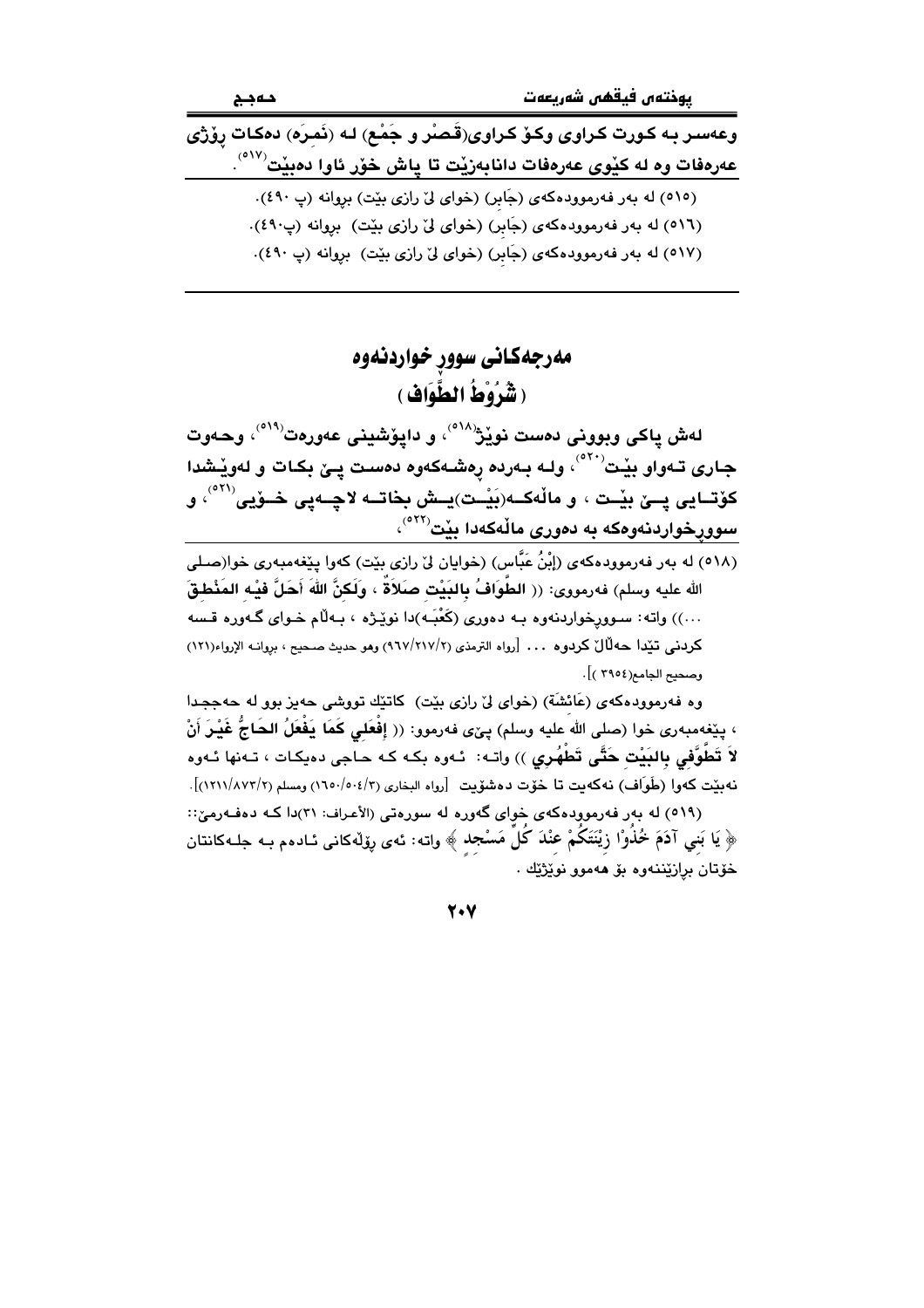.<br>وه له بهر فهرموودهكهي (أَبُو هُرَيْرة) (خواي ليّ رازي بيّت) كـهوا (أَبُـو بَكْـر الـصِّدِّيْق) (خوای لیّ رازی بیّت) رهوانهی کرد له کوّمهانّیکدا لهو حهججهدا کـه پیّغهمبـهری خـوا (صـلی الله عليه وسلم) ئەوي لە سەر كردە فەرماندە ، پێش حەججى مالْئاويى كـردن(حَجَّـةُ الـوَدَاعِ) له رۆژى سەربرين(جەژن)دا كەوا جار بدات بە ناو خەلكى: (( أَنْ لاَ يَحُجُّ بَعْدَ العَـام مُـشْركٌ ۖ ولاً يَطوف بِالبَيْتِ عُرْيَـانٌ )) واته: ۖ ئيتر ياش ئهم سالِّه نابيّت هـاوهلْ بريـار دهر (مُـشْرك) حهجج بکات ، وه رووتیش به دهوری (بَیْت)دا (طَوَاف) بکات [رواهالبخاری (٢٦٩/٤٧٧/١) ومسلم (١٢/٩٨٢/٩٨٢) وغيرهما].

(٥٢٠) چونکه پێغهمبهري خوا (صلى الله عليه وسلم) حهوت جار (طَوَاف)ي کردووه ، وه يێِغەمبەرى خوابش (صلى الله عليه وسلم) خـۆي روونكـەرەوەي ئايـەتى ﴿ وَلَيَطَوَّفَــوْا بالبَيْت العَتيْق ﴾ه ، جا بۆيە ئەگەر لە حەوت جار كەمتر بكات بە(طَوَاف) بىۆى ناژمێررێت ، .<br>وه ئەگەر كەوتە گومانەوە كەوا چەند جارى كردووە ، ئـەوە كەمەكـەيان دەژمێرێت ياشـان جهوت جارهكه تهواو دهكات .

(٥٢١) له بهر فهرموودهکهي (جَابِر) (خواي ليّ رازي بِيّت) کهوا فـهرمووي: (( لَمَّا قَدِمَ رَسُوْلُ اللهِ (صـلى الله عليــه وسـلم) مَكَّةَ أَتَـى الحَجَـرَ الأَسْـوَد فَاسْـتَلَمَهُ ، ثُـمَّ مَشَى عَنْ يَميْنه ، فَرَملَ ثَلاَثَاً وَمَشَى أَرْبَعَاً )) واتـه: كاتيّك كـه ييّغهمبـهري خـوا (صـلى الله عليـه وسلم) هات بِق حهجج و گهیشه(مَکه) هاته لای بهرده رهشهکه و دهستی پێوه دا ، پاشـان به لای راستیدا کهوته ریکردن ، جا سیّ جار به دهوریدا سوری خواردهوه به را کردنیکی لـه سه٫رخٽ ، وه چوار جاريش به ڕێَ کردن بڕوانه [الوجيز في فقه السنة والکتاب العزيز (ل٢٥٠)]. (٥٢٢) چونکه ئايەتەي: ﴿ وَلَيَطْوَّفُوا بِالْبَيْت الْعَتَيْـــق ﴾ ئــهوه دهگهيــهنێت ، کــه دەبێـت بــه دهورهي ههموو مالّهکهدا (طَوَاف)هکه بکرێت ، بۆيه ئهگهر به ناو مالّهکهدا سـووربخواتـهوه ، ئەوە بە (طَوَاف) بۆي ناژمێررێت ، وە سىوننەتى يێغەمبەرى خىوا (صىلى الله عليـه وسىلم) وهاوهلان وشوينكەوتوان تا وەكو ئەمرۆ ھەر بەو شىيوەيە بوە .

> و نابيْت بچرانيْكي زوْر بِكەويْتە نيْوان سوورخواردنەكانيشەوە<sup>(٢٢٢)</sup>. مەرجەكانى كۆشش كردن ( شَرُوْطُ السَّعي )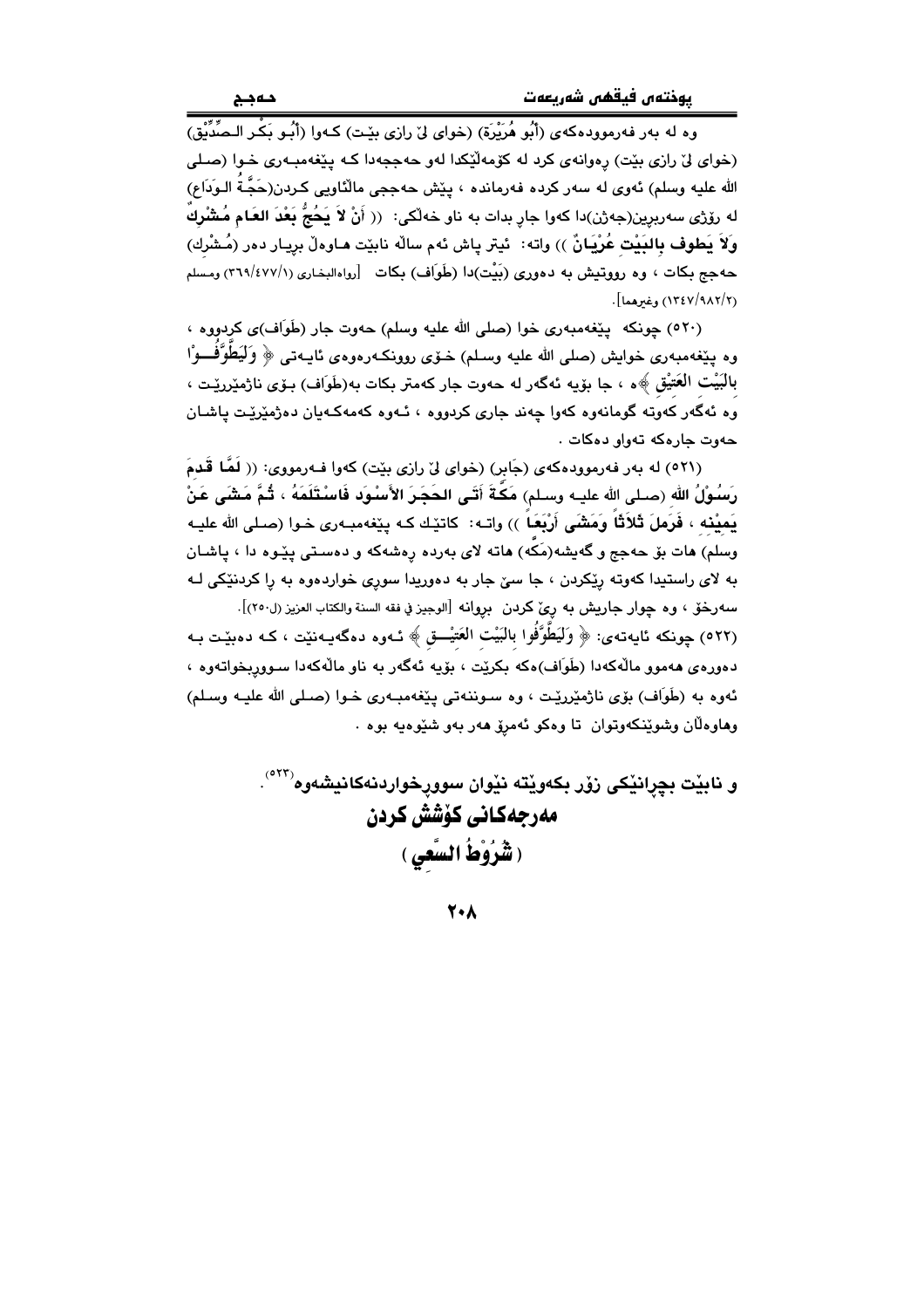دمٻيّت پاش سوور خواردنهوه(طَوَاف) بکريٽت وه حهوت جاريش بيّت وه له سەر (صَفَا)وه دەست پِێ بکات وه له سەر (مَرْوَة) کۆتايى پێ بهێنێت، وه کۆشش کردنهکهیش دهبێت له رِیٚگای نیّوان (صَفَا و مَرْوَة)دا بیّت <sup>(۲٤)</sup>. ئەوانەي حەجج بەتان دەكاتەوە

( مُبْطَلاَتْ الحَجّ )

جوت بوون(جِمَاع ) <sup>(٥٢٥)</sup>و به جيّ نههيّناني پايهکاني حهجج <sup>(٥٢٦)</sup>.

(٥٢٣) چونكه (طَوَاف)كردني يێغهمبـهري خـوا (صـلي الله عليـه وسـلم) بـچراني تێدا نهبوه ، جا ئەگەر كەسێك بچرانى ، بۆ ئەوەي دەست نوێژ بگرێتەوە ، يان بۆ ئەوەي نوێـژى فهرز بکات که قامهتی بۆ کرا ، يان بۆ يشوو دانهوه ، ئهوه چهند جاری کردوه ههر له سـهر ئەوەوە دەست يېّ دەكاتەوە ، ئەمە ئەگەر زۆرى يېّ نەچىوو ، بـەلاّم ئەگـەر ماوەيـەكى زۆر کەوتە نێوانەوە ، ئەوە جارێکى تر لە سەرەوە دەست يێ دەكاتەوە ٠

(٥٢٤) له بهر ئهو فهرموودانهي كه باسي چۆنێتى حـهجم كردنـى يێغهمبـهرى خـوا (صلى الله عليه وسلم) دهكهن ، لهوانه فهرموودهكهى (جَابِرٍ) (خواى ليِّ رازي بيِّت) ، بروانـه  $\cdot$ (ي ۹۰).

(٥٢٥) ئەگەر يېش رەجم كردنـي (جَمْرَةُ العَقَبَـة) جـوت پيوو(جيمـاعي كـرد) لـه گـەلِّ خێزانهکهبدا ، ئەوە حەججکەی بەتالْ دەبێتەوە ، بەلام ئەگـەر يـاش ئـەوە و يـێش (طَـوَافُ الإفَاضَه) بوو ، ئەوە تاوانبار دەبيّت ، بەلام حەججەكەي بەتالْ نابيّتەوە ، بروانـه (پ ٤٨١) و (پ ٤٨٧) .

(٥٢٦) چونکه به جيّ نههێناني پايه(رُکَن)ی هـهر پهرسـتنێك ، ئـهو پهرسـتنه بـهتالّ دەكاتەوە .

تێبيني:

ئەگەر بە يەكێك لەم دوو شتەی يێشوو حەججەكەی بـەتاڵ بويـەوە ، ئـەوە پێويـست دهبێت لـه سـهري سـالّي داهـاتوو بگهرێتـهوه بـۆ حـهجج ، ئهگـهر توانـاي هـهبوو . بروانـه  $(LY\lambda)$ .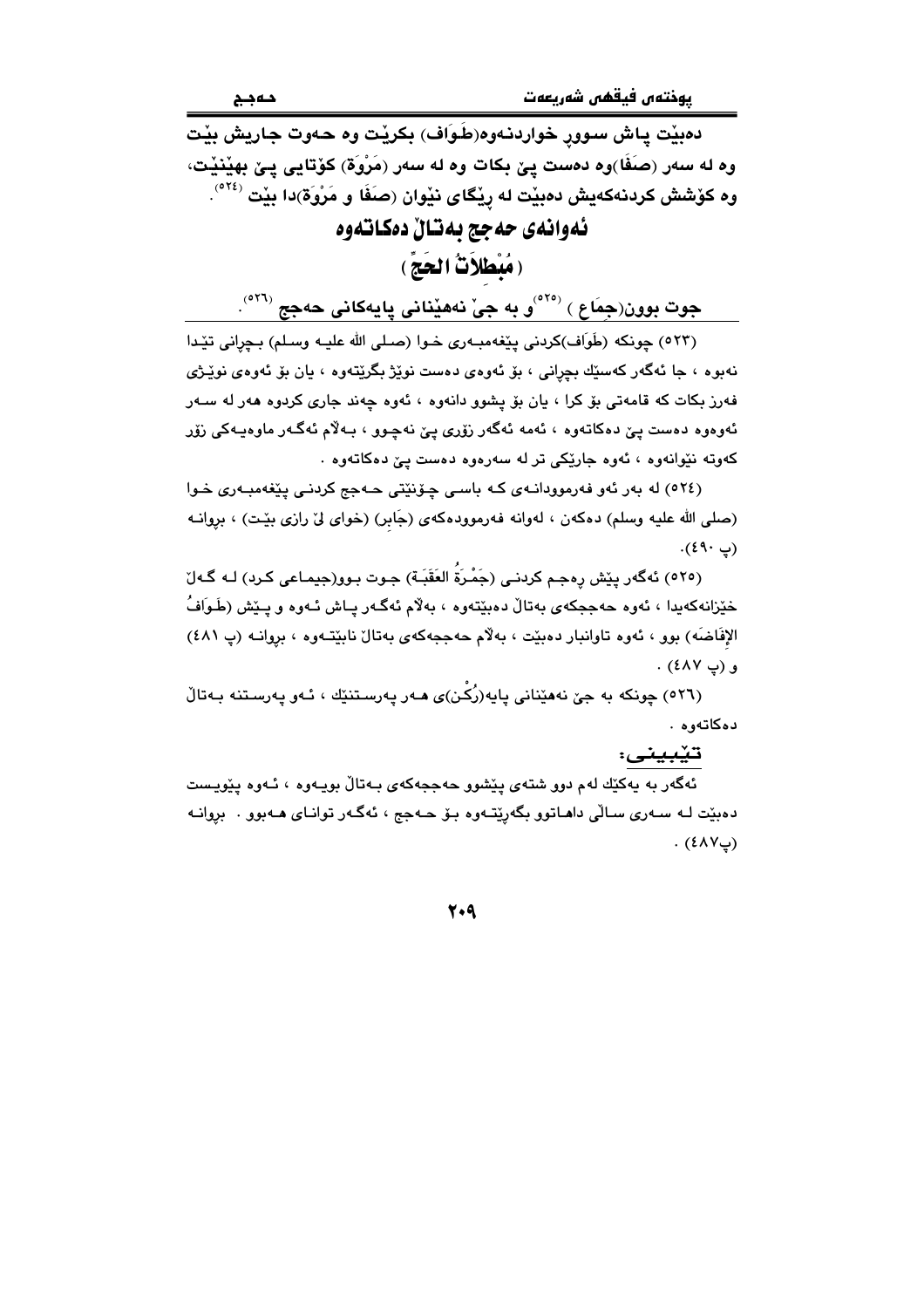# عومره كردن رالعُمْرَة، يايه كاني عومره كردن (أَرْكَانُ العُمْرَة ) ئيحـــــرام بەســــــتن<sup>(٥٢٧)</sup> ، و ســــــوو<sub>ل</sub> خواردنـــــــەوە(طَــــِــوَاف)<sup>(٥٢٨)</sup> ، و كۆشش(سَعِي)كردن<sup>(°۲۹</sup>ْ، و سەر تاشين يان<sup>ْ</sup> كورت كردنەوەي<sup>(°۳۰</sup>ْ).

(٥٢٧) ئەوەيــە كــە نيــەتى عـومرەكردنى ھــەبێت ، لــە بــەر فەرموودەكـەي (عُمَـرُ بْـنُ الخَطَابِ) (خوای ليّ رازی بيّت) ، بروانه (پ ٣١) .

(٥٢٨) له بهر فهرموودهى خواى گهوره ، بروانه (پ ٤٩٤).

(٥٢٩) له بهر فهرموودهي خواي گهوره لـه سـورهتي (البقرة: ١٥٨)دا كـه دهفـهرميّ: ﴿ إِنَّ الْصَّفَا وَالْمِرْوَةُ مِنْ شَعَائِرِ الله ﴾ واتــه: بـه راسـتي (صَـفَا) و(مَـرْوَه) لـه دروشمـهكاني خوای گهورهن له حهجج و عومره کردنیشدا .

وه فهرموودهكهي (حَبِيْبَةٌ بِنْتُ أَبِي تجراة) (خواي ليّ رازي بيّت) بروانه (پ ٤٩٥).

(٥٣٠) له بهر فهرموودهکهي (إِبْنُ عُمَرٍ) (خوايـان ليّ رازي بيّـت) کـهوا پيّغهمبـهري خـوا (صلى الله عليه وسلم) فهرمووى: (( مَنْ لَمْ يَكُنْ مَعَهُ هَدْىٌ فَلْيَطُفْ بِالبَيْت ، وَبَيْنَ الـصَّفَا وَالصَّرْوَةِ ، وَلَيُقَـصَّنْ وَلَيُحَلَّـلْ )) واتــه: ۖ هــهر كهســێك قوريــاني يــيّ نييــه ئــهوه بــا (طَوَاف)ى(بَيْت) و – سَعى – نێوان (صَفَا) و (مَرْوَه) بكات و تووكي سهري كورت بكاتهوه و خوّى له تيحرام بكاتهوه [رواه البخارى (٢/٥٣٩/٢) ومسلم (٢/٩٠١/١٢٧) وغيرهما].

ييويستيهكاني عومره كردن

### (وَاجِبَاتُ العُمْرَةِ)

وه يێويسته لهو شوێنه دياري کراوانهوه ئيحرامي بۆ ببهسرێت ، ئەگەر ماڵى له پێش ئەو شوێنانەوە بوو ، بەلام ئەگەر مالّى لـه شوێنه دبـارى كراوەكـان نـزيكتر بوو له (مَكَّه)وه ئەوه يەكسەر لە مالّى خۆيەوه ئيحرام دەبەسىيْت<sup>(°°۰</sup>)، وە ئـەوەيش كه له(مَكَه)دايه وخهلْكي(مَكَه) نييه ، بنْ ئيحرام بهستني عومره دهچێته دهرهوهي